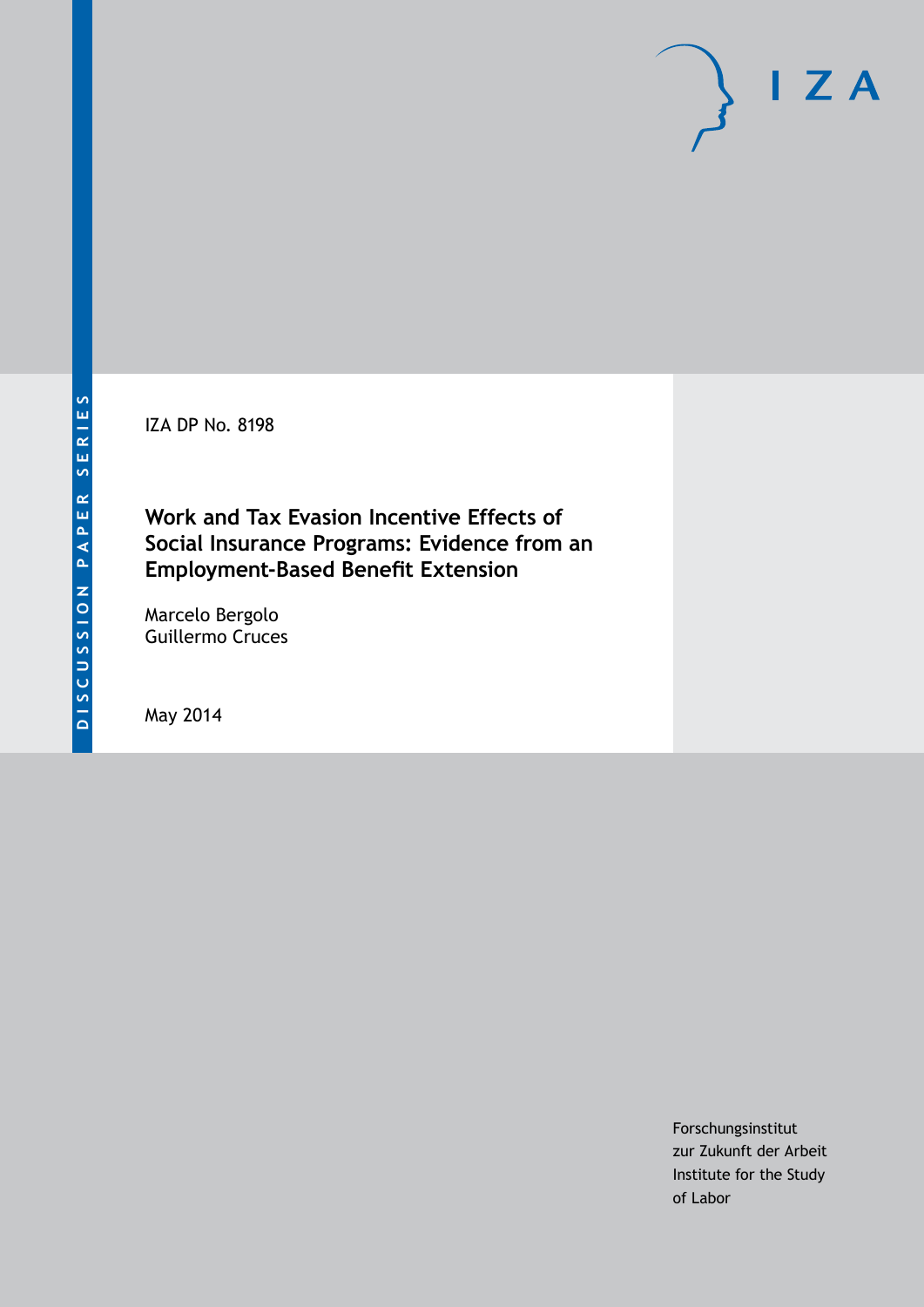# **Work and Tax Evasion Incentive Effects of Social Insurance Programs: Evidence from an Employment-Based Benefit Extension**

## **Marcelo Bergolo**

*IECON-UDELAR and CEDLAS-UNLP*

## **Guillermo Cruces**

*CEDLAS-UNLP, CONICET and IZA*

Discussion Paper No. 8198 May 2014

IZA

P.O. Box 7240 53072 Bonn **Germany** 

Phone: +49-228-3894-0 Fax: +49-228-3894-180 E-mail: [iza@iza.org](mailto:iza@iza.org)

Any opinions expressed here are those of the author(s) and not those of IZA. Research published in this series may include views on policy, but the institute itself takes no institutional policy positions. The IZA research network is committed to the IZA Guiding Principles of Research Integrity.

The Institute for the Study of Labor (IZA) in Bonn is a local and virtual international research center and a place of communication between science, politics and business. IZA is an independent nonprofit organization supported by Deutsche Post Foundation. The center is associated with the University of Bonn and offers a stimulating research environment through its international network, workshops and conferences, data service, project support, research visits and doctoral program. IZA engages in (i) original and internationally competitive research in all fields of labor economics, (ii) development of policy concepts, and (iii) dissemination of research results and concepts to the interested public.

<span id="page-1-0"></span>IZA Discussion Papers often represent preliminary work and are circulated to encourage discussion. Citation of such a paper should account for its provisional character. A revised version may be available directly from the author.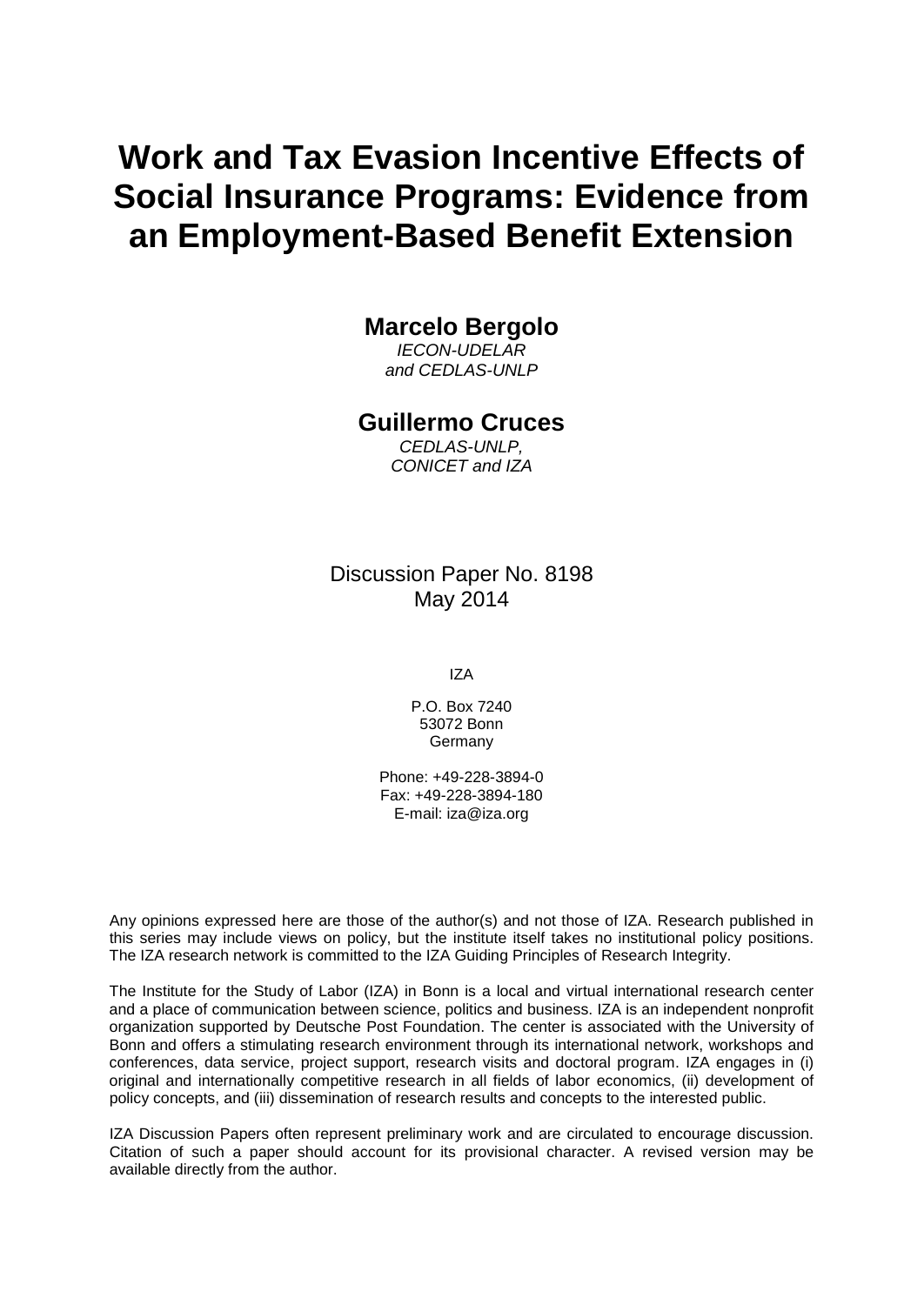IZA Discussion Paper No. 8198 May 2014

## **ABSTRACT**

## **Work and Tax Evasion Incentive Effects of Social Insurance Programs: Evidence from an Employment-Based Benefit Extension[\\*](#page-1-0)**

This article studies how social insurance programs shape individual's incentives to take up registered employment and to report earnings to the tax authorities. The analysis is based on a social insurance reform in Uruguay that extended healthcare coverage to the dependent children of registered private-sector workers. The identification strategy relies on a comparison between individuals with and without dependent children before and after the reform. The reform increased benefit-eligible registered employment by 1.6 percentage points (about 5 percent above the pre-reform level), mainly due to an increase in labor force participation rather than to movement from unregistered to registered employment. The shift was greater for parents with younger children and for cohabiting adults whose partners' jobs did not provide the couples' children with access to the benefit. Finally, the reform increased the incidence of underreporting of salaried earnings by about 4 percentage points (25 percent higher than the pre-reform level), mostly for workers employed at small firms. The increase in fiscal revenue from higher levels of registered employment was several orders of magnitude greater than the loss of revenue due to an increase in underreporting.

JEL Classification: J22, H26, O17

Keywords: labor supply, work incentives, social insurance, tax evasion

Corresponding author:

Guillermo Cruces CEDLAS - Centro de Estudios Distributivos, Laborales y Sociales Facultad de Ciencias Económicas Universidad Nacional de La Plata Calle 6 entre 47 y 48, 5to. piso, oficina 516 1900 La Plata **Argentina** E-mail: [gcruces@cedlas.org](mailto:gcruces@cedlas.org)

The authors would like to thank Daniel Olesker and his staff at the Health Ministry for their comments and for providing administrative data on health insurance coverage. We also wish to thank the editor, Wojciech Kopczuk, and two anonymous referees for their substantial comments. We are grateful to María Laura Alzúa, Arnab Basu, Jim Berry, Mariano Bosch, Raj Chetty, Gary Fields, Leonardo Gasparini, David Kaplan, Carolina Lopez-Erazo, Michael Lovenheim, Marco Manacorda, Carmen Pagés and Norbert Schady for comments on earlier drafts of this paper, as well as seminar participants at the Cornell Development Workshop (February 2012) and the IZA Workshop on Recent Advances in Labor Supply Modeling (Dublin, May 2012).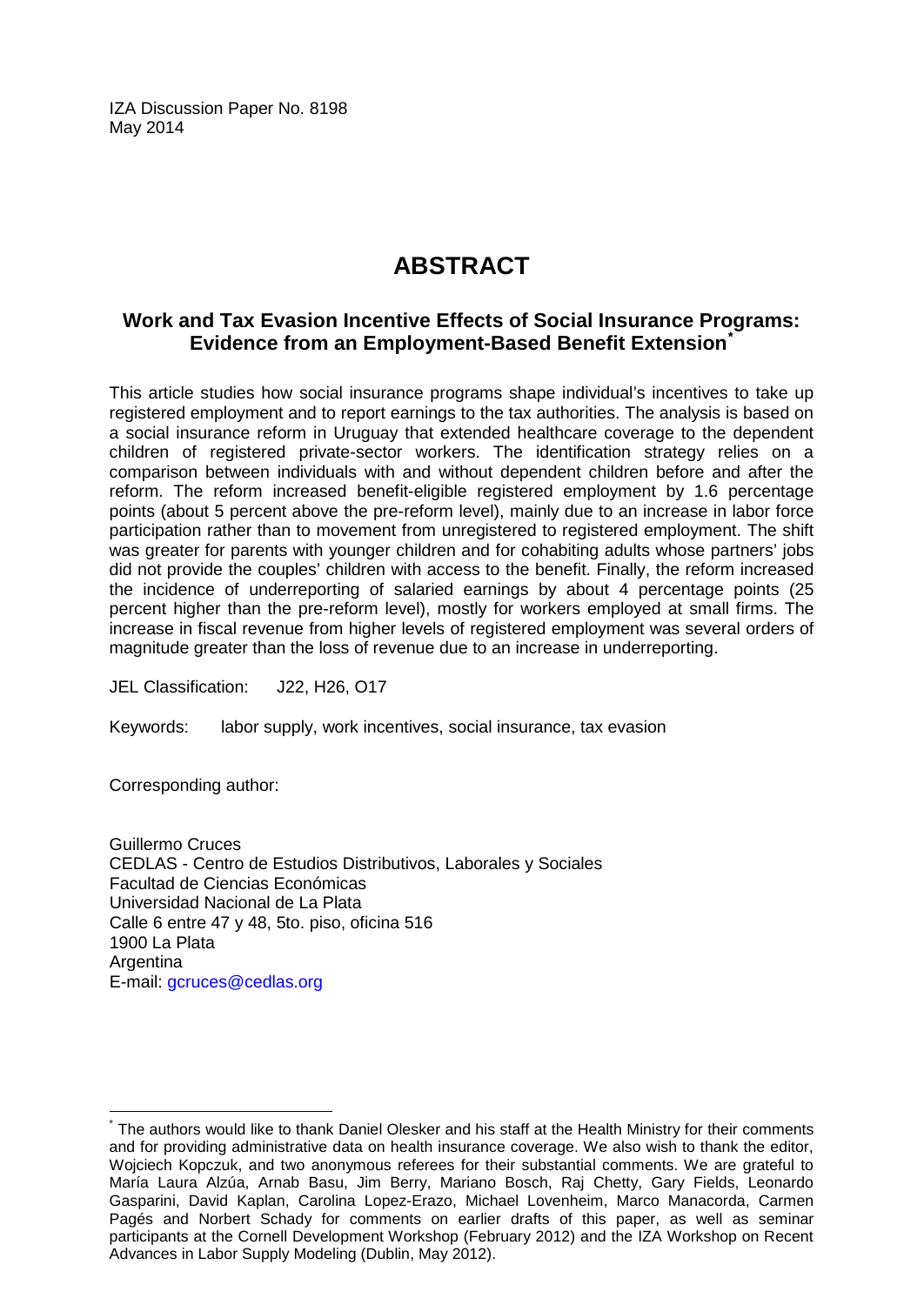## **1 Introduction**

A large body of research on labor and public economics has examined the effects of social insurance and social welfare programs on incentives in the labor market. Most of the empirical literature has focused on behavioral responses to social insurance benefits (Krueger and Meyer, 2002) and to in-work benefits (Blundell and MaCurdy, 1999; Moffitt, 2003; Eissa and Hoynes, 2006). In many studies, emphasis has been placed on the financial incentive effects of labor force participation. The effects of responses on additional margins such as registered and unregistered employment and on underreporting of earnings to evade payroll taxes has received less attention (Slemrod and Yitzhaki, 2002; Sandmo, 2012; Slemrod and Weber, 2012). Understanding what leads firms and their employees to register with the formal system and to declare their true income to the government are first order public finance issues for most economies around the world. For developing and middle-income countries, this is an important issue because of widespread tax noncompliance, poor enforcement of regulations, and low levels of social insurance coverage. Higher levels of registered employment and more reporting of income subject to payroll taxes would result in increased access to social insurance for workers and their families. Moreover, a reduction in tax non-compliance could also help remedy a variety of market distortions that limit economic growth and economic development (La Porta and Shleifer, 2008; Levy, 2008). This issue is also relevant in advanced economies with smaller but still sizeable underground sectors (Schneider and Enste, 2000; Schneider, 2005).

This paper contributes to these discussions by exploring how social insurance programs shape individuals' incentives to take up registered employment and to alter the reporting of earnings to the tax authorities. This question is addressed empirically by examining a large-scale policy change in Uruguay's social insurance system. In this system, most benefits are made available only to employees registered with the social insurance administration who pay contributions and payroll taxes. Until 2007, a health insurance benefit was in place according to which the social insurance administration covered the employee's insurance premium from a private healthcare provider. However, the plan did not cover the employee's family. The 2008 reform extended the healthcare coverage funded by the SIA to include all registered employees' dependent children under the age of 18. The reform also increased the payroll tax contribution deducted from employees' salaried earnings, although, as described in detail below, the market value of the extended benefit was substantially greater than the increase in the tax liability for most workers with children.

This health insurance benefit extension (HIBEX) reform modified several margins of adjustment for eligible individuals (i.e., adults with dependent children). The reform introduced incentives to move into benefit-eligible employment (i.e., 25 hours or more per week at a registered job) to take advantage of the subsidy for dependent children's insurance premiums. The new benefit created an additional incentive for those not working to enter benefit-eligible employment, for those working in unregistered employment to formalize, and for registered workers below the 25-hour cut-off to increase their declared hours of work per week to at least 25.

The identification strategy relies on the fact that childless adults were not eligible for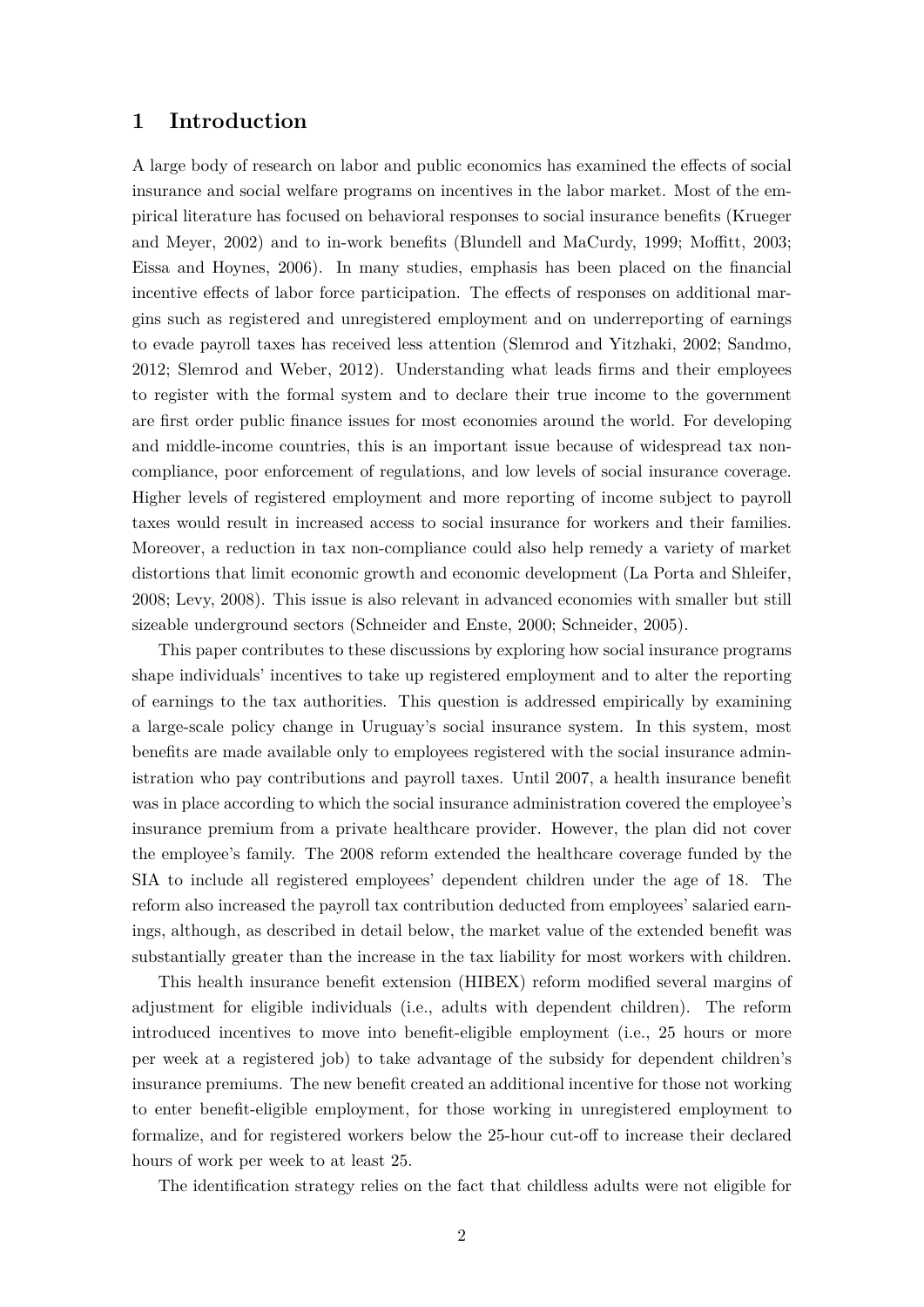the benefit extension. The reform's impact can thus be estimated using a difference-indifference approach, comparing the behavioral responses of adults with children to that of childless individuals before and after the reform. The analysis is based on a pool of repeated cross-sections of a nationally representative Uruguayan household survey that covers three years prior to and after the reform. The empirical analysis suggests that the benefit extension had a significant effect on labor market outcomes for eligible individuals. Specifically, the number of individuals in benefit-eligible registered employment increased by 1.6 percentage points with respect to the comparison group, about 5 percent higher than the pre-reform level. The evidence suggests that this aggregate effect was mostly the result of a reduction in the number of those not working rather than a consequence of increased work hours among registered employees below the threshold, or a movement of unregistered workers to registered employment. The effects were substantially larger for single parents, parents with several children, and parents with younger children, for whom the reform represented a stronger financial incentive. For single parents, a sizeable fraction of the effect can be attributed to movements from unregistered to registered employment. The response from individuals in couples depended on the benefit eligibility of their partners, with larger effects on individuals with a partner whose employment health insurance arrangements did not already offer coverage to the couple's children.

In addition to these responses in labor supply and employment registration, the reform could also have affected an additional margin of non-compliance, i.e, the underreporting of earnings to tax authorities to evade payroll tax and social insurance contributions. The HIBEX may have affected this form of non-compliance with the tax authorities because of the higher health insurance contribution rate (from three to six percent) and because those entering registered employment had to face the payroll taxes associated with the whole bundle of social insurance benefits (more than 30 percent of taxable earnings). The analysis below exploits a unique source of information on underreporting: a household survey in Uruguay asked registered employees whether their salaried earnings were being underreported to the tax authorities. Based on the plausibly exogenous variation introduced by the reform, the results presented below suggest that the extended benefit increased the incidence of underreporting of salaried earnings for individuals with children by about 4 percentage points, almost 25 percent higher than the pre-reform level. Moreover, this effect was confined to workers employed at small firms.

This paper contributes to the recent literature on labor supply, social insurance programs and tax compliance. First, it provides an analysis of individuals' reactions to social insurance policies in the labor market beyond the labor supply margin typically studied in the empirical literature (Ben-Shalom, Moffitt and Scholz, 2011). The analysis below also covers the effect of social insurance benefits on the registered/unregistered employment margin of adjustment. This is related to recent studies on the effects of work-based benefits such as the Earned Income Tax Credit (EITC) on formal employment (Potter Gunter, 2013). Because the EITC subsidizes only declared work, it induces individuals with low incomes to shift more hours from informal (or unregistered) to registered employment. This paper makes an analogous argument: since the additional benefit is only available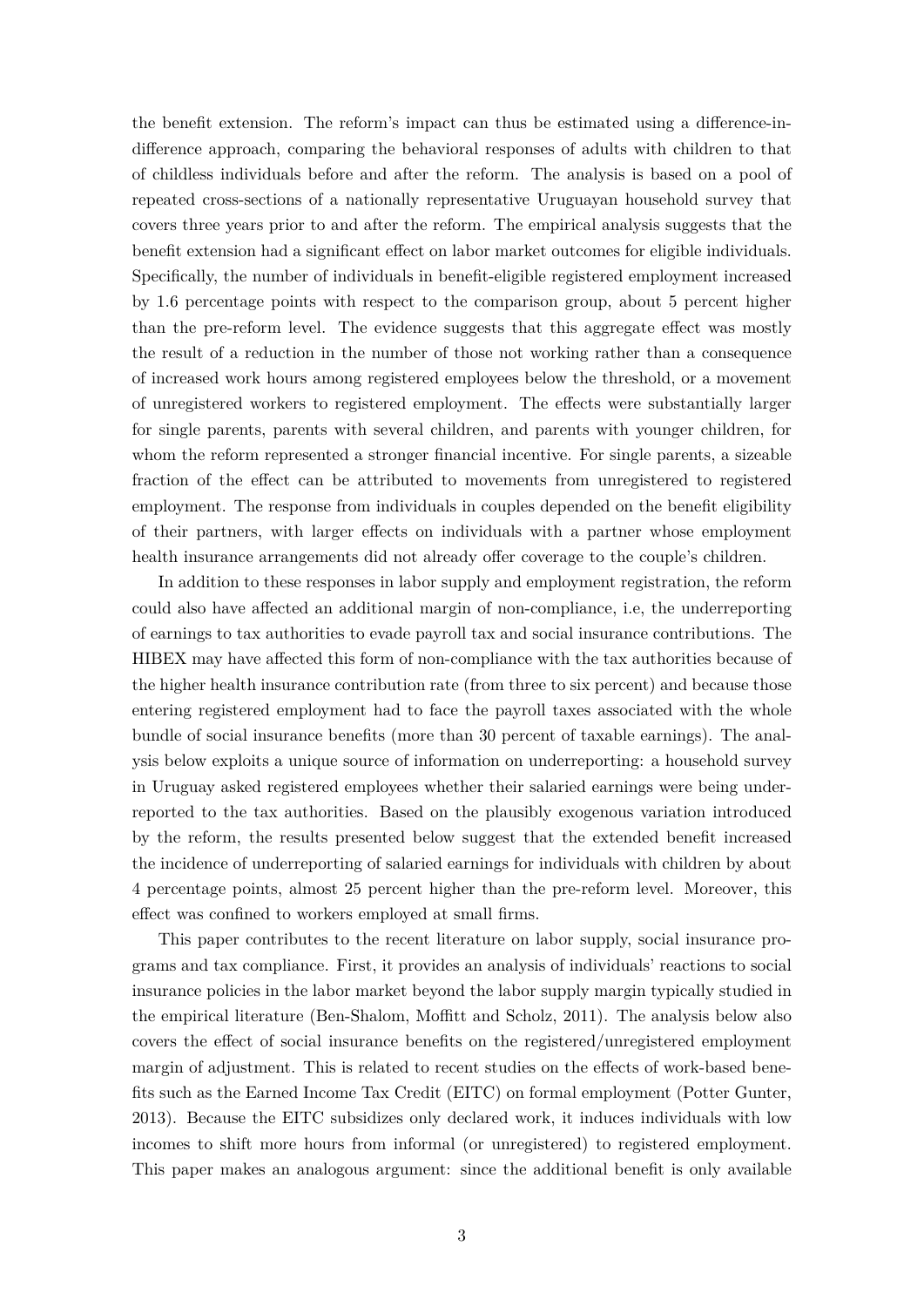through registered employment, the reform introduces an additional incentive to take up jobs that comply with tax regulations.

Second, this paper provides evidence to show that individuals also respond to the policy change through an additional margin of non-compliance, mainly the underreporting of salaried earnings. While the literature on tax evasion has typically concentrated on underreporting of self-employment income, in Uruguay (and in many other developing and middle-income countries) only employers report workers' salaried earnings, and they pay the full amount of taxes due.1This analysis adds to the limited evidence currently available on underreporting and the incentives introduced by social insurance programs. The results presented here complement previous findings in at least two ways. On the one hand, rather than rely on indirect evidence such as the comparison between household income and expenditures (Tonin, 2011) or between income distributions from two separate sources (Kumler, Verhoogen and Frias, 2012), the findings are based on direct evidence of underreporting as stated by salaried workers. Moreover, the analysis also breaks down the impact of the reform on underreporting by firm size. This confirms the results of recent theoretical models (Kleven, Kreiner and Saez, 2009) and reinforces empirical findings found for other countries, including the United States (Chetty, Friedman and Saez, 2013). The direct evidence of adjustments to the policy reform in terms of off-the-book employment and underreporting of salaried earnings extends the range of evidence on tax evasion (Slemrod and Weber, 2012) and contributes to the literature that attempts to disentangle tax evasion from real behavioral responses to policies (Chetty, 2009; Saez, Slemrod and Giertz, 2012).

Finally, this paper provides one of the first estimations of the labor market response to social insurance benefits in Latin America. Bosch and Manacorda (2012) survey a relatively large body of empirical literature on the impact of non-contributive programs (such as conditional cash-transfers) on labor supply. They highlight the scarcity of evidence for the region on the effects of social insurance programs linked to registered employment. The findings presented here are in line with the theoretical literature on the effects of benefits tied to registered employment on individual choices between formal and informal employment (Levy, 2008; Galiani and Weinschelbaum, 2012).

This paper is organized as follows. Section 2 describes the institutional background of Uruguay's social insurance system and the 2008 healthcare insurance benefit extension. Section 3 details the work and tax evasion incentive effects introduced by the reform. Section 4 describes the data and the identification strategy to estimate the effects of the reform. Section 5 presents the main results on labor supply, registered employment, and underreporting of salaried earnings. Section 6 discusses a series of robustness and specification checks. Section 7 presents an analysis of the fiscal incidence of the reform accounting for its behavioral effects. Section 8 concludes with a discussion of the implications of these results for the analysis of tax and benefit systems in developing and advanced economies.

<sup>&</sup>lt;sup>1</sup>The empirical literature on underreporting of salaried earnings is scarce in part due to a lack of data. Moreover, this form of non-compliance is not deemed significant in developed countries because third-party information reporting is effective in inducing compliance, as suggested by the tax law lliterature (e.g. Shaw et al., 2010) and by empirical studies (e.g., Kleven et al., 2011).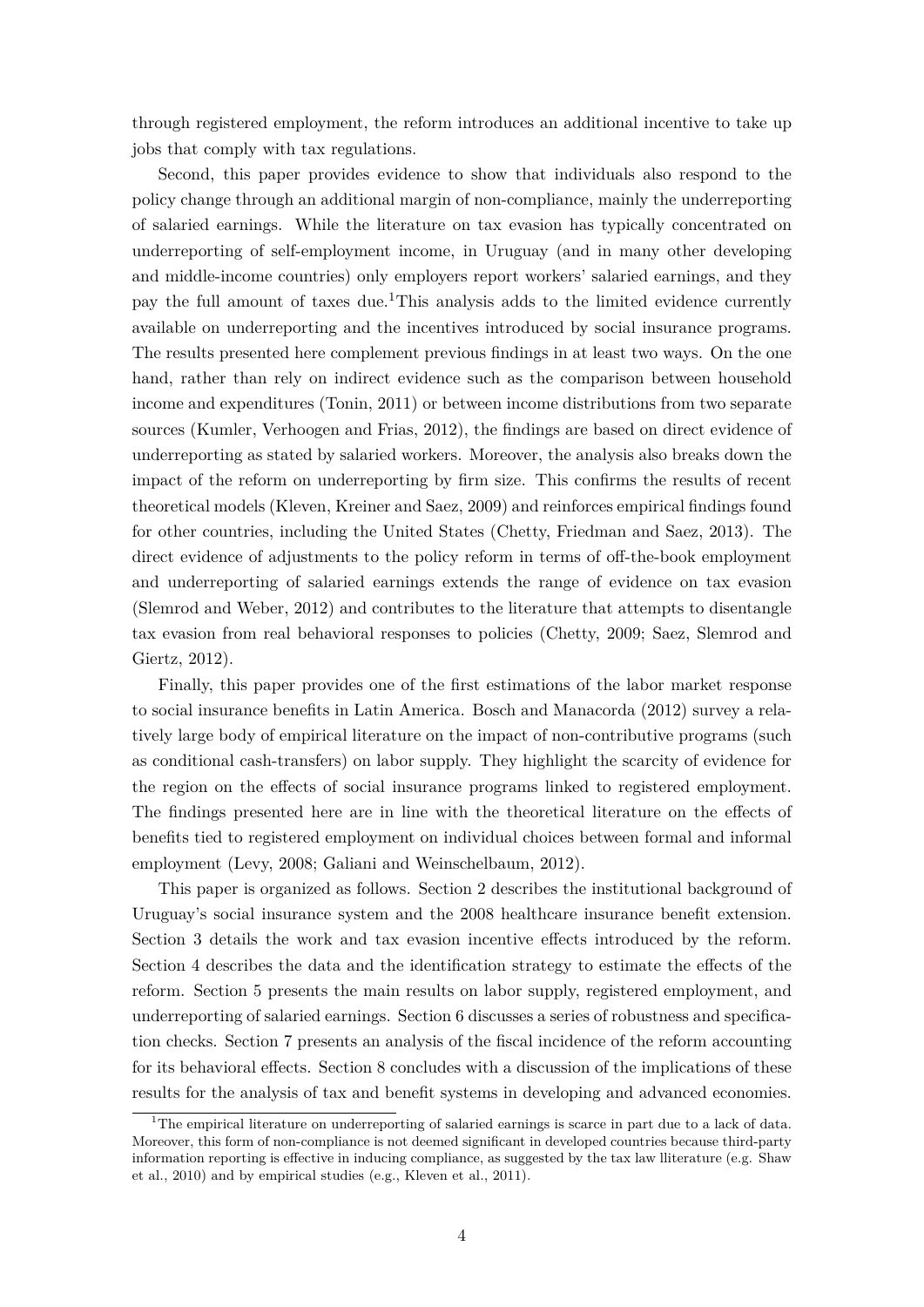## **2 Background: Related literature and Uruguay's social insurance system**

#### **2.1 Related literature**

Uruguay's health insurance benefit extension (HIBEX) is one of a number of social insurance benefits linked to registered employment. The analysis of its effects on the labor market is related to a series of specific studies on benefits, work incentives and several margins of labor supply. With respect to labor force participation, the empirical literature generally finds a reduction in employment from increased social insurance benefits. Most of these studies, however, are related to social insurance benefits for the unemployed (Krueger and Meyer, 2002) or for other persons outside the labor force, including the disabled (Bound and Burkhauser, 1999). The analysis below covers these types of labor supply responses and expands the range of outcomes to include the impact of social insurance benefits on registered (i.e., on-the-book) employment and on misreporting of salaried earnings to the tax authorities.

The benefit-employment linkage also relates this reform to the literature on in-work welfare benefits such as the United States' Earned Income Tax Credits and the Temporary Assistance for Needy Families (Eissa and Liebman, 1996; Meyer and Rosenbaum, 2001) and the United Kingdom's Working Families Tax Credits (Francesconi and van der Klauuw, 2007). Studies of these programs typically find positive and significant effects on the extensive margin of labor supply, but the evidence is less conclusive on the intensive margin of response. An exception is the study by Chetty, Friedman and Saez (2013), who explain positive responses to the EITC in the intensive margin by means of an identification strategy that analyzes differences in knowledge about the tax code across neighborhoods. As in the analysis presented in this paper, most of these studies rely on comparisons between individuals with children and childless adults who are not affected by the policies and, hence, used as comparison groups.

This paper is also connected to the literature on the impact of extensions of welfare systems in developing countries, particularly in Latin America (Bosch and Manacorda, 2012). While most of these studies cover non-contributive programs, such as conditional social cash-transfer programs, this study investigates an expansion of a contributive social insurance benefit and its implications for labor supply incentives.

Finally, this study forms part of a growing body of research performed at the intersection between the literaure on tax evasion-shadow employment and the literature on labor supply-tax and benefits in developing and developed countries. This type of analysis is based on Sandmo's (1981) and Cowell's (1985) extensions of the Allingham and Sandmo (1972) and Yitzhaki (1974) canonical models of tax evasion. In the context of Latin American labor markets, Levy (2008) and Galiani and Weinschelbaum (2012) model informality (the registered-non registered employment margin) in terms of tax evasion decisions as a function of fines and probabilities of detection. In a recent study for the United States, Potter Gunter (2013) relies on a quasi-experimental approach based on benefit variation by state to study the effect of the EITC on participation in regular (registered) and infor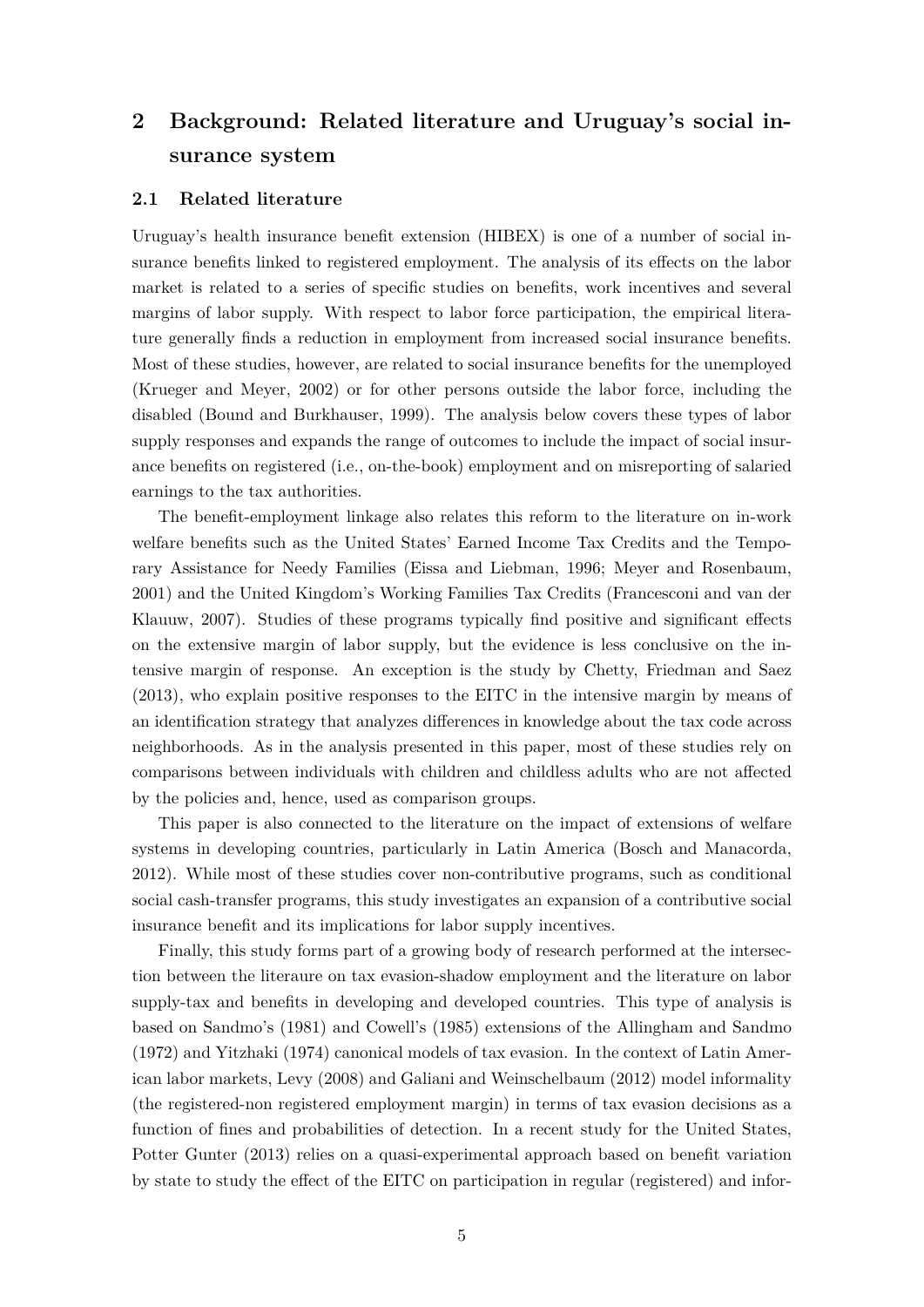mal (unregistered or off-the-book) work among individuals with low incomes. The results indicate that higher levels of benefits in some states induce an increase in registered work and a fall in unregistered hours, with no significant effect on the extensive margin or on total hours worked.

The main outcome of interest in Potter Gunter's study (2013) relates to registered and unregistered self-employment. The analysis below studies unregistered salaried employment. Its innovation lies in examining another dimension of tax evasion, the underreporting of salaried earnings. The literature on tax evasion has typically focused on underreporting of earnings from self-employment because the withholding and reporting requirements of wage and salaried earnings make underreporting difficult (Slemrod and Weber, 2012) and quantitatively small, particularly in the United States (Slemrod, 2007). Most theoretical models also assume no evasion on wage and salary income (Feldman and Slemrod, 2007). Paying a fraction (but not all) of earnings under the table is a potentially relevant margin of adjustment. Kleven, Kreiner and Saez (2009) develop a theoretical model where workers and firms may collude to underreport earnings to the tax authority. The model predicts that this type of collusion may be feasible at small firms, but harder to sustain on a larger scale. Tonin (2011) builds a theoretical model where firms and workers collude to hide part or all of the employee's salaried earnings to the fiscal authority "to avoid the payment of taxes and social security contributions." The results in this paper are consistent with these types of models. They are also directly related to recent attempts to empirically test their predictions by analyzing the impact of changes in taxes and benefits on misreporting of social insurance contributions. Tonin (2011) presents supporting evidence based on household income and consumption patterns in Hungary following a hike in the minimum wage in 2001. Consistent with the model, the hike induced higher compliance and reduced disposable income for skilled workers.

Underreporting of salaried earnings, however, might also be decided solely by the firm rather than pursuant to collusion, especially in developing countries where there are no third-party reporting requirements. This lack of information on reporting<sup>2</sup> implies that the underreporting of salaried earnings may be a quantitatively relevant issue (see Kleven et al., 2011 for a discussion of third-party information reporting). Kumler, Verhoogen and Frías (2012) study underreporting of earnings in Mexico by examining a pension reform that transitioned from a pay-as-you-go system to a system based on fully funded individual accounts. The reform gave employees an additional incentive to ensure accurate reports of earnings by firms and to monitor their employers' compliance with social insurance contributions. A comparison of income distributions from administrative data and household surveys reveals substantial underreporting of earnings by firms with lower levels of underreporting for larger firms. Moreover, a difference in differences analysis comparing younger cohorts (which benefit more from the reform) to older workers indicates a significant decline in underreporting after the reform.

This paper complements these studies of underreporting in at least two ways. Instead

<sup>&</sup>lt;sup>2</sup>Strictly speaking, this would be a lack of first-party reporting. The tax authority only has employers' reports for most employees' earnings. The result is the same: the tax authority does not have two sources of information to compare.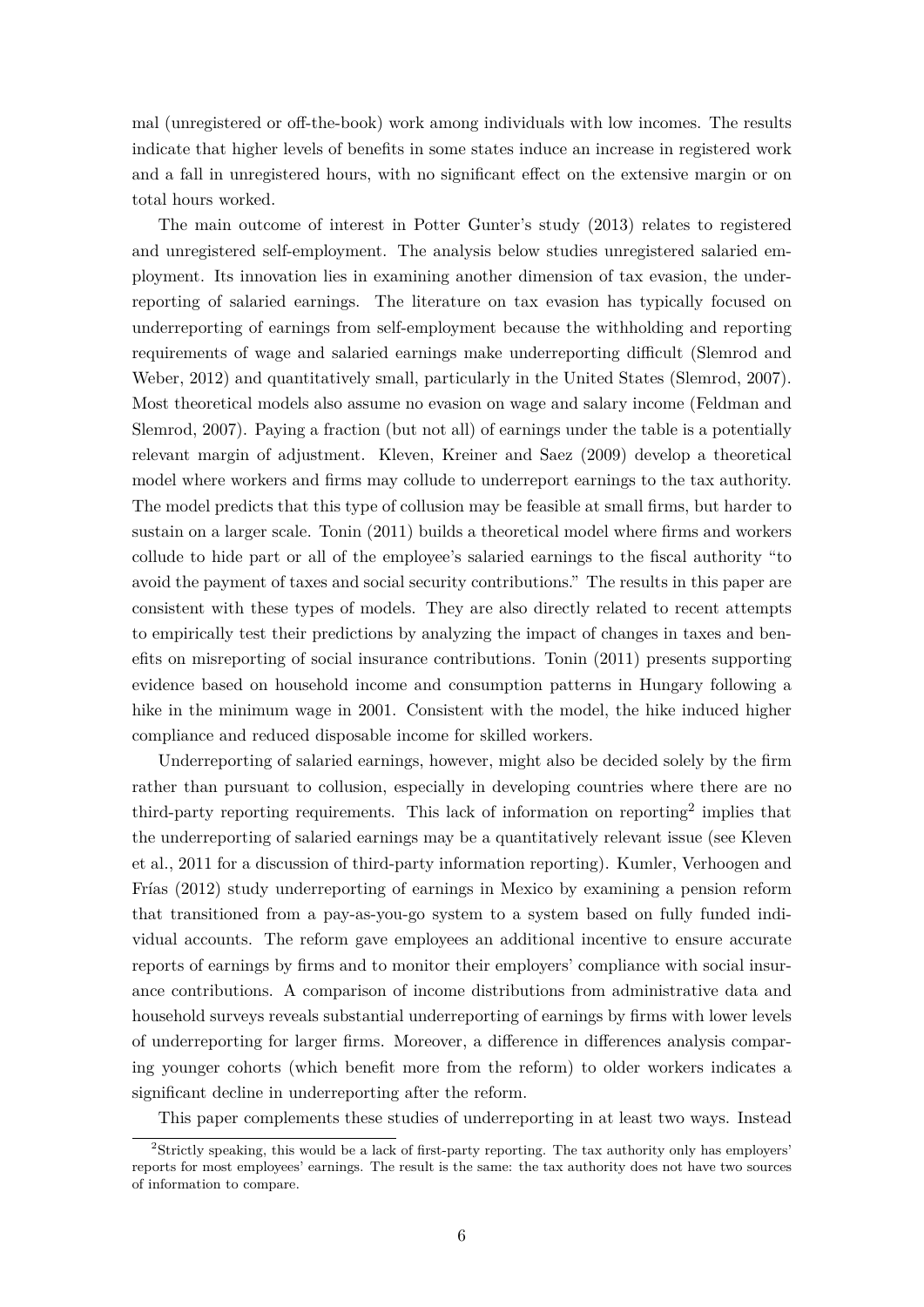of relying on comparisons between household income and expenditures or between income distributions from two separate sources, the analysis below relies on direct evidence of underreporting of earnings as stated by workers. Moreover, the analysis demonstrates the impact of the reform on underreporting of salaried earnings, breaking down the effect by firm size, as suggested in the recent literature (Chetty et al., 2013; Kleven et al., 2009).

#### **2.2 Uruguay's social insurance system**

Uruguay has one of the oldest and most developed social insurance systems in Latin America. The following is a review of only the aspects of that system that are most relevant to this paper; for a more in-depth description, see Ferreira-Coimbra and Forteza (2004). This system follows a European Bismark-type model, where access to most social insurance programs is linked to registered employment and financed through payroll taxes and contributions from registered employees. The *Banco de Previsión Social* (BPS) is the institution in charge of most of its administration (henceforth, the social insurance administration - SIA). It collects payroll taxes and contributions and provides social insurance benefits to most private-sector employees and public-sector workers. These benefits include retirement pension plans and a wide range of other programs, such as health insurance (paying premiums to private providers), sickness benefits, unemployment insurance, disability benefits, maternity leave and family allowances (cash transfers paid for each of the worker's dependent children).

Private-sector employers in Uruguay are required to register their employees with the SIA. Both the employer and employee are required to make contributions to finance social insurance programs. Formally, the employer deducts the employee's contributions from her salary and pays both the employee's and the employer's contributions to the SIA. Table 1, Panel B, shows the breakdown of the SIA contributions required by law as a percentage of the taxable salary for private-sector employers and employees. Although the total consists of contributions to different programs, it is transferred in full by the employer to the SIA. In many senses, then, it operates like an overall payroll tax (the paper uses contribution and payroll tax interchangeably). This payroll tax amounted to about 31 percent of taxable wages in 2007, the year before the reform analyzed in this paper. The social insurance benefits are provided as an indivisible bundle, that is, workers or employers cannot opt out of certain programs and pocket the correspondent contribution, although there are minimum work requirements for some benefits as discussed below. Therefore registered employment - that is, employment compliant with social insurance regulations and payroll taxes - grants the worker access to the full bundle of benefits.

As in many middle-income countries, enforcement in Uruguay is relatively weak and there is widespread non-compliance with social insurance regulations and evasion of the payroll tax. This means that a substantial fraction of private-sector salaried employees lack access to employment-related social insurance benefits. Unregistered or off-the-book workers in Uruguay constituted about a quarter of total salaried employees in the decade of 2000 (Gasparini and Tornarolli, 2009) and about 28 percent of private-sector employees in 2007, as computed with microdata from the *Encuesta Continua de Hogares* described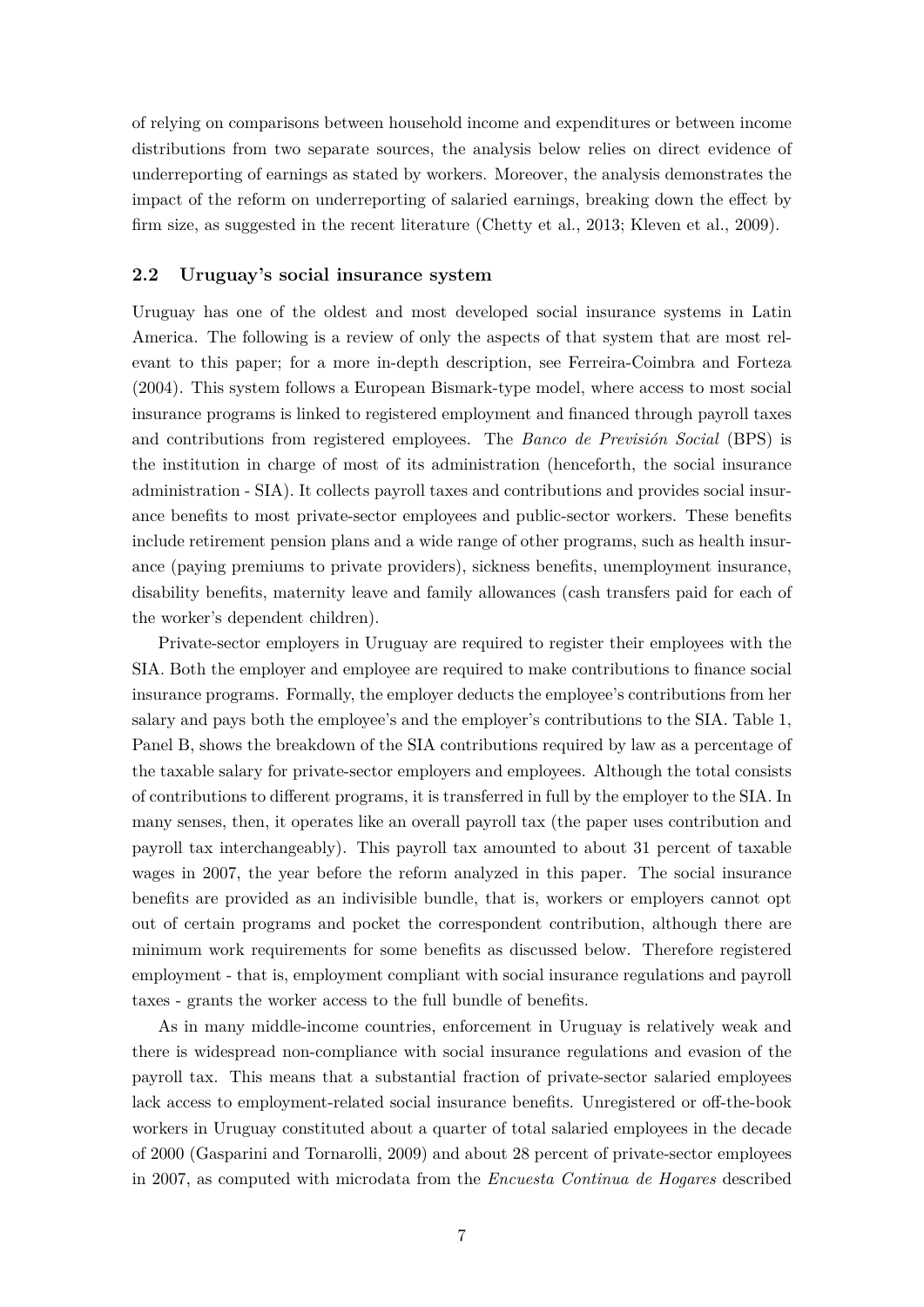below. This phenomenon is sometimes referred to as labor informality. This paper uses a more precise terminology based on the situation of the worker with respect to the SIA. The discussion refers to an employee's registration status or, alternatively, to the employer and employee's compliance with payroll taxes and social insurance regulations.

#### **2.3 The 2008 reform: The health insurance benefit extension (HIBEX)**

Eligibility for the health insurance component of the social insurance system requires workers to be registered with the SIA and to work 25 or more hours per week.<sup>3</sup> Qualifying employees have the right to select a health insurance provider in the private sector, which are structured like HMOs in the United States. The insurance premium is paid by the SIA. This health insurance package covers services for the worker that are similar to those offered in the private healthcare market, usually by the same institutions. These packages include inpatient hospital coverage, emergency room care, medical and surgical services, maternity care, among other services. By 2007, the health insurance benefit covered 43 percent of the labor force and approximately 66 percent of private- sector salaried employees (figures based on the *Encuesta Continua de Hogares*). That year, the SIA spent about UYU 7.4 billion (USD 471 million at the 2010 PPP adjusted exchange rate) on health insurance premiums, which represented 13 percent of its budget and 1.4 percent of the Uruguay's gross domestic product (Banco de Previsión Social, 2008). In addition, the health insurance benefit for employees represented about 16 percent of total healthcare expenditures in Uruguay in 2007 (Ministerio de Salud Pública, 2010a).

In 2007, Uruguay's government embarked on an ambitious overhaul of the healthcare system, with the stated objective of strengthening three areas: healthcare coverage; health management; and healthcare financing. The reform enacted by Uruguay's Parliament (Law 18,211-2007) established a series of new guidelines, regulations and institutions for the healthcare system in order to further equitable access.

Before the 2008 reform, the health insurance benefit was financed by contributions to the SIA amounting to 8 percent of taxable salaries; five percent represented the employer's contribution and 3 percent the employee's (Table 1, Panel B). The health insurance benefit, however, covered only registered employees. Individuals not in the labor force, unregistered employees, workers' spouses who were not themselves registered employees, and the dependent children of registered employees had to pay for their own health care, purchase private health insurance, or use the public healthcare system, which is subject to a means test.

The most important provision of the reform was the extension of SIA health insurance benefits to cover the beneficiary's dependent spouses and children.<sup>4</sup> Because of fiscal

 $3$ Very low-income workers are also excluded from the health insurance benefit. The threshold is defined as those earning below 1.25 times the *Base de Prestaciones y Contribuciones* (BPC). Created in 2004 (Law 17,856), the BPC index replaced the minimum wage as the indexing basis for all government benefits. The baseline was the value of the minimum wage in force on December 20, 2004. It was UYU 1,636 in 2007, or about USD 103 per month at the 2010 PPP adjusted exchange rate.

<sup>&</sup>lt;sup>4</sup>Borgia (2008) and Bergolo and Cruces (2013) provide more details about the healthcare system reform, including the benefit expansion discussed here. Cruces and Bergolo (2013) describe the series of recent reforms to Uruguay's social insurance system, including health insurance, family allowances and pensions.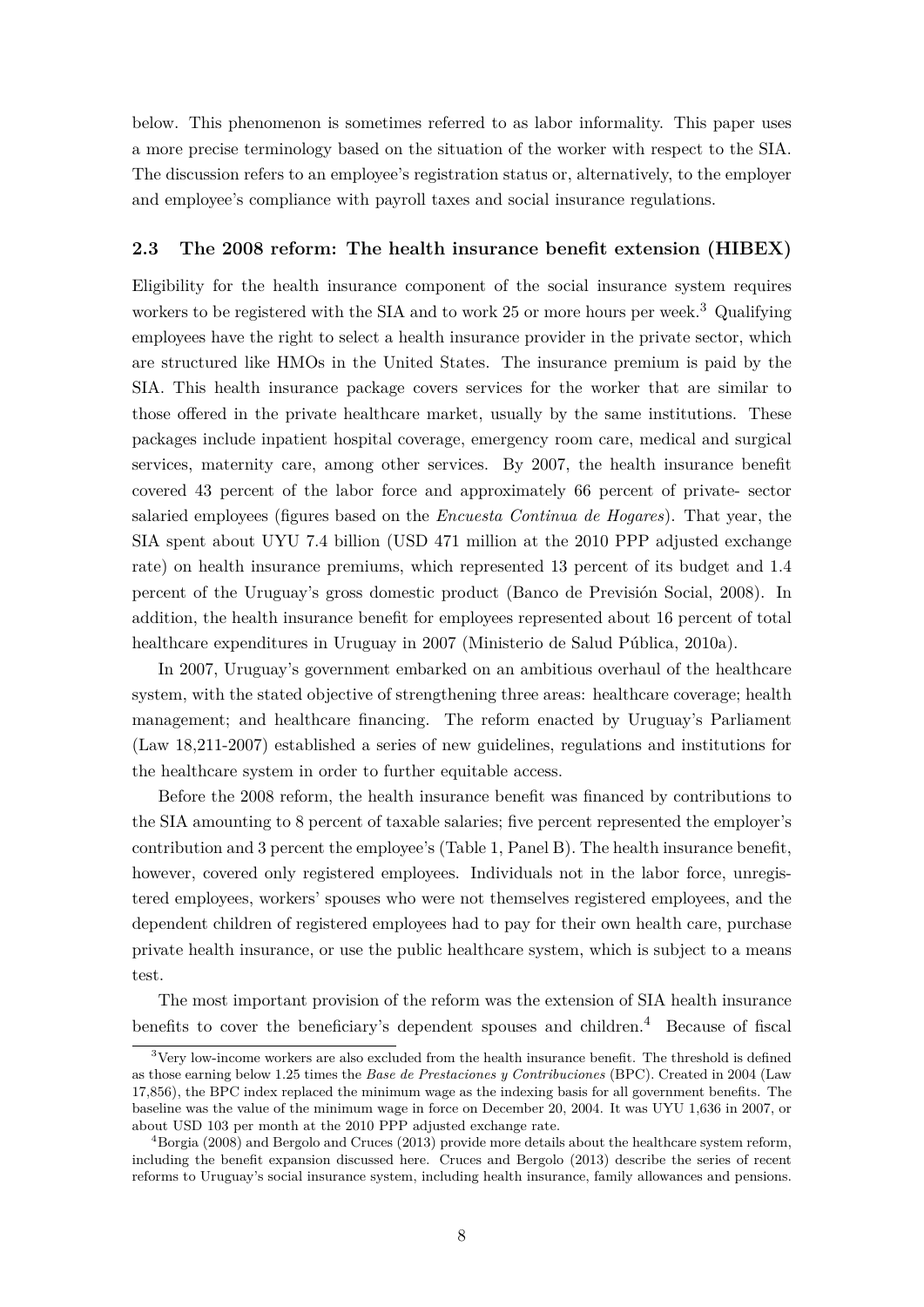constraints, this extension was implemented in stages. For the period covered in this paper, the expansion only reached the dependent children of registered employees.<sup>5</sup> The reform was passed in December 2007 and took effect on January 1, 2008. Eligibility for the health insurance benefit extension required that the registered employee have at least one dependent child under the age of  $18<sup>6</sup>$ . The inclusion of these children under the extended benefit was universal, irrespective of pre-existing health conditions and previous health insurance arrangements. As with the previous individual-based benefits, the worker had to be registered with the SIA (compliant with payroll taxes and social insurance regulations), and work at least 25 hours per week or earn above a minimum threshold. While the reform covered all salaried workers, the HIBEX was most relevant for private-sector registered employees, since a large fraction of public-sector workers were already entitled to health insurance coverage for their dependents (Ministerio de Salud Pública, 2010b).

HIBEX beneficiaries could choose a health insurance provider in the private sector or rely on the public healthcare system for their children. Regardless of of the option chosen, the SIA reimbursed each child's premium to the corresponding institutions. Registered employees, however, opted overwhelmingly for the private sector, with only about 5 percent of all children enrolled in the extended benefit using the public system in 2008 (Banco de Previsión Social, 2009).

The HIBEX represented a large-scale policy change. It had a substantial impact on the health insurance coverage of its target population and substantially increased privately provided insurance for children under the age of 18. Figure 1 depicts the trend in the percentage of dependent children of private-sector employees aged 0-17 (i.e., eligible for HIBEX) who used private-sector healthcare providers for the period 2004-2010; from 2008 onwards, it depicts the trend in the proportion of those who accessed private-sector health care through the HIBEX. The figure also plots the same series for individuals aged 18 and older - i.e., those not covered by the benefit extension.<sup>7</sup> In the period from 2004 to 2007, the evolution of private healthcare coverage for both groups was similar. Following the 2008 reform, private healthcare coverage for individuals aged 0-17 increased by 30 percentage points, and it continued to grow (albeit slightly) until 2010. This change was driven by the HIBEX reform, as indicated by the series depicting the percentage of children 0-17 who accessed private health care through the new program. In contrast, there was no significant change in the trend in private healthcare coverage for individuals aged 18 or older. By 2008, 450,000 children under 18 years old were insured through the HIBEX, or about 48 percent of all children of this age group in Uruguay (Banco de Previsión Social,

<sup>5</sup>The extended benefit also reached children under the age of 18 with retired parents eligible for a SIA old-age pension after the reform. It covered as well the dependent children of those retired before the reform but who belonged to the low-income group of the old-age pension system. By 2008, children in this group represented fewer than 1 percent of all children enrolled (Banco de Previsión Social, 2009). This small number of individuals is excluded from the analysis.

 ${}^{6}$  For the purpose of the SIA benefit, a dependent child is defined as an offspring, a stepchild or a foster child of the registered employee under the age of 18. Disabled children above this age threshold also qualify for the HIBEX. The reform also established that dependent children enrolled in the HIBEX could retain coverage until the age of 21 if their parents reimbursed the value of the child's insurance premium to the SIA.

<sup>7</sup>Computed with microdata from *the Encuesta Continua de Hogares*, described below. Similar trends are found in administrative records from the Ministry for Public Health.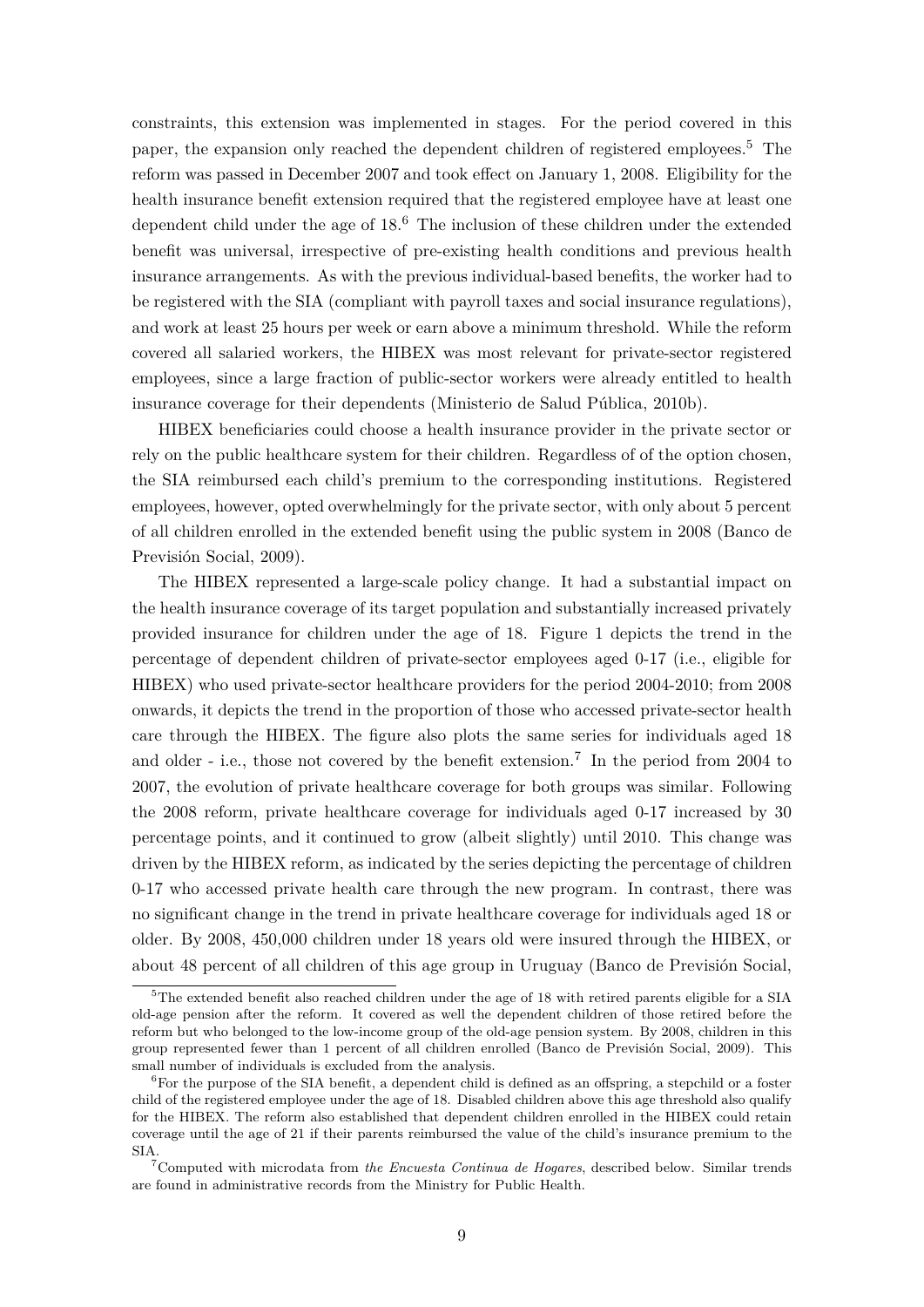2009) out of a total population of about 3.3 million individuals (Uruguayan National Bureau of Statistics, projection for 2008).

To finance this extension of coverage, the legislation specified an increase in payroll contributions for most workers, with a crucial distinction between parents and childless workers. Employer contributions remained unchanged by the reform at 5 percent of taxable earnings as one of the reform's stated intentions was to leave firms' employment costs unaffected. The employee's contribution to the health insurance benefit, however, increased from 3 to 6 percent of taxable earnings for registered private-sector workers with dependent children under the age of 18, regardless of the number of qualifying children. The reform also increased the contribution for childless registered employees and for those whose children did not qualify (those over the age of 18) from 3 to 4.5 percent of their taxable earnings. The payroll tax remained unchanged at the 3 percent level for low-wage workers, defined as those with monthly earnings below 2.5 times the value of the BPC (UYU 1,775 per month in 2008, USD 112), irrespective of whether they had children who qualified for the HIBEX or not. The reform thus increased the overall payroll tax rate from 30.75 to 32.25 percent for most childless registered workers, and from 30.75 to 33.75 percent for most registered workers with young dependent children, with no change in contributions for very low-wage workers. Table 1, Panel B, summarizes the changes in the contributions and the total payroll taxes introduced by the HIBEX reform.

The reform implied a potential net benefit for most adults with eligible children. The market value of the extended benefit exceeded the increase in the tax liability for most parents in registered employment. For instance, the monthly health insurance premium for a child in the private market in 2007 was more than two times the 3 percent increase in the contribution of the average monthly taxable earnings of a registered private-sector worker.<sup>8</sup> Moreover, the average number of eligible children per adult in the sample in 2007 was 1.92 (Table 1). However, this comparison must be qualified. For high earners with few children, the cost of the increase in the payroll tax may have ended up being more than the new benefit, although only a small number of workers at the top of the income distribution faced this potential net loss.9A further qualification stems from the fact that childless workers faced an increase in the cost of registered employment (a total of 1.5 percent of salaried earnings) without any additional benefit. This may have yielded a reduction in the level of employment for this group of workers. However, the available empirical evidence for Latin America indicates that even sweeping changes in labor taxes had negligible effects on employment (Gruber, 1997; Cruces, Galiani and Kidyba, 2010). An increase of 1.5 percentage points in the social insurance contributions of childless registered workers can, then, be expected to have had a negligible effect. In any case,

<sup>&</sup>lt;sup>8</sup>The average monthly taxable earnings for a private-sector registered employee in 2007 was UYU 12,305 (USD 778 per month at the 2010 PPP adjusted exchange rate), and thus the 3 percentage point increase in the contribution rate represented UYU 369 (USD 23). In contrast, the health insurance premium for a child in the private market in 2007 was on average UYU 859 (USD 54) per month (Ministerio de Salud  $P$ ública,  $2010a$ ).

<sup>&</sup>lt;sup>9</sup>In 2007, the reform implied a net loss in income only for those registered workers with one child and taxable earnings above UYU 28,633, and for those with two children and earnings above UYU 57,267. These values correspond to the 94th and 99th percentiles of the distribution of monthly labor earnings for registered workers in 2007.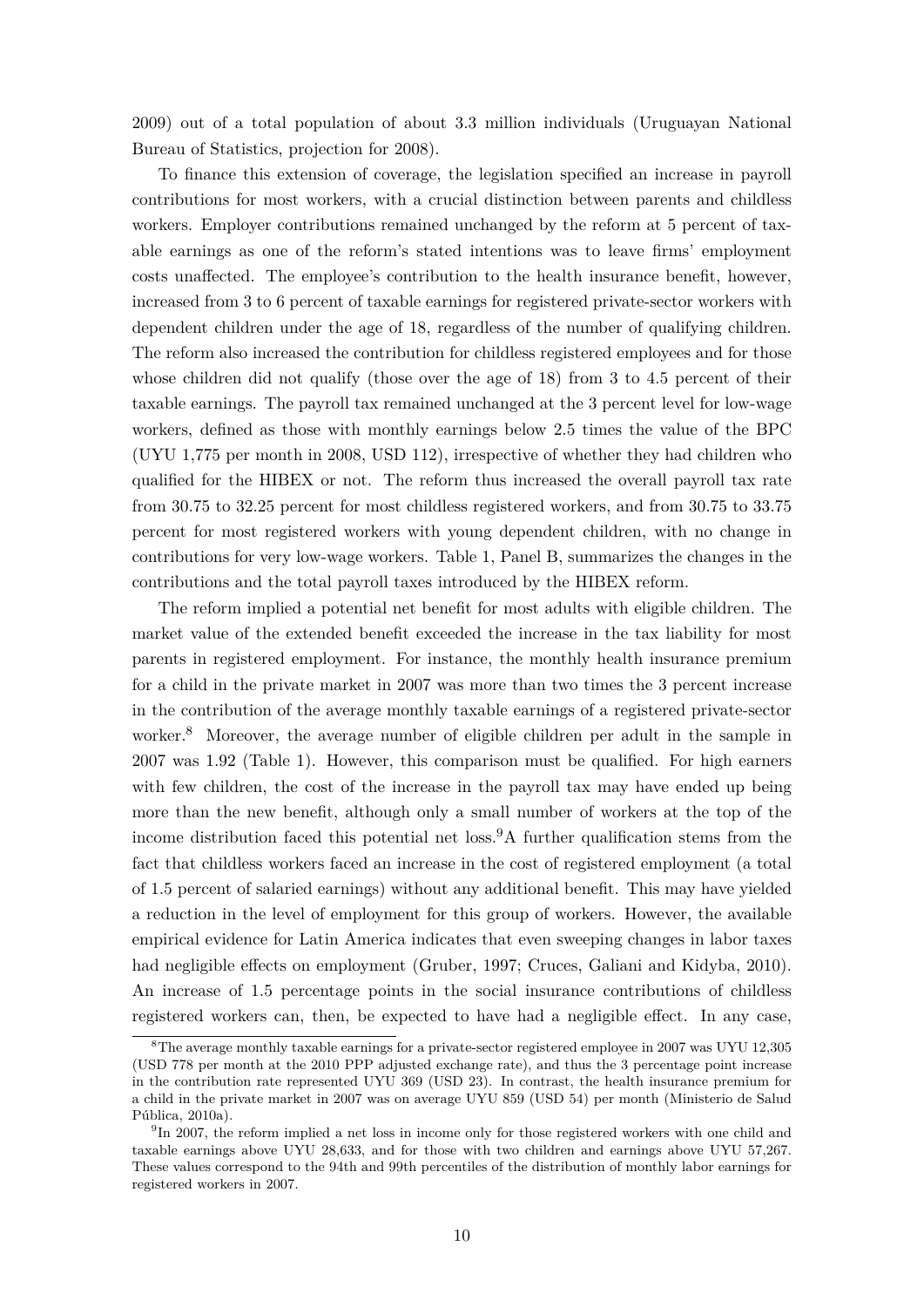after the reform, only about 8 percent of children benefiting from the HIBEX used the public healthcare sector rather than private health insurance providers (Figure 1). The very high take up of the HIBEX suggests that it represented a net benefit for a majority of those eligible. Thus, the empirical analysis in this paper is based on a comparison of labor market outcomes for adults with and without eligible children. Section 4.2 below addresses some of the caveats with this comparison, the identification strategy and some robustness tests to validate it.

## **3 Work and tax evasion incentives effects of the health insurance benefit extension**

The health insurance benefit extension represents an increase in the benefits associated with registered employment for individuals who work 25 hours or more per week (the minimum hour cut-off for eligibility) and have children under the age of 18. This policy change yields a number of predictions on labor supply and tax evasion responses.<sup>10</sup> Given these new incentives, the main expected effect of the reform would be an increase in the probability of moving into benefit-eligible employment (i.e., working 25 hours or more per week in registered employment) for parents of children in the 0-17 age range. There are three possible channels through which this change could operate. First, the reform introduced an incentive to work in registered employment with 25 or more hours per week for those not working. Second, those in unregistered employment faced a similar incentive: either to move into a benefit-eligible job or to formalize their existing employment arrangement (i.e., getting "on"-the-books with 25 declared hours at their current job). Third, the reform provided an incentive for those in registered employment working less than 25 hours per week to increase their declared hours of work to at least 25.

The main expected effect yields the prediction that (1) the number of individuals with children in registered employment working 25 hours or more per week should increase after the reform. The different channels through which this main effect operates imply some of the following additional predictions: (2) the number of those not working should decrease, (3) the number of individuals with unregistered employment should fall, (4) the number of individuals in registered employment (irrespective of hours worked) should increase, and more specifically (5) conditioned on registered employment, the number of those working 25 hours or more per week should increase.<sup>11</sup>

While the discussion has thus far referred to overall effects, the benefits derived from the reform (and thus the behavioral reactions to the new incentives) may have varied in magnitude for different subgroups defined by the demographic characteristics of an individual's household. First, since the increase in the payroll tax was independent of the number of children, the reform implied a larger financial incentive for individuals with

 $10$ The structure of the discussion in this section was suggested by an anonymous referee.

 $11$ These are all quantitatively relevant margins of adjustment. In 2007, before the reform, about 54 percent of individuals with children in the sample were not eligible for the extended benefit. Those not working represented 33 percent of all individuals with children, 16 percent were unregistered employees, and about 5 percent were registered employees working below the 25 weeklyhour threshold (see Table 1, Panel A).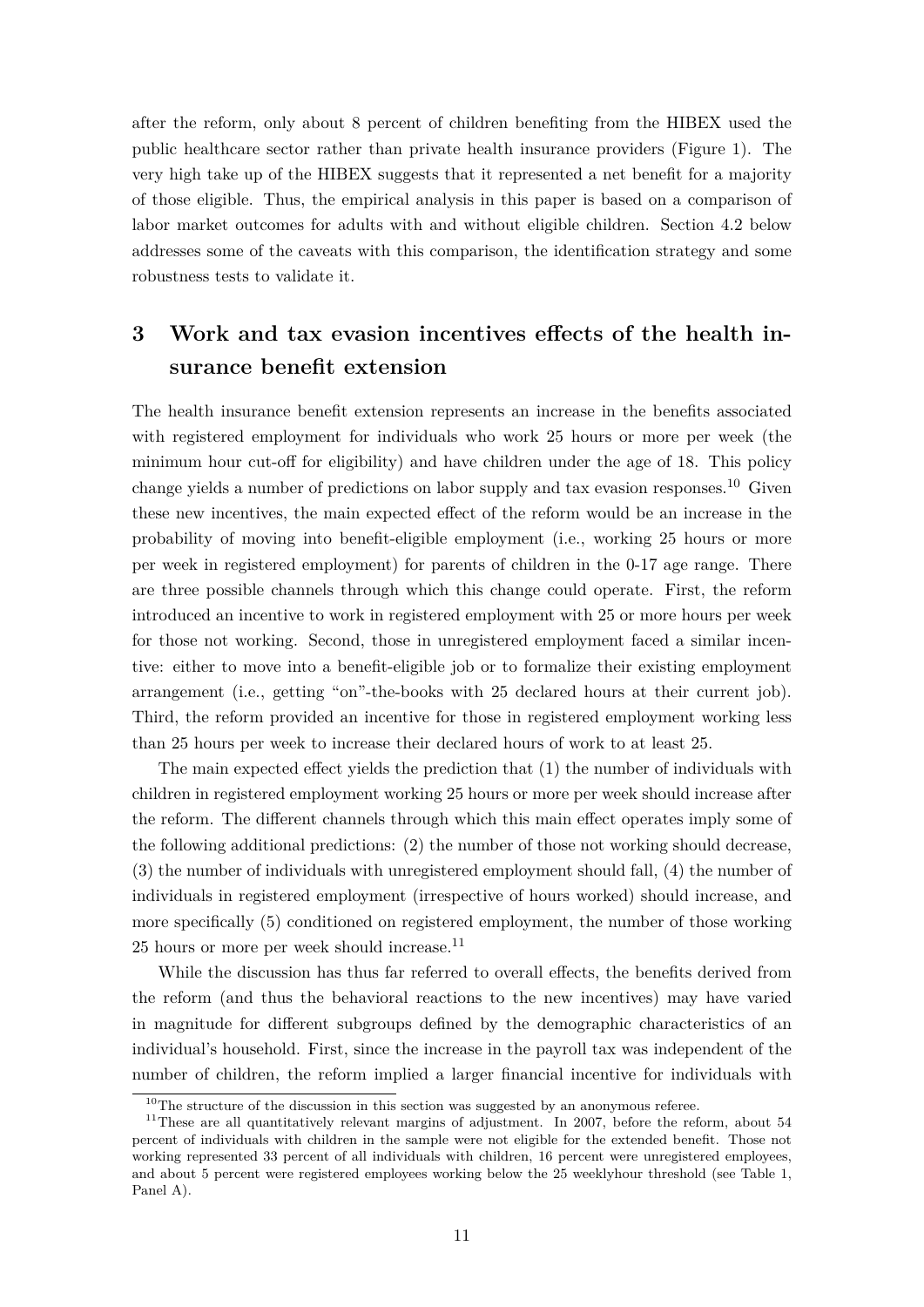more children and for those with younger children (since the benefit covers children up to the age of 18, implying a longer potential duration of the benefit).

Second, the rules of the benefit extension imply that the HIBEX may have induced a differential response for single parents compared to parents living with their partners for at least two reasons.<sup>12</sup> On the one hand, the rules of the reform implied a potential double taxation for couples, since if the two parents were registered employees, both had to pay the increase in the payroll tax (if both worked more than 25 hours a week) for the same level of benefit. Thus, individuals with partners in benefit-eligible employment did not face an additional incentive to move to benefit-eligible employment themselves after the reform, since the couple's children would be covered through their partners (in fact, they faced an incentive to reduce participation in benefit-eligible employment). In turn, individuals whose partners were not in benefit-eligible employment faced an additional incentive to take up (or remain in) benefit-eligible employment themselves to warrant coverage for the couple's children. On the other hand, the HIBEX represented an unambiguous incentive for single parents, in contrast to married individuals, to take up benefit-eligible employment, since they would not face any double taxation or have to take another individual's labor market outcomes into account when making their own decisions.

Finally, changes in tax rates can also affect the incentives for reporting earnings to the tax authorities. Given the increased costs associated with registered employment in the form of higher payroll taxes, the reform may also have affected the intensive margin of tax evasion by inducing more underreporting of salaried earnings. This additional incentive may affect both the firm (which faces higher payroll tax liabilities) and the worker (who faces lower after-tax wages). It may result in higher rates of underreporting on the part of the firm or pursuant to collusion of employers and employees. In any case, the literature reviewed above indicates that underreporting is more likely at small firms. An additional prediction on the effects of the reform is thus that (6) the number of registered employees with eligible children stating that their earnings were underreported should increase, especially among those working at small firms.

### **4 Data and empirical strategy**

#### **4.1 Sample and outcomes of interest**

The empirical analysis in this paper is based on cross-sectional microdata from the *Encuesta Continua de Hogares* (ECH) survey carried out by Uruguay's National Institute of Statistics (*Instituto Nacional de Estad´ıstica,* INE) since 1990. The ECH is a nationally representative household survey conducted according to international standards. It combines elements of living standards and labor force surveys, and it is the main source for socioeconomic, labor and demographic indicators in Uruguay. The microdata and supporting documents, such as questionnaires and details on sample selection and stratification, are all publicly available.

 $12$ The benefit extension covered the children of legally married and cohabiting couples. The text sometimes refers to individuals in both types of arrangements as married for the sake of brevity.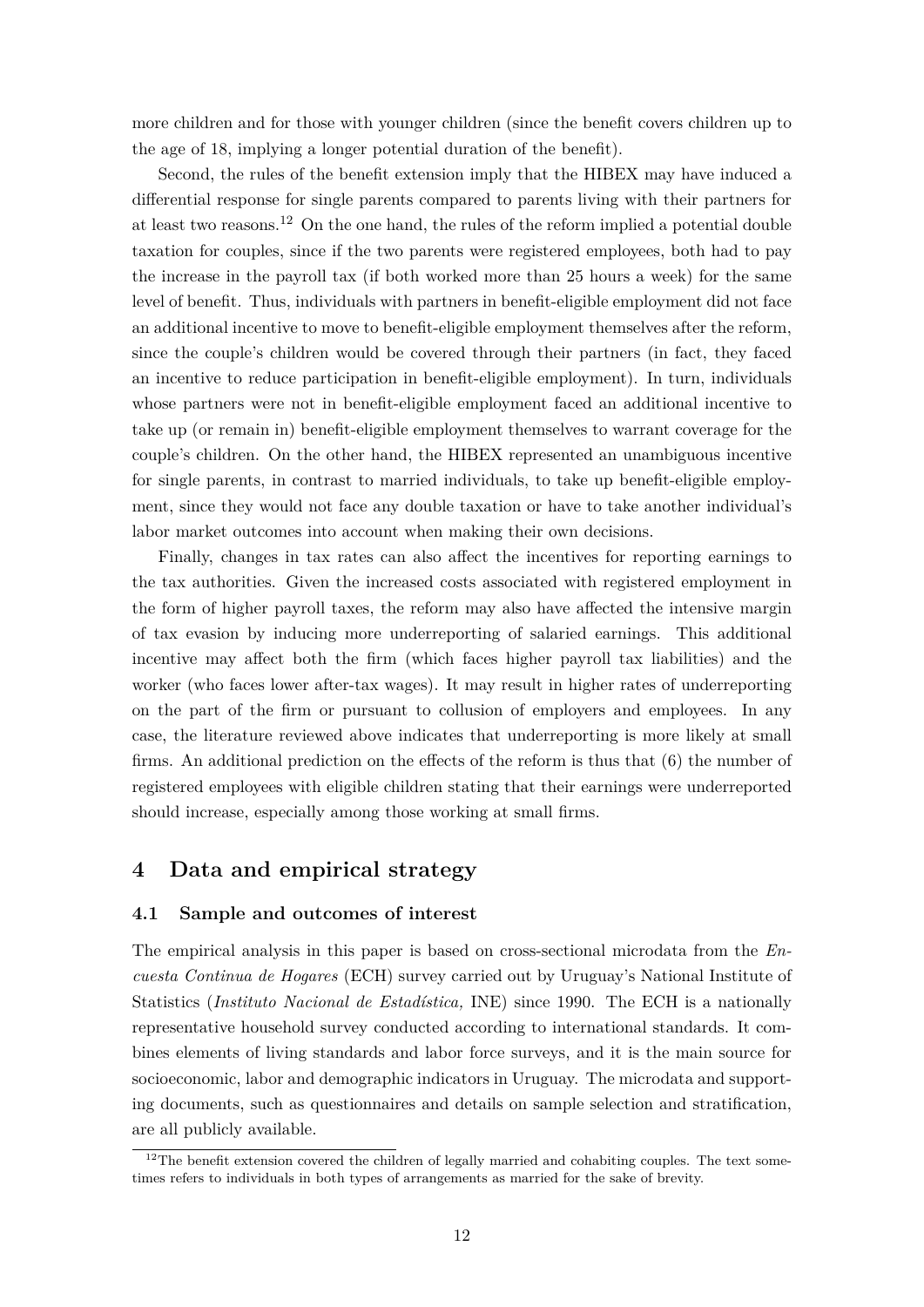The analysis in this paper relies on two waves of the survey corresponding to the first and second semester of the calendar year. These repeated cross-sections cover the period from the 2nd semester of 2004 to the 2nd semester of 2010, that is, three and a half years before the reform and three years after it. The sample for the analysis includes men and women aged 25 through 55 who are either heads of households or ' spouses of heads of households. The sample excludes individuals who reside in rural areas or in urban areas with less than 5000 inhabitants, since the ECH only extended its coverage to such areas in 2006.<sup>13</sup> The analysis is carried out on a sample of private-sector salaried employees (excluding the self-employed), as well as the unemployed and individuals outside the labor force in the relevant age range. The sample does not include government employees because a large proportion were entitled to health insurance for their dependents before the reform. The sample also excludes retired and disabled individuals and those who were studying full time during the survey's referenceperiod. Taking all of these restrictions into account and pooling all the survey waves yields a sample of 97,552 individuals for the 2004-2010 period.

The ECH collects information on all the relevant outcomes discussed in the previous section: employment and labor force participation, hours of work, the SIA registration status of the employee, salaried earnings and whether there is underreporting of such earnings. The registration status of an employee is derived from a specific self-reported variable that indicates whether contributions (payroll taxes) are paid to the SIA for her current job.<sup>14</sup> The ECH questionnaire also contains a unique feature for detecting the presence of underreporting of earnings for registered salaried workers. Since 2006, registered private-sector employees have been asked directly whether their salaried earnings are being underreported to the tax and social security authorities. The specific question is: "Are your contributions based on the total amount of your earnings from this job?" ("*i*,Aporta por la totalidad del salario en esa ocupación?"). The explicit aim of the question is to establish if tax evasion is taking place, as stated in the ECH enumerator's manual which specifies that this question attempts to "capture underreporting of salaried earnings for the computation of social security contributions".<sup>15</sup> Finally, all of the estimates presented below are computed using the corresponding ECH sampling weights.<sup>16</sup>

<sup>16</sup>The main results do not vary when the regressions are estimated without the ECH sampling weights.

 $13$ While this implies a loss of information, there is a trade-off between a more representative sample and a longer pre-reform period with a comparable sample. The latter option was chosen since more than 80 percent of the population of Uruguay resides in urban areas with more than 5000 inhabitants.

<sup>&</sup>lt;sup>14</sup>The specific question in the ECH is: "Are you contributing to a retirement benefit through this job?"  $"$ ; Aporta a una caja de jubilaciones por este trabajo?"). This is a standardized question in household surveys in Latin America; it is used to define registered or formal work in most of the recent literature for the region - see, for instance, Gasparini and Tornarolli (2009) and Galiani and Weinschelbaum (2012).

 $15$ This question refers specifically to underreporting, and it does not reflect a cap on contributions, which are voluntary for earnings above a relatively high threshold (monthly earnings above UYU 74,000, about USD 3,800). This is confirmed by the fact that individuals self-report as underreporting earnings along the whole income distribution. For instance, for the sample before the reform, 15.1 percent of individuals in the bottom quintile of the distribution of monthly income declared underreporting of salaried earnings, with 11.6, 10.9, 9.9 and 6.0 percent in the following quintiles.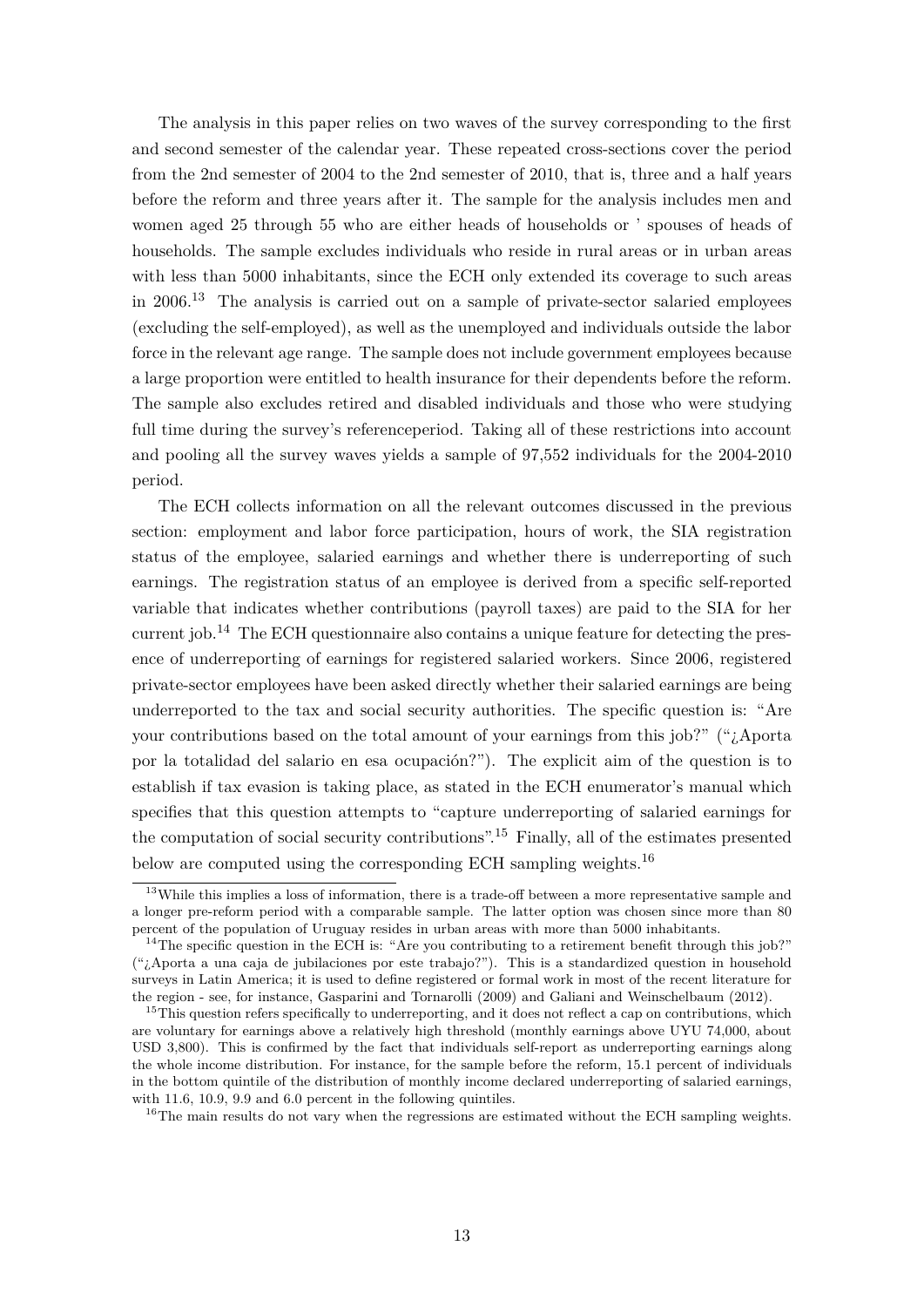## **4.2 Identification assumptions, econometric strategy and outcomes of interest**

The empirical work in this paper attempts to identify the causal effect of the introduction of the 2008 health reform on labor market outcomes and tax evasion and to provide evidence on the direction and magnitude of the incentive effects discussed in the previous section. The strategy used to evaluate the policy's effects is a difference-in-differences analysis (Angrist and Krueger, 1999). This framework compares the evolution of the outcomes of interest for a group of individuals exposed to a policy change (the treatment group) to the change in the same outcomes for individuals unaffected by the reform (the comparison group). The latter group is assumed to capture the counterfactual trend for the treatment group which would have been observed in the absence of the policy change.

The treatment group consists of individuals aged 25 to 55 with at least one dependent child under the age of 18, - that is, those potentially eligible for the HIBEX. The comparison group consists of childless individuals in the same age range who were not directly affected by the benefit extension.<sup>17</sup> The empirical analysis therefore compares adults with at least one dependent child under the age of 18 to individuals in the same age group with no dependent children. The following is the basic difference-in-difference specification with controls on which most of the estimates in this paper are based:

### $Y_{ijt} = \alpha + \delta AnyChildren_{ijt} + \beta AnyChildren_{ijt} * PostReform_t + X'_{ijt}\gamma + \theta_t + \varphi_j + \tau_{jt} + \epsilon_{ijt}$  (1)

where *i* indexes individuals, *j* state and *t* time. The variable  $Y_{ijt}$  is one of the outcomes of interest (described in more detail below); *AnyChildren<sub>iit</sub>* is an indicator variable for individuals in the treatment group, coded as one if the individual has at least one child under the age of 18 and zero otherwise;  $PostReform_t$  is a dummy equal to one in the post-policy period (from January 2008 onwards) and zero otherwise; and  $AnyChildren_{ijt}*PostReform_t$  is the interaction term between the two variables, which captures the difference-in-difference treatment effect. The  $X_{it}$  matrix contains individualspecific variables to condition the differences in trends to observable characteristics. The individual controls are age (in 6 categories), gender, head of the household indicator, marital status, education level (in 6 categories), the number children in the household, the number of children under the age of 6, and the number of children and age and education interactions (both in 6 categories). The estimations also include controls for firm size and industry (5 and 9 categories, respectively) for the outcomes which are defined for the labor force.  $\theta_t$  and  $\varphi_j$  are a full set of semester and state fixed effects (Uruguay is administratively divided into nineteen states or "departamentos"), which account for aggregate systematic shocks to local labor markets correlated with, but not caused by, the

<sup>&</sup>lt;sup>17</sup>The empirical analysis below also relies on an alternative comparison between individuals with and without children within the group of low-earning registered employees (those earning below 2.5 BPC). These individuals benefited from the extended coverage if they had children, but did not face the increase in SIA contributions (from 3 to 6 percent for those with children and from 3 to 4.5 percent for the childless). While this constitutes a potentially viable comparison group, the resulting sample size is small and the results are underpowered. These results are presented as part of the robustness tests in Table 7 below.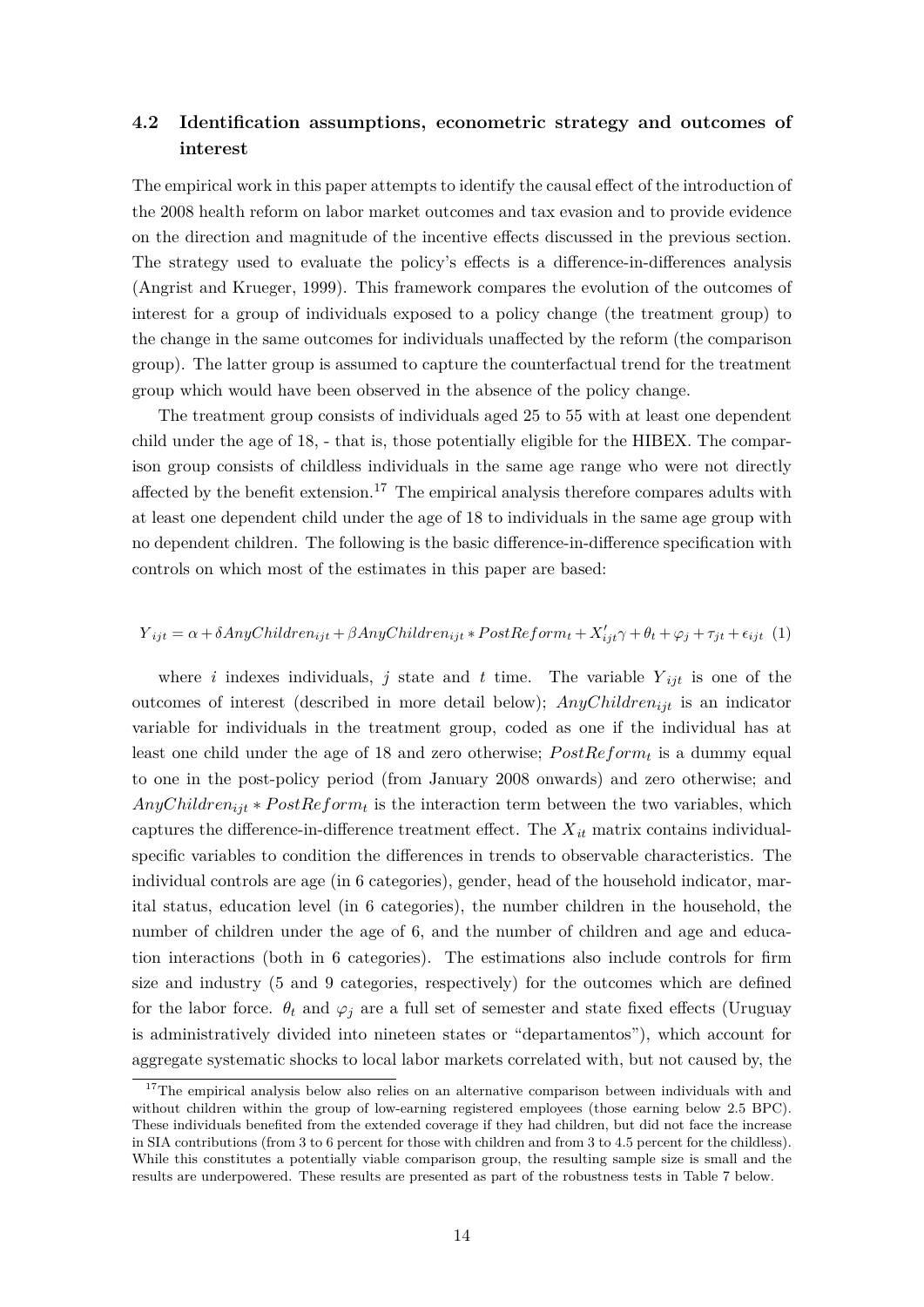HIBEX. Finally,  $\tau_{it}$  are state-by-semester effects, introduced to control for state-specific shocks over the period that might be independent of national economic conditions.

The analysis is based on six outcomes of interest directly related to the expected effects discussed in Section 3. The first is benefit-eligible employment, which is an indicator coded as one for salaried employees who report 25 hours or more per week at a registered job and zero otherwise. This minimum hour cut-off is determined by the eligibility requirement for health insurance coverage. The second outcome of interest is registered employment, which is an indicator variable coded as one for registered salaried employees and zero otherwise (irrespective of the number of hours worked). The third outcome is unregistered employment, an indicator coded as one for off-the-book salaried employees and zero otherwise. The fourth variable of interest is benefit-eligible employment defined only for registered employees, which is coded as one for registered employment at or above 25 hours per week and zero for those in registered employment working 24 hours or less. A fifth outcome of interest is an indicator variable equal to one for those not working and zero for those working (either as registered or unregistered employees). These variables are defined for all individuals in the sample for the whole 2004-2010 period, with the exception of conditional benefit-eligible employment which is defined only for the subsample of registered employees (56,707 observations). Finally, a sixth outcome of interest, underreporting of salaried earnings, is captured by a measure coded as one if the individual reports her salaried earnings as underreported to the SIA and zero otherwise. The analysis is based on the subsample of registered employees for the years 2006-2010 (50,669 observations).

The estimations rely on linear probability models (OLS) for the binary dependent variables and all the regression results report Huber-White robust standard errors. The main results are based on the 2004-2010 period excluding both semesters of 2008, since the policy change was effectively implemented throughout that year.<sup>18</sup>

The difference-in-differences identification strategy in this setting requires two main assumptions. First, in the absence of the reform, the underlying trends in labor market outcomes (conditional on observable characteristics *X*) would have been similar for the treatment and comparison groups. This assumption would be violated if there were unobservable shocks that affected the trends in the outcomes of interest for both groups differently – shocks correlated with the policy change and with the group-specific trends in outcomes. Section 5 discusses the results from an extended version of the model of Equation 1 which includes controls for time trends interacted with the treatment group indicator. Section 6 also presents some additional specification checks to explore this possibility. An additional concern would arise if, besides the health insurance benefit extension, some other contemporaneous changes affected individuals with and without children. The introduction of HIBEX was accompanied and preceded by the implementation of a series of new programs and reforms in other existing schemes as part of an active government policy to expand the safety net in Uruguay,<sup>19</sup> but the main results of this paper are not

<sup>&</sup>lt;sup>18</sup>The main results are qualitatively similar when observations for 2008 are included (Table 3).

 $19$ For a detailed description of those programs and reforms, see Cruces and Bergolo (2013), Amarante et al. (2011) and Manacorda et al. (2011).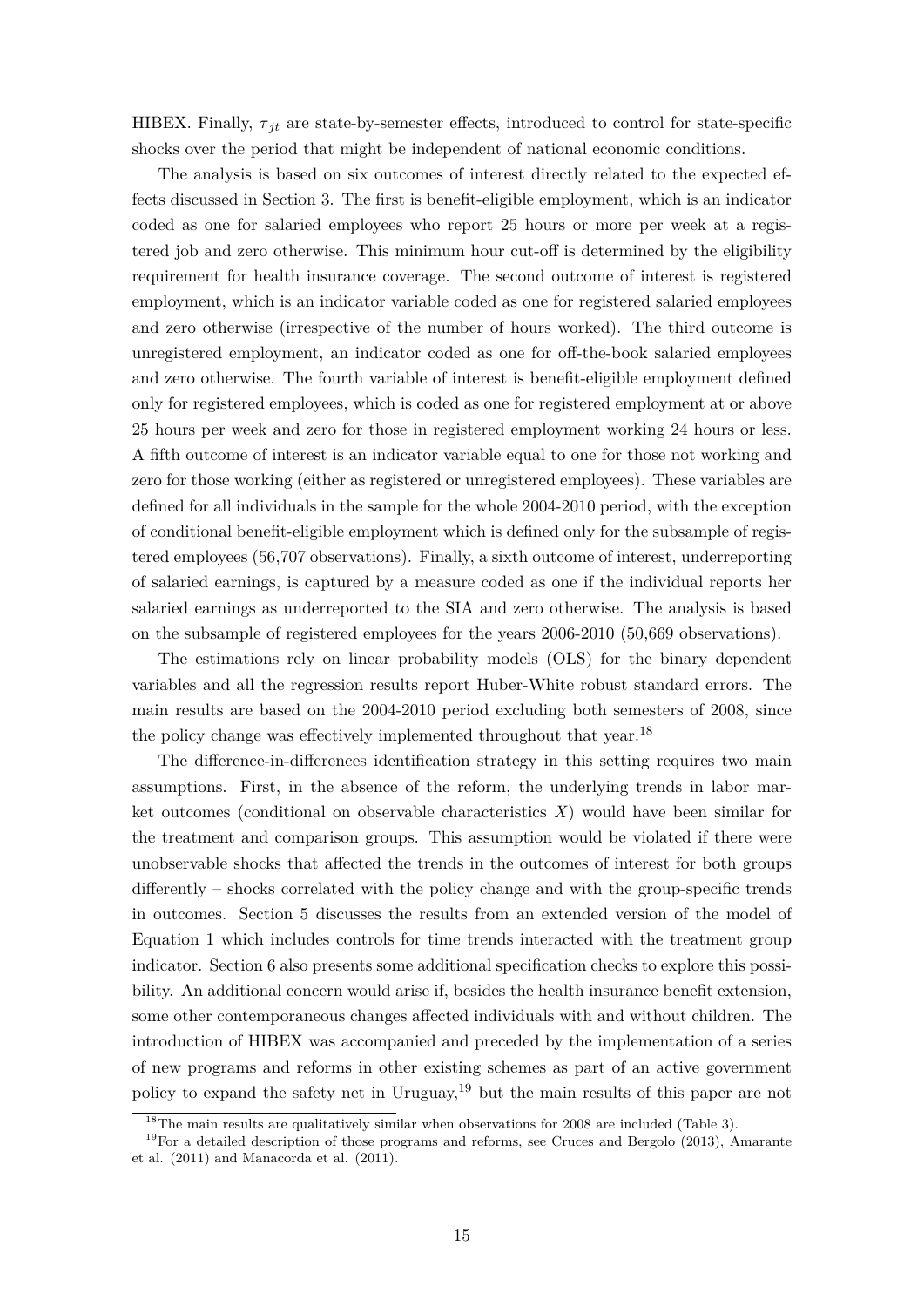affected by the introduction of controls for participation in other programs.<sup>20</sup>

The second identification assumption is that the composition of each group remained constant over the period under study.<sup>21</sup> This assumption may be incorrect, for instance, if the treatment group expands over time and incorporates individuals with different characteristics. Although Equation 1 includes controls for a broad set of individual characteristics, this may not be enough to control for potential differences in group-specific compositional changes over time. Section 6 discusses in more detail these concerns and presents some sensitivity checks to test the validity of the identification strategy.

### **5 Empirical results**

#### **5.1 Descriptive analysis**

Table 1 presents summary statistics by treatment status before and after the policy change (from the second semester of 2004 to the second semester of 2007 and from the first semester of 2009 to the second semester of 2010, respectively) for individuals in the sample with and without eligible children. The statistics in Panel A indicate that individuals in the two groups were reasonably similar in terms of age, education and other main socioeconomic characteristics. Most importantly, the last column in the table presents the difference between the pre- and post-reform changes for the two groups (effectively, an unconditional difference-in-differences analysis), which indicates only a few statistically significant changes in the average characteristics of the two groups. This evidence suggests that, at least in terms of observed characteristics, the main results discussed below are not driven by compositional effects.

The bottom rows of Panel A in Table 1 present similar descriptive statistics for the main labor market outcomes defined in Section 4.2. The average level of benefit-eligible employment before and after the reform was about 58 and 67 percent respectively for the comparison group and about 46 and 57 percent respectively for the treatment group. These differences in levels between the two groups are also reflected by the level of the not-working indicator, ranging from 21 to 16 percent for the comparison group and from 33 to 25 percent for the treatment group. On the contrary, the levels of benefit-eligible employment and of underreporting of earnings (both conditional on registered employment) were similar between the two groups for the two periods: about 91-92 percent of registered workers were eligible for the HIBEX and about 10 percent stated that their earnings were being underreported.

Figure 2, in turn, illustrates the essnce of the basic results for the outcomes of interest presented in Table 1. The Figure plots the conditional difference (with basic demographic controls) in the annual predicted benefit-eligible employment rates between 2004 and 2010

 $^{20}$ A subsample of those in the treatment group (low-income individuals with children) participated in a means tested transfer program for families with at least one dependent child ("asignaciones familiares''). As a disincentive to work, this would result in an attenuation bias for the estimates of the effects of the HIBEX. Specification checks (available upon request) indicate that this benefit did not affect the main HIBEX estimates.

 $^{21}$ Abadie (2005) and Athey and Imbens (2006) discuss the implications of compositional changes in the difference-in-differences framework.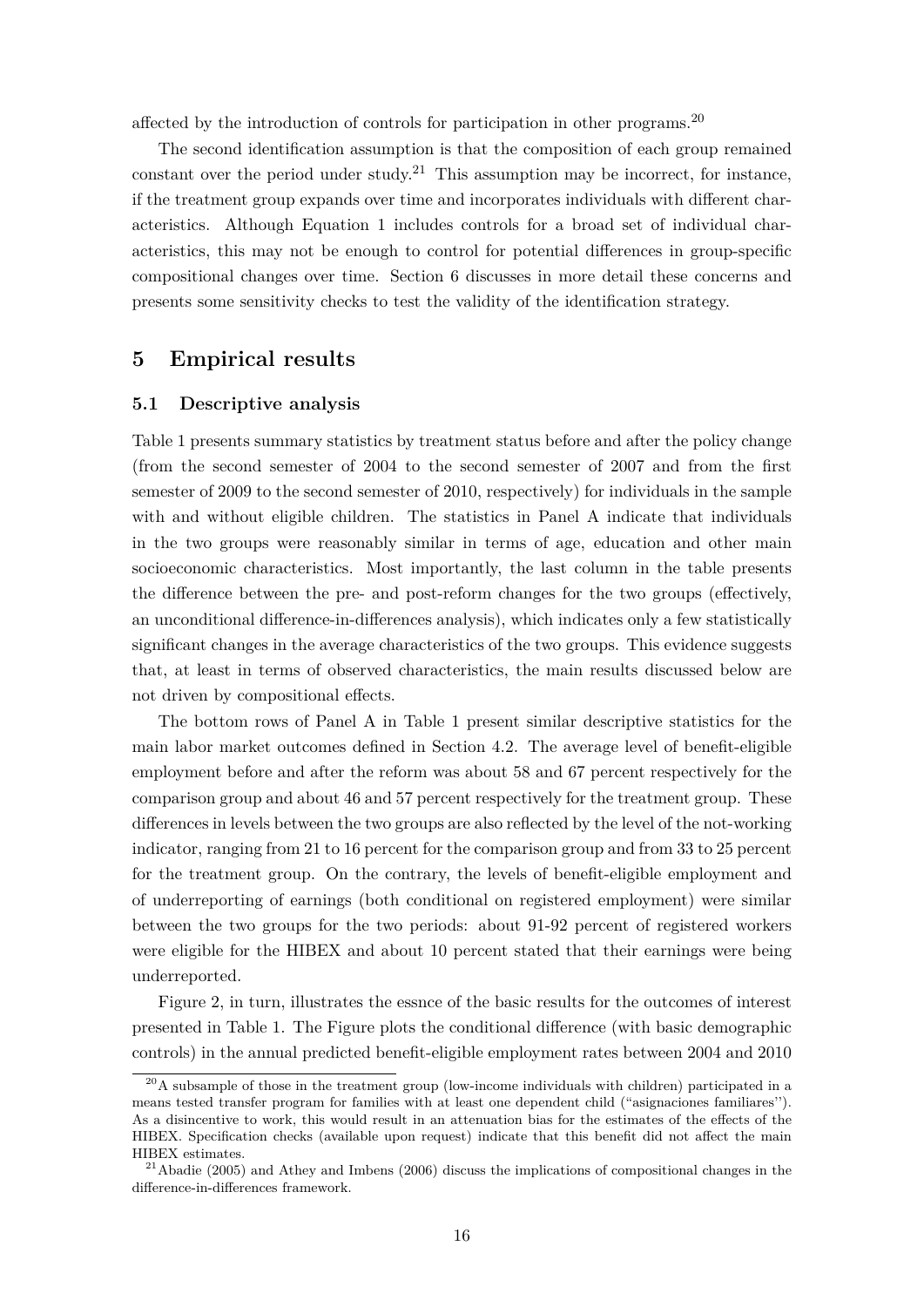for the comparison group (childless adults) and for a subset of the treatment group, single parents with children under  $18$  years.<sup>22</sup> Following the severe economic crisis that affected Uruguay in 2003-2004, the level of benefit-eligible employment increased substantially over the whole sample period for all groups. The difference in this rate between childless adults and single parents was relatively small (about 1.4 percentage points on average) and stable for the pre-reform period 2004-2007. After the reform, benefit-eligible employment grew markedly faster for single parents, which is reflected in the upward trend in the series and in the substantially larger average difference of 7.9 percentage point for 2008-2010. This simple evidence is further reinforced by the unconditional difference-in-differences estimates of the reform's effect presented in Panel A of Table 1 for the overall treatment group, which indicate an increase in benefit-eligible registered employment of about 1.6 percentage points, as well as a fall in the proportion of those not working of about 2 percentage points, with no significant differences for underreporting of earnings or for the conditional benefit-eligible variable. This preliminary evidence on the impact of the HIBEX is further developed below in terms of the full conditional difference-in-differences framework given by Equation 1.

#### **5.2 Baseline results: Labor supply and registered employment**

Table 2 presents the baseline estimates of the effects of the 2008 health insurance benefit extension on the labor market outcomes of interest discussed in Section 3. Each column reports the OLS estimates of Equation 1 for the main outcomes: benefit-eligible employment, not working, registered and unregistered employment, and benefit-employment conditional on registered work. The first row in Table 2 presents the estimates and standard errors of the interaction coefficient *β* in Equation 1, which captures the impact of the HIBEX. The second row displays the estimates of the coefficient of the treatment variable (*AnyChildren* in Equation 1). The last row in Table 2 reports the average of each column's dependent variable for the period before the implementation of the HIBEX (2004-2007). The discussion focuses on the specifications with the full set of controls in Equation 1; the estimates with no controls are similar in size but less precisely estimated (see Table 1, Panel A).

The estimates in column 1 of Table 2 correspond to the main outcome of interest, that is, benefit-eligible employment. The result indicates a statically significant increase in registered employment above the 25 weekly-hour cut-off for parents of young children relative to childless individuals of 1.62 percentage points. In terms of the pre-intervention average, this effect represents an increase of 3.5 percent. While small, this effect is still economically significant when compared to the trend in this variable over the period under study.

Columns 2 to 5 present the results from the additional predictions corresponding to the alternative channels of response outlined in Section 3. The negative and significant

 $22$ <sup>22</sup>The underlying specification for Figure 2 is analogous to that of Table 5, with a limited set of demographic controls and yearly treatment dummies. The sample is the same as in Table 5, panel A. This subgroup is better suited for a visual presentation of the main results because, as described below, the effects of the policy for single parents are substantially larger than for the overall treatment group.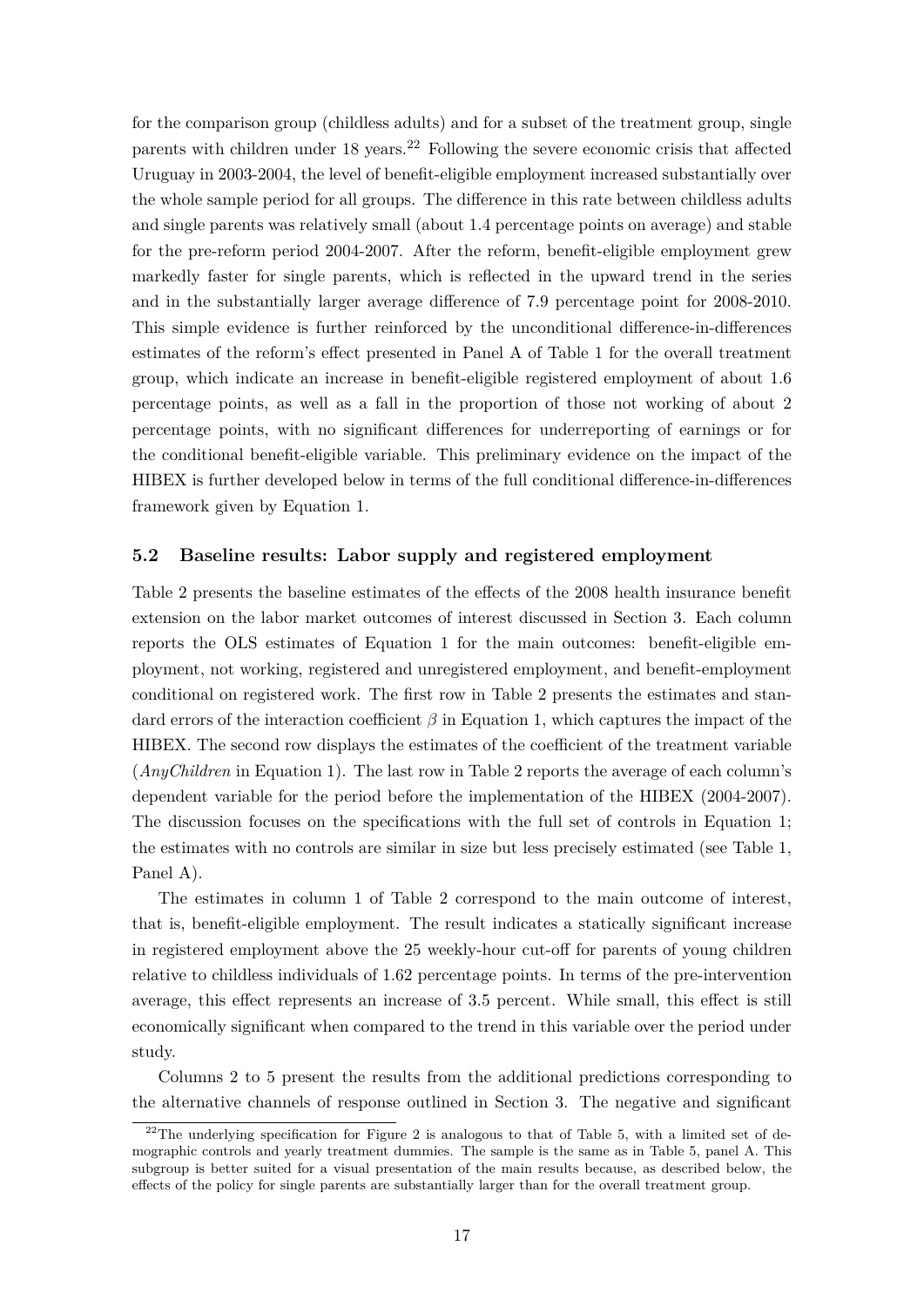coefficient of -1.62 for the *not working* indicator in column 2 indicates that the HIBEX induced unemployed individuals and/or those previously out of the labor force to join the labor market (a 4.9 percent increase relative to the pre-reform average). The reform could also have increased benefit-eligible employment through the formalization of unregistered employees. The positive and significant coefficient of 1.52 for registered employment in column 3 (very close to those in columns 1 and 2) and the virtually null and insignificant coefficient for the effect of the HIBEX on unregistered employment (column 4) indicate that the increase in benefit-eligible employment was mainly channeled through an increase in registered employment for those not previously working, rather than an increase in the registration of those previously in unregistered employment. The results indicate that the HIBEX did not produce, on average, a decline in unregistered employment. The distinction between single and married individuals below, however, indicates some additional effects for those facing greater changes in incentives after the reform.

Finally, the results in column 5 indicate that part of the overall effect on benefit-eligible employment was due to an increase in the hours of work above the 25 weekly-hour cut-off point for those who were registered employees.<sup>23</sup> This is consistent with the discussion in Section 3, since working right below the eligibility threshold becomes even less beneficial. While statistically significant at the 5 percent level, the 1.1 percentage points effect of the HIBEX for this variable is relatively small: it only implies a 1.2 percent increase relative to the pre-reform average, since about 90 percent of registered workers were above the cut-off before the policy change.

The discussion in Section 3 also implies a series of predictions about empirical results that would be incompatible with the postulated incentive effects of the HIBEX. For instance, there should be no positive effect of the reform on registered work below the hour-eligibility threshold. This placebo test can be implemented by defining the outcome as an indicator equal to one for those registered employees working less than 25 hours per week and zero for all other individuals. A regression similar to those in Table 2 yields a coefficient for the effect of the reform on this outcome of -0.001, with a standard error of 0.0037. Moreover, a further placebo test implies that the HIBEX should not have an impact on unregistered hours of work above or below 25 weekly hours - a significant difference-in-differences in this variable between the comparison and treatment groups would indicate some underlying group-specific trend and would cast doubt on the identification strategy. Conditioning the previous estimate on unregistered workers, the coefficient of the reform variable is -0.0097 and statistically insignificant at standard levels (standard error of 0.0204).

The estimates presented in Table 2 would be biased if the treatment and comparison groups had different underlying trends in labor market outcomes. Inspection of Figure 2 did not reveal major differences in the pre-reform trends for the benefit-eligible employ-

<sup>&</sup>lt;sup>23</sup>A detailed analysis of hours of work for different groups indicates a substantial shift among working parents from 24 weekly hours or less to more than 25 weekly hours. Since only about 10 percent of registered workers with eligible children worked less than 25 hours and about 7 percent worked 25 to 34 hours during the pre-reform period, the sample size is too small to conduct an analysis of bunching around this threshold.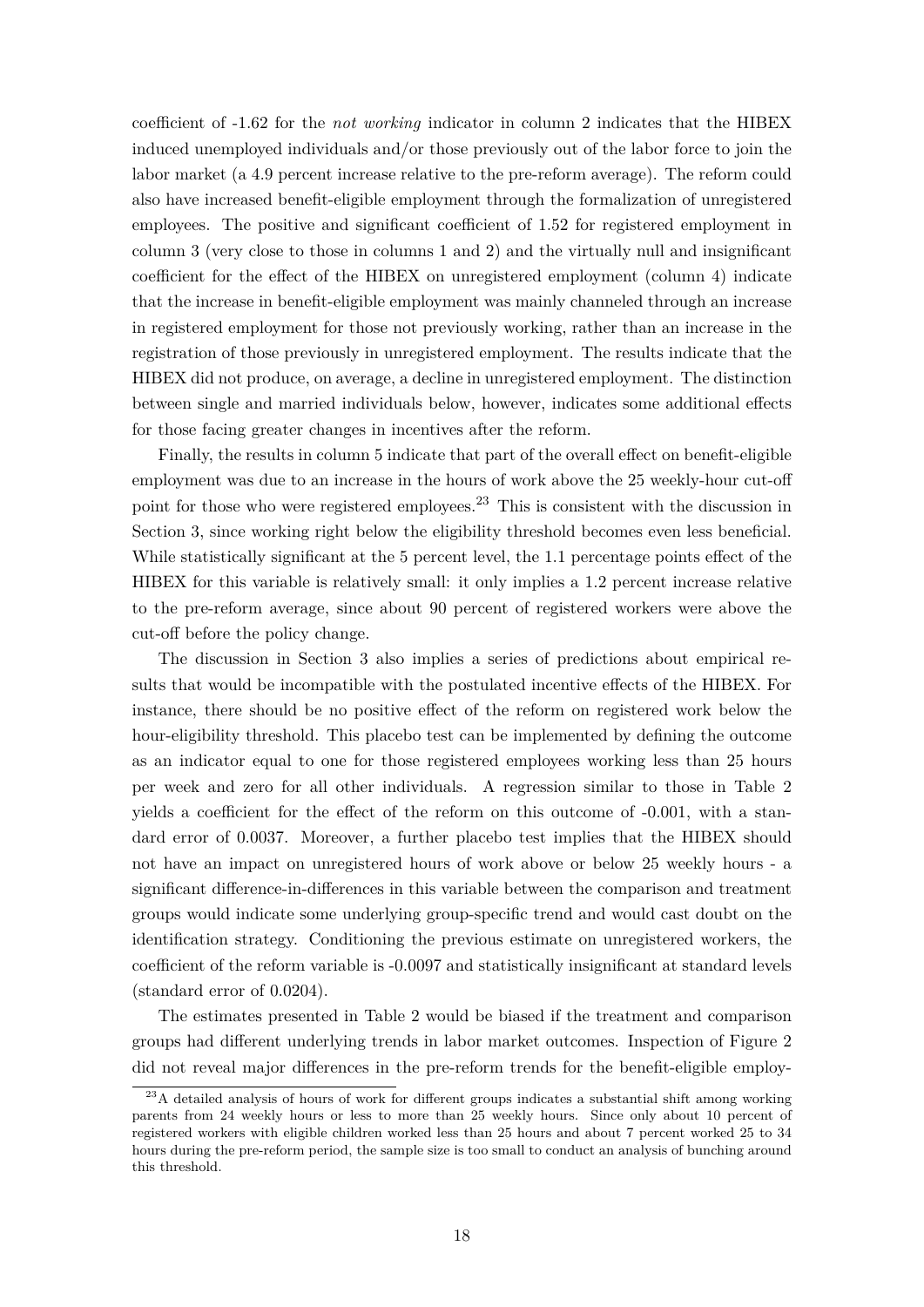ment variable, but this can be tested formally by means of a flexible version of the basic difference-in-differences model. Table 3 presents the results from estimating Equation 1 for the full 2004-2010 period. The Table reports the coefficients of the year dummies interacted with the eligible children indicators.<sup>24</sup> The omitted period is 2008 (the year of the policy implementation), so all coefficients are measured relative to that year. Each row of the table reports the coefficients for the year-eligibility interaction for each of the dependent variables, which include the five outcomes in Table 2.

The results in Table 3 confirm the robustness of the results in Table 2 and reinforce the soundness of the identification strategy. First, only one of the 20 pre-reform year coefficients for the 5 regressions is statistically significant at the standard levels (unregistered employment in 2004), which confirms the lack of differential trends between the treatment and comparison groups in the pre-reform period. Second, the coefficient for benefit-eligible employment is large (2.49-2.6 percentage points) and statistically significant for the two years after the implementation of the policy, while that of registered employment is also relatively large (1.7-1.99 percentage points), but only significant at standard levels for 2009 (although the size of the coefficient is similar for 2010 with a p-value of about 15 percent, which suggests lack of statistical power rather than lack of effect). Third, the effect on the not-working indicator and the benefit-eligible employment conditional on registered work are only statistically significant for 2010. The lack of evidence of pre-existing differential trends and the lack of effects on the placebo outcomes support the causal interpretation of the main results in Table 2. Section 6 presents additional evidence on their robustness.

Taken together, the pattern of results in Table 2 indicates that eligible individuals responded to the health insurance benefit extension as predicted in Section 3. The bulk of the response to the additional benefit appears to have occurred due to an increase in participation rather than due to changes in hours of registered workers or shifts from off- -the-book to on-the-book employment. The following section breaks the results down by subgroups facing differential incentives.

#### **5.3 Differential incentives: Estimates by age and number of children**

As discussed in Sections 2.3 and 3, the reform's financial incentives varied as a function of the age and number of an individual's dependent children. The higher cost associated with the extended benefit represented a fixed percentage of taxable earnings irrespective of the number of children who gained access to health insurance (the SIA covered the premiums of all dependent children), and thus implied a larger financial incentive for employees with more children. Moreover, younger children are associated with higher insurance and outof-pocket health expenditures and with a longer duration of the benefit. Younger children should increase the implicit value of the HIBEX for their parents.

To explore the potential heterogeneity introduced by these varying financial incentives, the basic model in Equation 1 is extended to allow for different treatment effects according

 $24$ The year dummies are also included independently, as described in Equation 1. The estimates in Table 3, and other tables, are based on annual rather than semester dummies because the latter are too imprecisely estimated.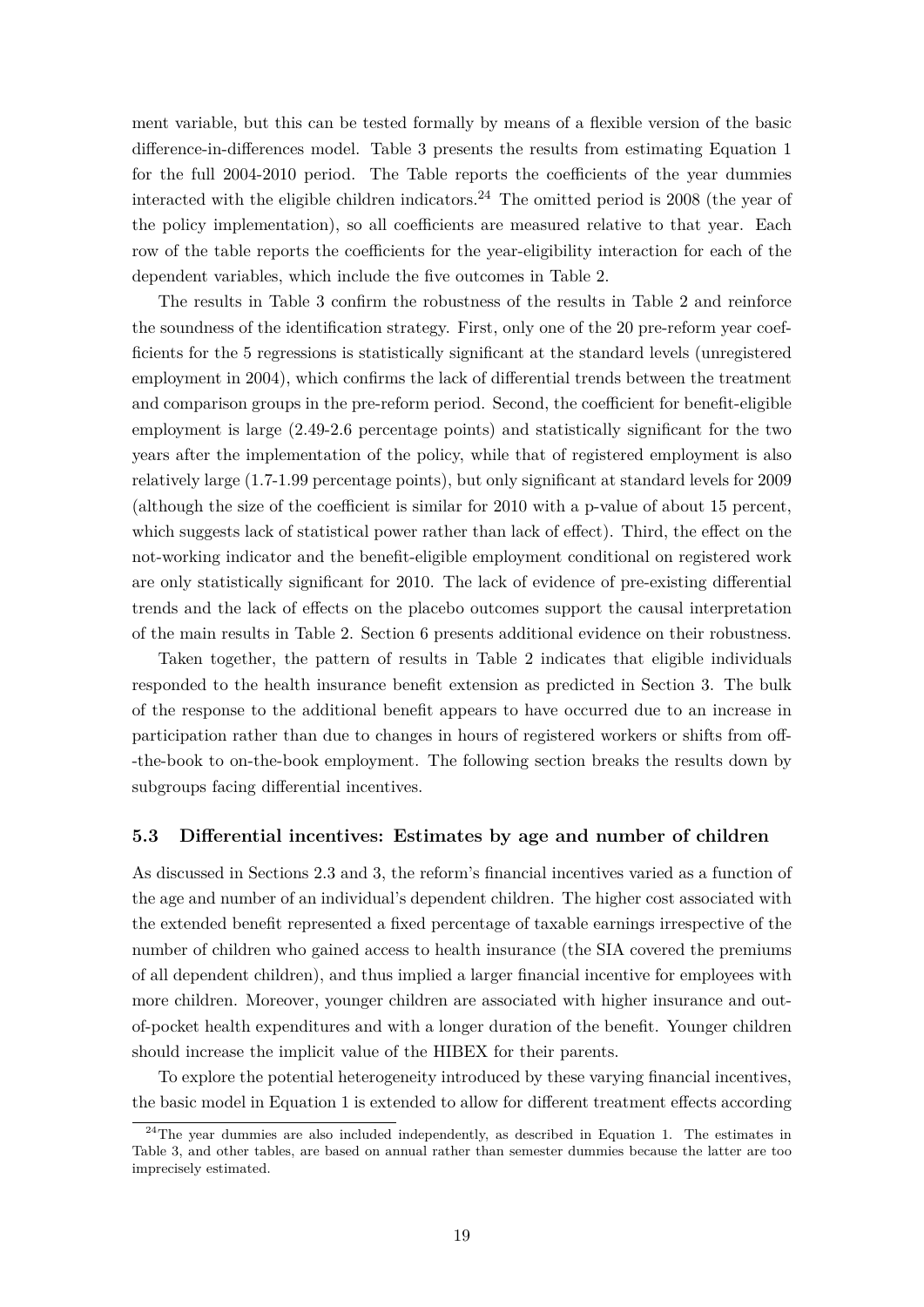to the number of dependent children and the age range of those children. The resulting specification is:

$$
Y_{ijt} = \alpha + \sum_{k} \delta^{(k)} \text{AnyChildren}_{ijt}^{(k)} + \sum_{k} \beta^{(k)} \text{AnyChildren}_{ijt}^{(k)} * \text{PostReform}_{t} +
$$
  

$$
X'_{ijt}\gamma + \theta_{t} + \varphi_{j} + \tau_{jt} + \epsilon_{ijt}
$$
 (2)

where  $AnyChildren^{(k)}_{ijt}$  is an indicator equal to one if individual *i* in state *j* at time *t* has children in group *k*, where *k* represents one of the following four mutually exclusive groups: one child aged 0-10; one child aged 11-17; two or more children where the youngest is aged 0-10; two or more children where the youngest is aged 11-18. The matrix  $X_{ijt}$  includes the same covariates as Equation 1, and the additional terms represent the same set of state and time controls. The results from regressions based on Equation 2 are presented in Table 4. The rows in this table report the estimates of the HIBEX's impact for each number of children/age range group,  $\beta^{(k)}$ .

Column 1 in Table 4 indicates an increase of about 2.5 percentage points in benefiteligible employment for parents with one child aged 0-10, and of 1.8 percentage points for parents with two or more children where the youngest is aged 0-10. The coefficients for the indicators of one child and two children aged 11-17, however, are not significantly different from zero. In keeping with the literature, the greater effects in the case of parents of young children are in line with the evidence on larger employment responses to financial incentives for this group, particularly among single women (see Eissa and Liebman, 1996, and Meyer and Rosenbaum, 2001, for the EITC, and Francesconi and van der Klaauw, 2007, for the WTFC).

The pattern of results for the other labor market outcomes in Table 4 is similar: the effects are mainly driven by the indicators for having at least one child in the 0-10 age group (for registered employment, for instance), while the negative effect on the notworking indicator is mainly driven by the dummies corresponding to those with more than one child (irrespective of the age of the youngest child). Together, these results confirm the prediction of a larger reaction to the HIBEX among those with more children and among those with a longer horizon of benefits for their children, as suggested in the discussion in Section 3.

#### **5.4 Differential incentives: Estimates by marital status**

The HIBEX also introduced differential incentives for different household configurations. The incentives were stronger for single parents since, by definition, the coverage of their dependent children did not depend on the employment status of a partner and since they did not face any potential double taxation. The incentives faced by married partners, in turn, varied according to their partner's employment and benefit-eligibility status.

The results in Table 5 broadly confirm these expected differential reactions to the reform. Panel A presents the results for the same five labor market outcomes in previous tables conditioning the sample on single parents (about 17,000 individuals from a total of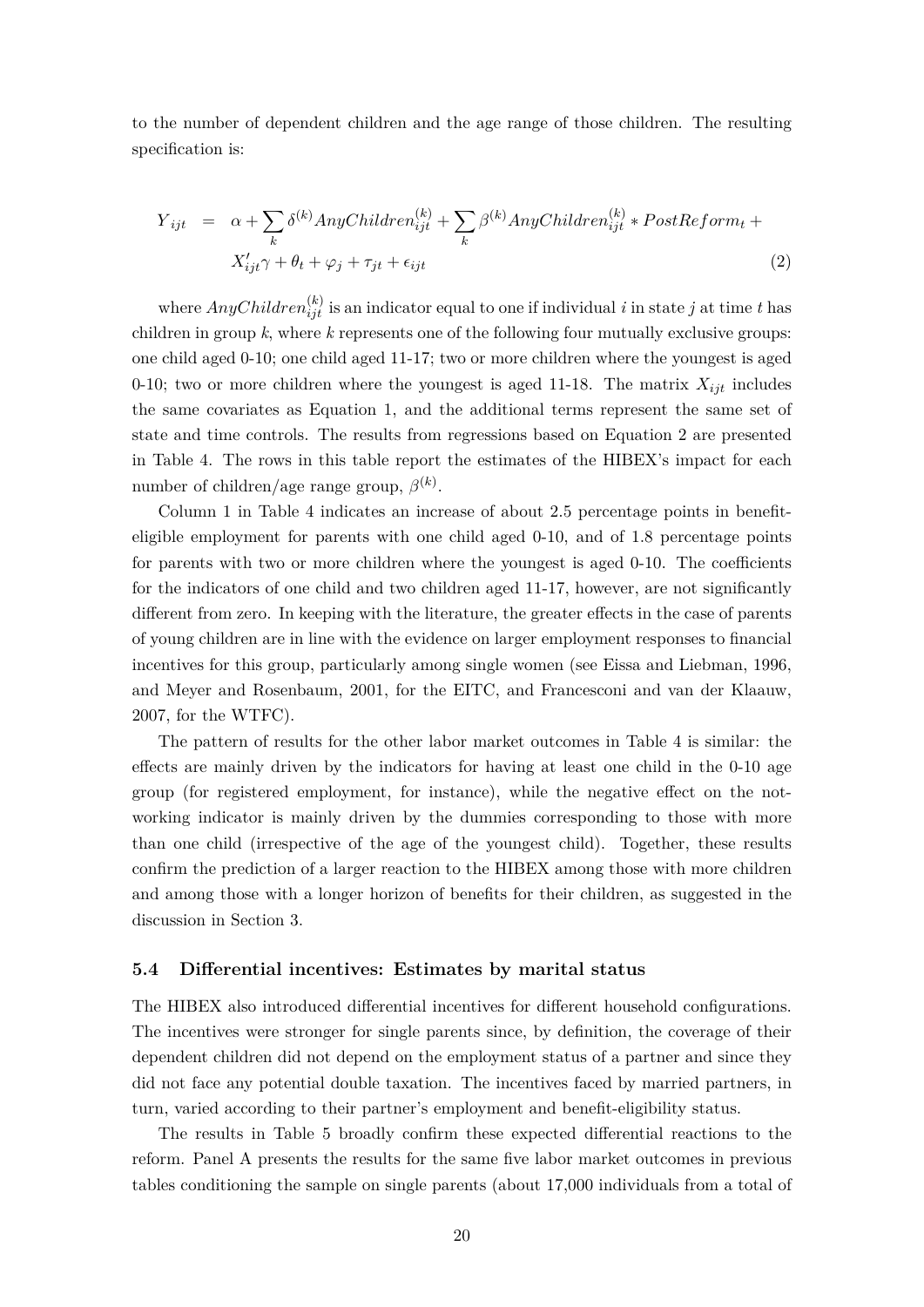more than 97,000 in the whole sample). The pattern of results is similar to the baseline estimates of Table 2, but with much larger and more significant effects, even with a substantially smaller number of observations. With respect to single childless individuals, single parents increased their level of benefit-eligible employment by 5.3 percentage points (significant at the one percent level), which represents a 14 percent increase with respect to the pre-reform average. This effect is about four times greater than the effect reported for the entire sample as shown in Table 2. The impact of the reform reduced the proportion of the not-working indicator by about 2.1 percentage points (column 2, significant at the 10 percent level) and, as such, it was similar to the effect for the entire sample. However, the estimated impact on unregistered employment (column 3) for single parents is negative and highly significant statistically, indicating a decline of about 4 percentage points in this labor market outcome indicator with respect to the comparison group. The impact of the reform on this indicator for the entire sample was virtually zero. The reductions in the number of single parents not working and of those working in unregistered employment are reflected in the sizeable (6.2 percent) increase in the number of those in registered employment (column 4, significant at the one percent level). The small and not satistically significant coefficient in column 5 (benefit-eligible employment conditional on being a registered employee) indicates that the increase in the number of single parents in benefit-eligible employment (column 1) was mainly attributable to those switching from unregistered to registered employment, with a smaller contribution from those entering the labor force and no discernible impact from registered employees increasing their hours to meet the benefit cut-off. Together, the results suggest that the positive response in the level of benefit-eligible employment for single parents after the policy change was driven by transitions from unregistered to on-the-book employment for those who were working with a smaller contribution from those entering the labor force. The smaller baseline effects for the entire sample, on the other hand, corresponded mostly to the latter factor.

Panel B in Table 5 presents estimates of the same models for the sample of married and cohabiting individuals. The estimates are substantially smaller than those for singles and in line, albeit less signifcant, than those for the entire sample (Table 2). Only the coefficient of the variable in column 5 (benefit-eligible employment conditional on being a registered employee) is statistically different from zero (and only at the 10 percent level). However, further testing indicates that this effect cannot be distinguished from the effect of the reform on the same variable for singles (p-value of 0.49).

The fact that the HIBEX had no impact on the sample of married parents, however, does not mean that there were no responses at the household level. Since the extended health coverage of a couple's children only required one of the parents to hold benefiteligible employment, an individual's response should depend on the employment status of her partner. These household-level responses can be tested by means of an extended version of the model given by Equation 1 which includes additional indicators on whether or not the fact that an individual's partner holds a benefit-eligible job interacted with the variable capturing the HIBEX's effect (*AnyChildren\*PostReform*). It should be stressed that the identification of these effects arises from the assumption that the eligibility status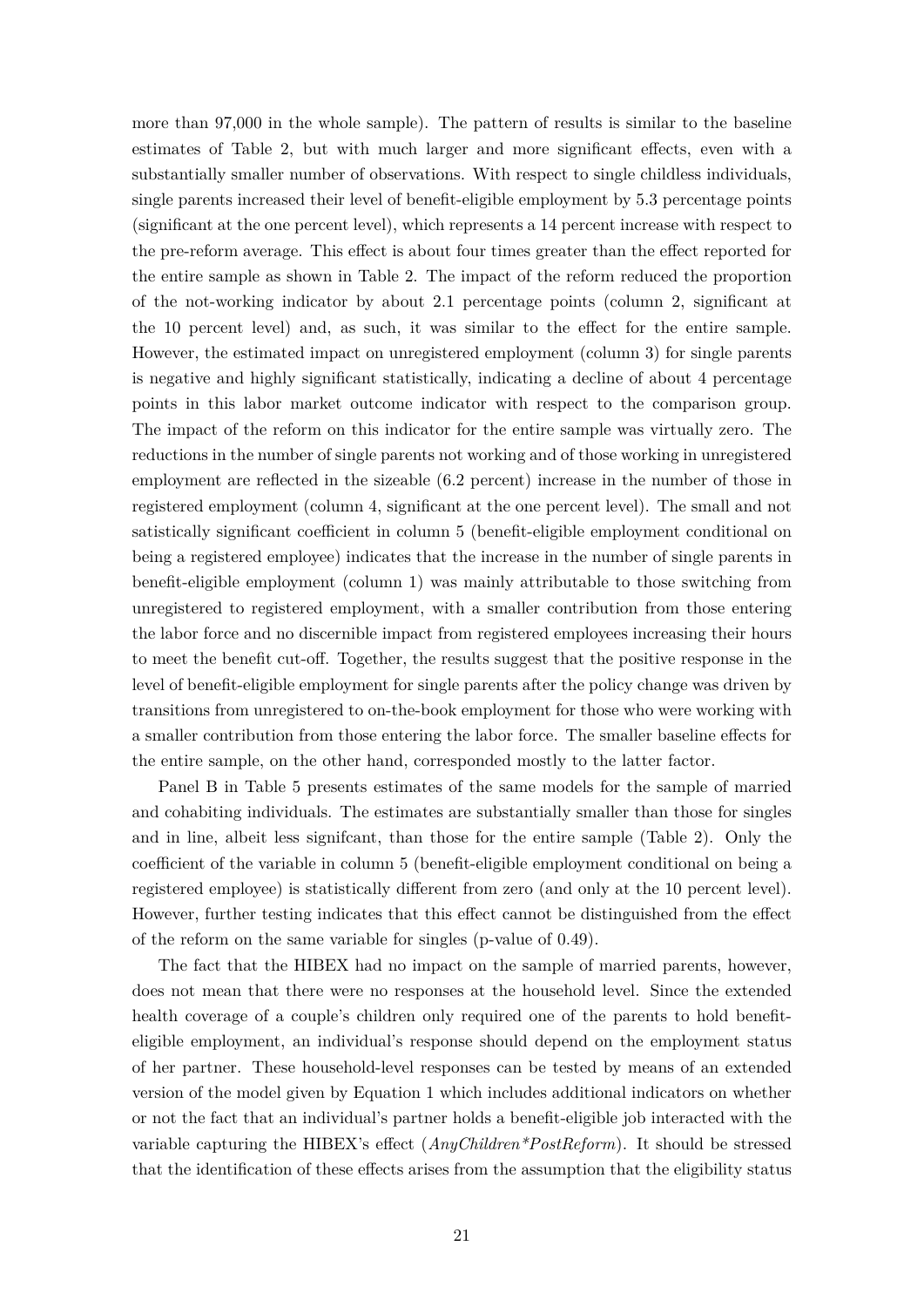of the spouse is exogenously given.

The estimates of these coefficients presented in Panel C in Table 5 distinguish between the two cases, labeled "Eligible partners" and "Ineligible partners." Two sets of results emerge from the estimates presented in this panel. For individuals whose partners were not in benefit-eligible employment, the HIBEX induces a statistically significant increase in this type of employment of about 1.7 percentage points (significant at the 10 percent level). This change seems to be driven mostly by an increase in registered employment, although this coefficient is not significant (column 4, coefficient 1.2). To a lesser extent, the overall change is also due to a small increase (with respect to the 0.92 pre-reform level) in benefiteligible employment for those in registered employment (column 5). On the other hand, and as expected, the HIBEX had virtually zero effect on the benefit-eligible employment (column 1) in the case of individuals whose partners received access to the extended benefit through employment. These individuals did not have the additional incentive of gaining access to the extended benefit. In fact, the reform seems to have induced a statistically significant increase in unregistered employment for this group of about 1.8 percentage points (column 4, significant at the five percent level). However, the source of this effect seems to have been a reduction in the number of those not working (column 2, coefficient of -1.5 percentage points, significant at the 10 percent level) rather than through a transition from registered to unregistered employment (column 4, coefficient of 0.27 percentage points, not statistically significant), which would have been more consistent with the mechanisms highlighted in Section 3.

To sum up, the response patterns for married and cohabiting individuals are in line with the predicted effects of the reform. They are also consistent with the existing evidence on the labor supply responses to financial incentives for households (Eissa and Hoynes, 2004), and they extend this evidence to an additional margin of choice between registered and unregistered employment. These results also confirm the relevance of social insurance benefits to the observed patterns of informal employment for heads of households and their partners in Latin American countries (Galiani and Weinschelbaum, 2012).

#### **5.5 Underreporting of salaried earnings**

The results indicate that workers reacted to the reform along the registered-unregistered employment margin, with more individuals working at jobs complying with payroll taxes and contributions after the reform. This can be interpreted as an extensive margin of tax evasion - i.e., a decision of the employer and/or the employee about whether or not to evade the full amount of employment-related taxes. As the discussion in Section 3 highlights, however, changes in taxes and benefits could also have an impact on the intensive margin of evasion of employment-related taxes. Employers and/or employees might decide to pay taxes for less than the full amount due, and this type of evasion would take the form of underreporting of earnings.

The HIBEX could affect this form of non-compliance with the tax authorities and the social insurance administration in several ways. The previous results indicate that a significant number of individuals moved to benefit-eligible registered employment following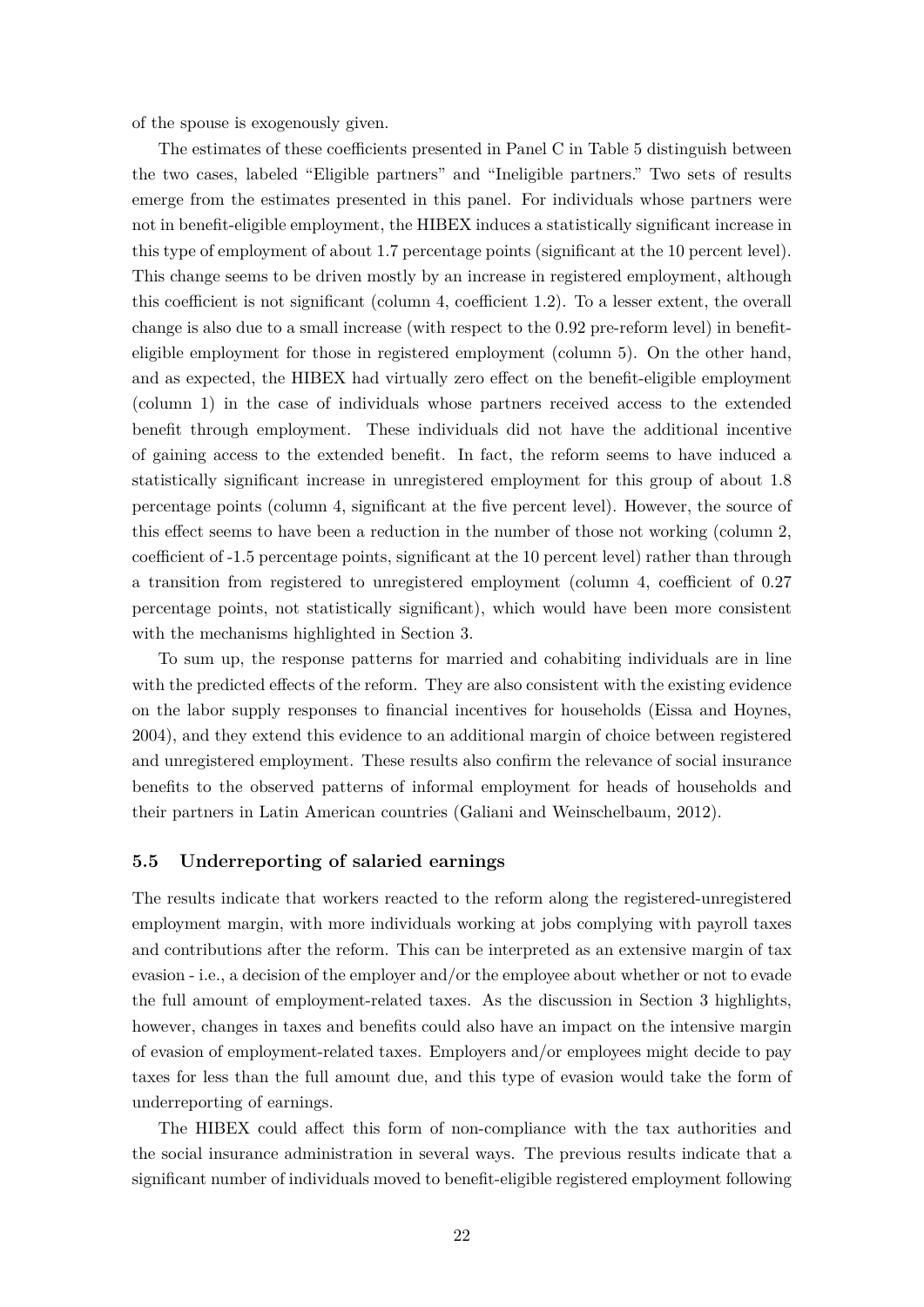the reform. To access the extended health insurance coverage for their children, these workers and their employers had to incur the full cost of payroll taxes and contributions, which amounted to more than 30 percent of taxable earnings, since the additional benefit could not be granted independently of other social insurance benefits. Moreover, for those who already held benefit-eligible registered employment, the higher contribution rate implied an incentive to increase underreporting to avoid a reduction in net earnings for workers and to avoid higher total payroll tax payments for employers.

Either as the result of collusion between employers and employees or pursuant to employers' unilateral decisions to evade taxes, the reform may have increased underreporting of salaried earnings for registered employment. As discussed in Section 4.1, the analysis of this margin of adjustment to the reform relies on workers' responses to a specific question in the survey, one that enquires about whether the contributions to the SIA for earnings from a registered job were based on the full amount of taxable earnings. Table 6, column 1, presents the difference-in-differences estimates of the HIBEX's impact on underreporting of salaried earnings to the SIA for the subsample of registered employees. As expected, the sign of the coefficient is positive, but it is not significantly different from zero. However, as discussed in Section 3, there may be heterogeneous effects on underreporting as a function of firm size. As highlighted in recent studies, tax evasion by employers and employees is more difficult for large firms to sustain, whereas it is easier for small firms to misrepresent salaried earnings (Kleven, Kreiner and Saez, 2009). The average level of underreporting of 10 percent in Table 1 varies significantly in the sample under study: in 2007, 18.5 percent of workers at firms with less than 10 employees declared that their earnings were underreported, but this figure is only 11.2 percent for those employed at firms with 10 to 49 workers and only 4.1 percent at firms with more than 50 employees.<sup>25</sup> These potential heterogeneous effects are addressed by re-estimating the same regression, but conditioning it on firm size. These results are presented in columns 2 to 4 in Table 6. Consistent with the previous discussion, the HIBEX has a positive and significant effect on underreporting only for employees at firms with less than 10 workers. With respect to those in the comparison group, the reform implied a 3.4 percentage point increase in underreporting of salaried earnings after the reform, which represents a sizeable increase (about 19 percent) in the rate of underreporting. On the other hand, the estimated effects of the reform on workers at firms with 10 to 49 workers (column 3) and on workers at firms with over 50 employees (column 4) are substantially smaller in absolute terms (-0.52 and -0.31 percentage points, respectively); in neither case are they significantly different from zero.

Finally, the reform should only increase underreporting in benefit-eligible registered employment and not in ineligible-registered employment (for those working less than the 25 weekly-hour cut-off). As an additional robustness test of these results, and to rule out the impact of other contemporaneous changes, Panels B and C in Table 6 re-estimate the same

 $^{25}$ Evasion by means of unregistered employment follows a similar pattern. In 2007, the pre-reform year, 41.1 percent of employees at firms with less than 10 workers were not registered with the SIA, whereas only 9.5 percent of employees at medium-sized firms (10 to 49 employees) were not registered, and only 3.3 percent at firms with more than 50 workers.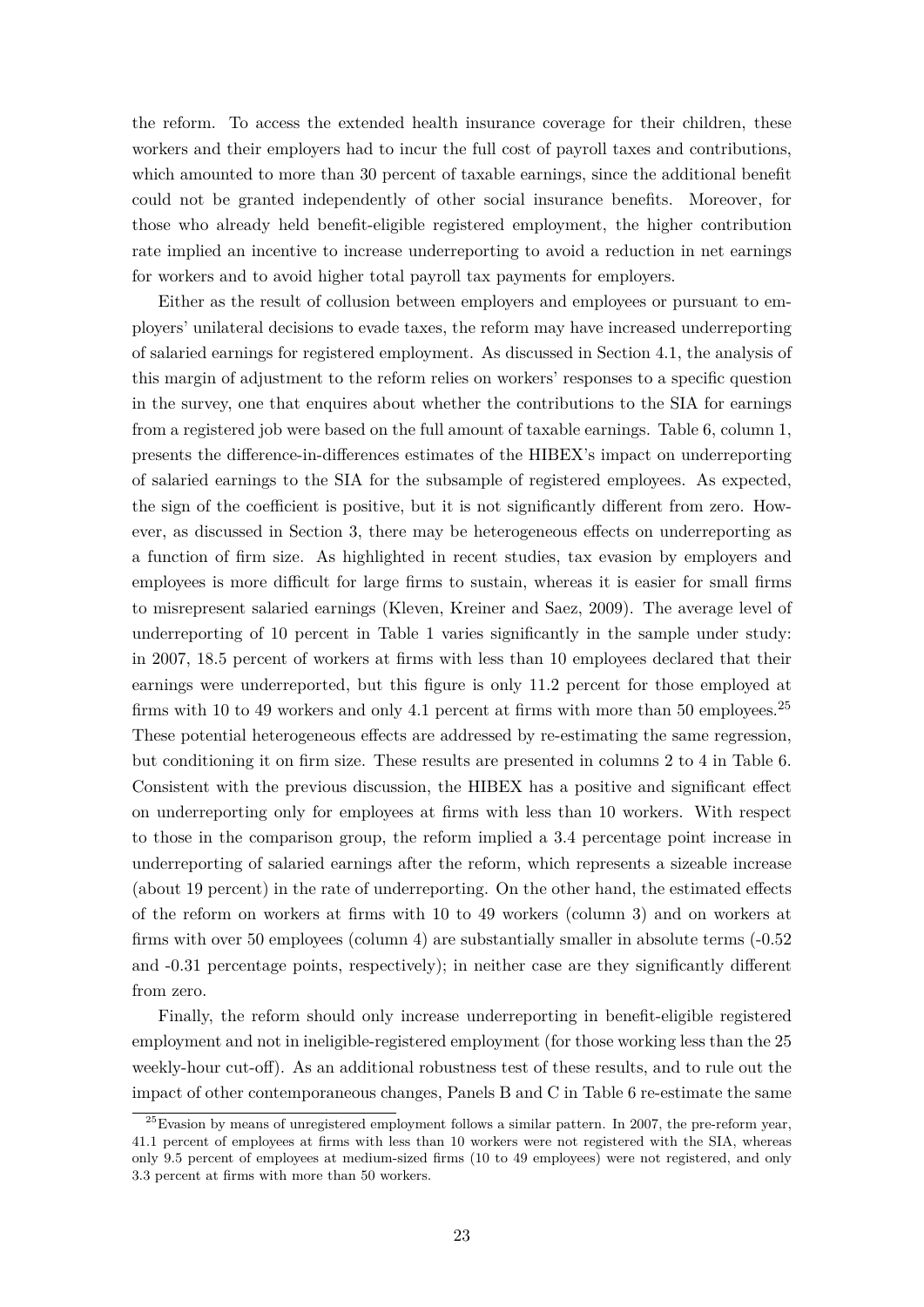models for all workers and by firm size, but restrict the sample to those in benefit-eligible registered employment (Panel B) and to those in benefit-ineligible registered employment (Panel C) - i.e., distinguishing between those working more and less than 25 hours per week. The only significant coefficient in the two panels is that of the effect of the reform on workers in benefit-eligible employment at small firms. In that case, the coefficient (4.1 percentage points, about 25 percent more than the pre-reform level) is similar in size to the one reported in Panel A, whereas the additional placebo test in Panel C indicates that the reform had no discernible effect (coefficient of 0.5 percentage points) on benefitineligible workers at small firms. The patterns of significance of the coefficients reported in these two panels confirm the previous findings: the HIBEX's impact on underreporting was confined to workers at small firms.

In sum, these results are consistent with recent empirical literature that finds evidence that changes in tax and benefit systems affect the (unilateral or collusive) decisions of firms and employees to misreport social insurance contributions and payroll taxes (Tonin, 2011; Kumler, Verhoogen and Frias, 2012). They are also in line with the prediction that this behavior is feasible at small firms but less likely on larger scales (Chetty, Friedman and Saez, 2013; Kumler, Verhoogen and Frias, 2012).

### **6 Robustness and specification tests**

The following pages present a series of robustness and specification tests on the differencein-differences estimates presented in the previous section. These exercises are based on variations in the model of Equation 1, with full controls for individual characteristics, semester and state-fixed effects, and state-by-semester interactions effects, as in the previous analysis.

The interpretation of the difference-in-differences estimates of the HIBEX's impact as a causal effect relies on a series of assumptions. The main identifying assumption is that the changes in outcomes would have been similar for the treatment and comparison group in the absence of the reform. While these counterfactuals are inherently non-testable, it is possible to evaluate auxiliary hypotheses consistent with the identifying assumption. One option is to consider the pre-reform period and to establish whether there were common trends in the outcomes of interest, such that the reform represented a departure from the previous parallel changes.<sup>26</sup> The estimates on the year-by-year and treatment interaction terms presented in Table 3 provide a first test of the empirical strategy and establish that the difference-in-differences estimates were not simply capturing long-run differential trends between individuals with and without children.

A further concern for the identification strategy is that the treatment and comparison groups may have changed over the period under study, confounding treatment with composition effects. The summary statistics and the unconditional difference-in-differences estimates in Table 1 indicate that the main demographic characteristics of both groups

 $26$ For instance, Uruguay's economy grew steadily during the period under study. Individuals with and without children might respond differently (even conditional on their observable characteristics) to episodes of growth.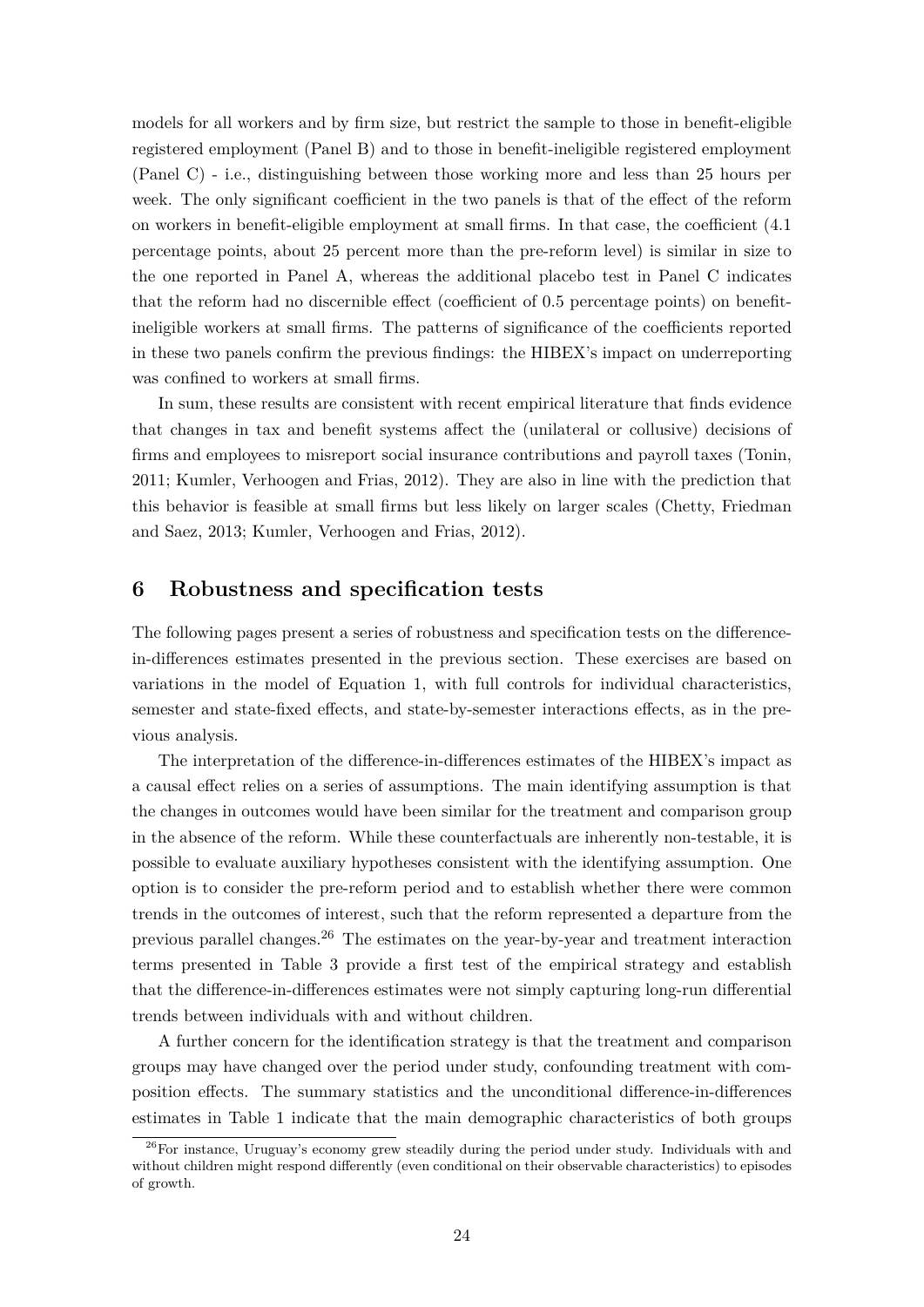did not change substantially before and after the policy change, but these cross-sectional differences in means might still conceal distributional variation across groups. For instance, since the age distribution of individuals with and without eligible children differs, the trends in their labor supply may have differed by cohort. Panel A in Table 7 presents the results of a specification that adds a full set of birth-cohort/semester interactions based on 8-year cohorts. The estimated coefficients for the main outcomes are somewhat smaller than the baseline results in Table 2, but they remain significant at the usual confidence levels, with the exception of the benefit-eligible employment conditional on registered employment outcome in column 5. The regressions were also estimated including interaction terms between the *AnyChildren* indicator and the full set of demographic covariates in order to allow control variables to enter separately for the treatment and the comparison groups. Results in Panel B indicate that the main estimates are also robust to this alternative. Another specification tests includes interactions of all demographic controls with the post-reform indicator to explore if other covariates could explain the responses in labor market outcomes for individuals with children relative to those without children after the HIBEX. The results in Panel C indicate that the main results are robust to the inclusion of these additional controls, with the exception of the conditional benefit-eligible employment outcome in column 5.

Finally, Panel D in Table 7 presents the estimates of the main outcomes of interest for the subsample of individuals for which there was no change in the payroll tax (those with earnings below the 2.5 BPC eligibility cut-off - see Section 2.3). As discussed above, the comparison between eligible and ineligible individuals in this group has the advantage that, while eligible employees were potential beneficiaries of the benefit extension, neither group faced an increase in payroll tax contributions. The estimated coefficients of interest are similar in magnitude to those from the baseline estimates in Table 2, although only the coefficient of the reform on the benefit-elegible employment outcome is statistically significant at the 10 percent level; the outcome on underreporting is significant at the 5 percent level. Since this group did not see an increase in payroll tax, we should expect a larger effect, and this is in fact the case: relative to the pre-treatment dependent variable mean of 0.46, the effect on eligible employment for the whole sample of 0.0162 (Table 2, column 1) represents an increase of about 3.5 percent. The corresponding pre-treatment mean is 0.11, so the 0.0168 increase (Table 7, panel D, column 1) implies a much greater effect in relative terms (about 15.3 percent greater). The fact that the estimates are still robust for this subgroup reinforces the identification strategy, indicating that the increase in payroll tax for the control group is not a concern. The analysis for this subgroup, however, lacks statistical power: the samples for these alternative comparison and treatment groups are substantially smaller and, unlike the analysis for the full sample in Tables 4 and 5, this one does not allow for a meaningful analysis by subgroup.

In general, these robustness and specification tests suggest that changes in the composition of the treatment and comparison groups did not introduce a spurious correlation between changes in the outcomes before and after the reform.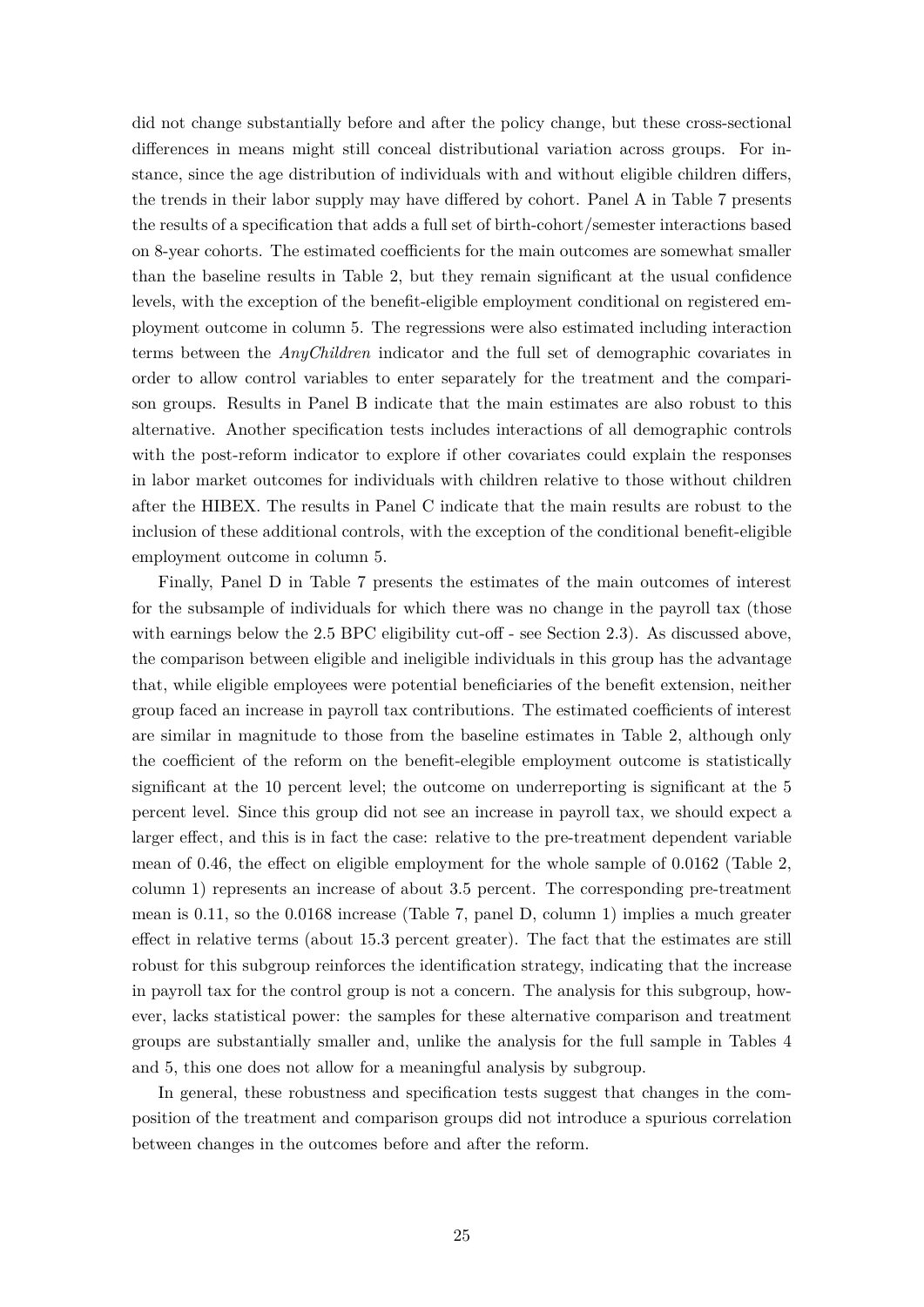### **7 Financial implications and discussion**

The HIBEX was designed to increase the scope of health insurance coverage for the dependent children of registered employees. As depicted in Figure 1, take-up of the benefit was very high, triggering a large increase in government expenditure in the form of private health insurance premiums for newly eligible children. Part of this expense was offset by a reduction in the costs of the public health system. In terms of revenues, the reform had several implications. On the one hand, tax collection increased. An increase in contributions for most registered workers generated higher payroll tax receipts. On the other hand, in addition to this direct or mechanical effect, the reform also resulted in an increase in registered employment. This behavioral effect generated both higher tax collection and higher expenditures. Finally, the results discussed above also indicate that the reform had a dual effect on tax evasion in the labor market: registered employment increased, but underreporting of salaried earnings increased as well. The following pages discuss the overall impact of the reform on government finance due to each of these effects, which are summarised in Table 8. This estimate of the fiscal incidence of the reform is restricted to individuals in the survey sample, and it relies on a series of assumptions.<sup>27</sup>

The first step for computing the fiscal incidence of the reform is to estimate the mechanical changes in tax revenue and expenditure. Childless registered workers did not imply any additional expenditure after the reform, but they represented higher revenues. The fraction of the payroll tax allocated to health insurance for these workers increased by 1.5 percentage points. Based on an average monthly salary of UYU 12,889.2 for the 67,122 childless registered employees working 25 hours or more per week in 2007, annual government revenue increased by UYU 155.7 million from this source (row A.1, column 6 - all values in monthly UYU are multiplied by 12 to obtain the results in annual terms).<sup>28</sup>

The second mechanical effect follows the change in payroll taxes and healthcare insurance benefits for the 159,250 individuals with children in benefit-eligible employment in the pre-reform year, 2007. In terms of revenue, based on the average taxable earning of UYU 12,689.2 per month in 2007 for this group, the 3 percentage point increase in health insurance contributions resulted in an increase in revenue of UYU 727.5 million (row A.2, column 6). On the expenditure side, the reform generated an additional expenditure in the form of health insurance premiums paid by the SIA for the children of these workers in 2008 at UYU 603 per child per month (in 2007 prices). The total number of children covered by the reform was 242,072, which resulted in an additional expenditure of UYU 1,750,7 million (row D.1, column 6). However, a substantial fraction of the

 $27$ The values of all parameters correspond to the year 2007, except when indicated otherwise (for instance, the parameters that changed with the reform (contributions) or new parameters, such as the insurance premiums paid by the SIA, which are based on figures from 2008). Information on expenditure per individual, such as health insurance premiums, are taken from administrative sources (Banco de Previsión Social, 2008; 2009; Ministerio de Salud Pública, 2010a). All monetary values in UYU are expressed in 2007 prices.

<sup>&</sup>lt;sup>28</sup>As a further simplifying assumption, the analysis does not take into account the level of underreporting for those already in registered employment before the reform (rows A.1 and A.2), which stayed roughly constant. This would complicate the analysis and require further assumptions, which would, in turn, result in somewhat lower figures for tax revenue in column 6 of rows A.1 and A.2. The analysis highlights instead the reform-induced behavioral changes in underreporting of earnings for workers at small firms (row B.2).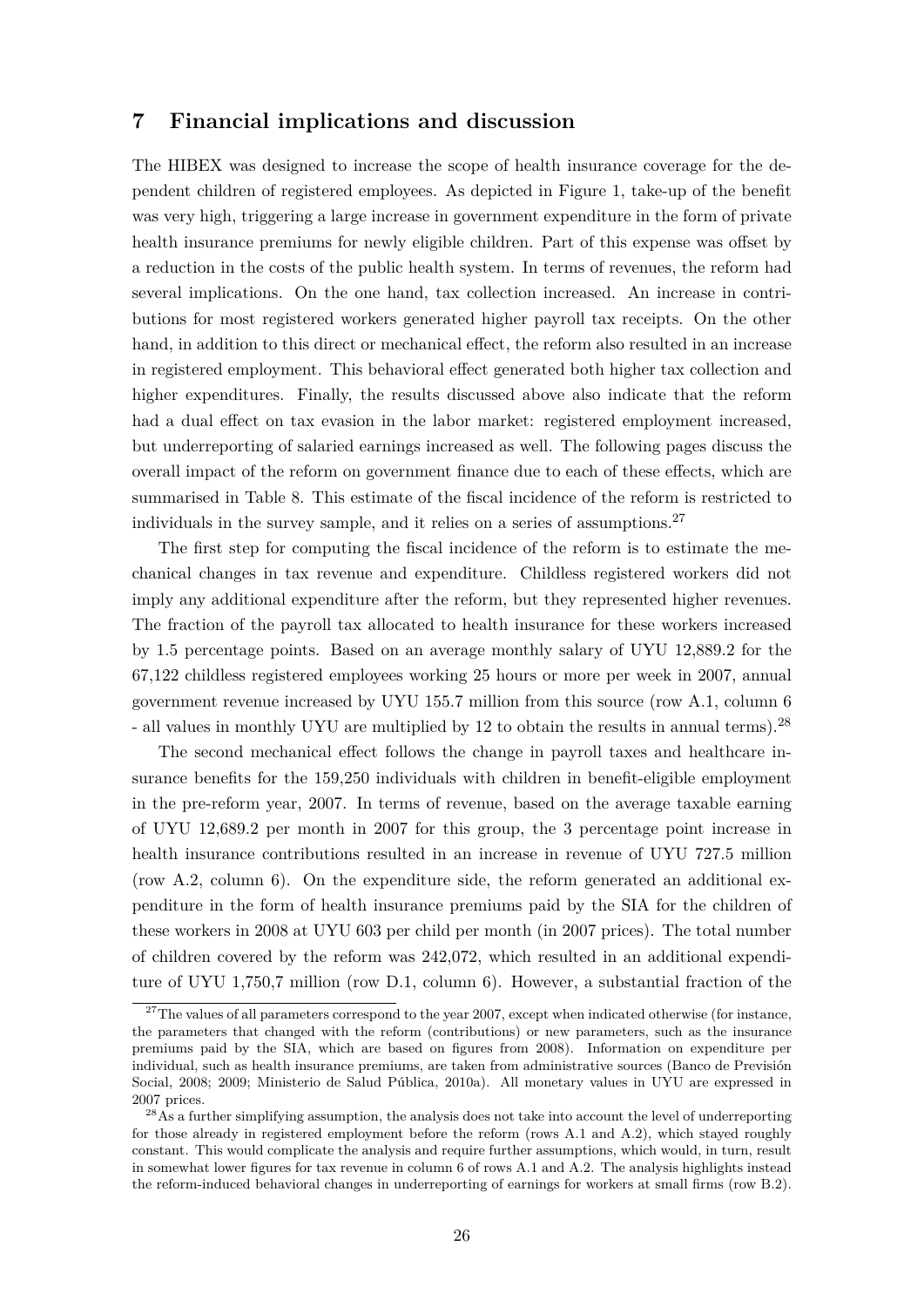children were covered by the public health sector in 2007 at an average cost of UYU 350 per child per month, so this shift in their health insurance arrangements from public to private amounted to savings of UYU 683.1 million (row D.2, column 6) and resulted in a substantially lower net increase in expenditures.

The changes discussed thus far are limited to mechanical effects. The evidence in this paper, however, indicates the presence of behavioral effects due to the HIBEX, which has further consequences for government expenditure and tax revenues. The estimates from Table 2 show that, on average, the HIBEX increased benefit-eligible employment by 1.62 percentage points, a 3.5 percent increase with respect to the pre-reform levels of 2007. This represented an increase of  $5,574$  (0.035 $\times$ 159,250) in the number of workers in benefit-eligible employment and 8,473 newly eligible children (average of 1.52 children per registered employee in 2007). Computing the annual premiums for adults (UYU 809) and children (UYU 604) paid by the SIA in 2008, the additional annual expenditure in health insurance attributable to this behavioral effect is UYU 115.4 million (rows E.1 and E.2, column 6). However, 4,450 of the newly covered adults and 5,692 of their children were covered by the public sector before the reform (based on the 2007 coverage of the public healthcare system, 67 percent for parents and 81.5 percent for children), so this shift in healthcare insurance arrangements from public to private reduced public-sector expenditure by UYU 350 per individual per month for a total of UYU 43 million (row E.3, column 6).

In terms of revenue, the increase of 5,574 in benefit-eligible registered workers implied higher contributions to the health insurance fund for an annual total of UYU 93.4 (row B.1), yielded by an average monthly earning per worker of UYU 12,689.2, the additional pre-reform employer contributions (5 percent of earnings), the additional pre-reform employee contribution (3 percent), and the increase in the payroll tax rate due to the reform for this group (an additional 3 percent of earnings).

Finally, also in terms of revenue, an additional factor is the increase in underreporting of salaried earnings for registered employees at small firms. It can be assumed that earnings were underreported by 25 percent, which represents the middle point between average earnings for registered employees at small firms and the minimum wage. Table 6, Panel B, indicates that the reform increased underreporting by 4.09 percentage points for benefit-eligible employees at small firms, which represented an increase of 24 percent in the incidence of underreporting with respect to the pre-reform period. Of a total of 45,042 registered employees with children working at small firms in 2007, 7,657 (17 percent) declared underreported earnings, and the average monthly earning for this group in 2007 was UYU 8,231. Taking into account the 3 percent increase in contributions, tax revenue from this effect fell by UYU 1.4 million. A similar analysis applies to the subset of parents who entered benefit-eligible employment in small firms after the reform (about 28 percent of the original 5,574 workers). A total of 332 of these 1,576 new workers underreported earnings. Including the original health insurance contribution of 8 percent and the additional 3 percent due to the reform, this implied an additional fall in (potential) tax collection of UYU 0.9 million. Overall, tax collection fell by UYU 2.3 million due to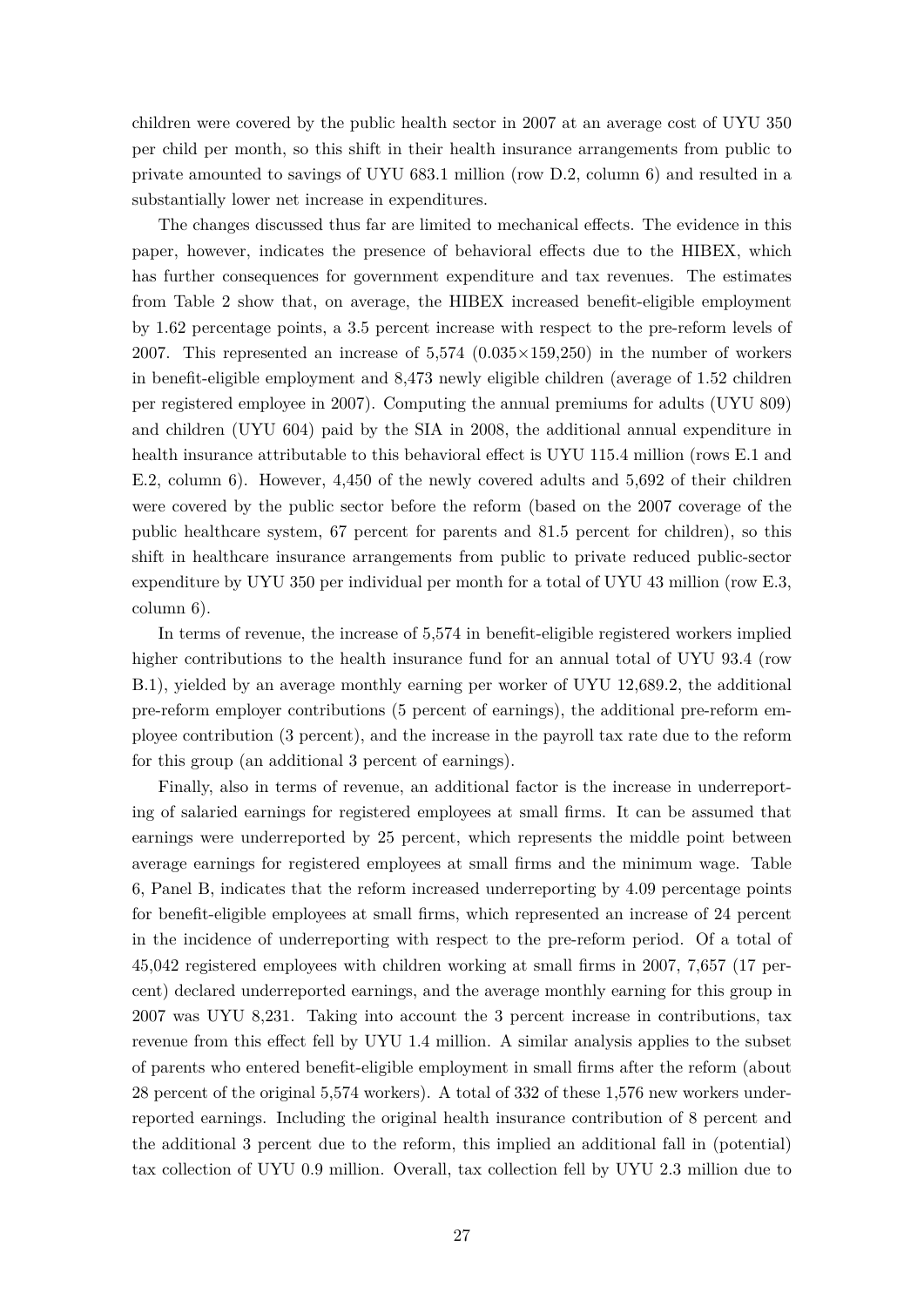the behavioral response of underreporting salaried earnings (row B.2, column 6).<sup>29</sup>

To sum up, on the basis of these assumptions, the direct or mechanical effect of the reform implies an increase in the budget deficit of  $([1,750.7-683.1] - [155.7+727.5]) =$ UYU 184.5 million. Furthermore, the behavioral impact of the reform actually implied an additional total effect of  $([54.1+61.3-43.0] - [93.4-2.3]) = UVU - 18.7$  million, i.e., a reduction in the budget deficit. This implies that the increase in tax collection through the increase in the number of registered workers more than compensated for the additional public expenditure incurred by covering the health insurance premiums of those individuals and their families. Another relevant conclusion is that the additional revenue created by the increase in registered employment following the reform, UYU 93.4 million, exceeded by a factor of about 40 the loss of revenue of UYU 2.3 million due to the higher levels of underreporting induced by the HIBEX; the increase in the intensive margin of payroll tax evasion was of a second order when compared to the gains from the reduction in its extensive margin.

Taken together, the results indicate that the HIBEX increased the budget deficit by  $(1,140.1-974) =$  UYU 165.8 million or USD 10.5 million at the 2010 PPP adjusted exchange rate, which represents 0.030 percent of Uruguay's GDP in 2007 and 0.28 percent of total government expenditure on health care for that year. This additional 0.030 percent of GDP more than tripled the coverage of explicit health insurance for children.<sup>30</sup> While the specific figures depend on a series of assumptions, they provide suggestive evidence on the relative magnitude of the different effects at play. There are probably other important positive effects in terms of children's health and other spillovers from registered employment (access to pensions and other benefits), which should be included in a full cost-benefit analysis which is beyond the scope of this paper.

### **8 Conclusions**

This paper studied the impact of a reform in Uruguay's social insurance system that extended the coverage of a health insurance benefit from registered employees to their dependent children. This extended benefit introduced a new incentive for parents to take up registered employment. The evidence confirms that individuals reacted as predicted, with a substantial increase in benefit-eligible employment for parents as compared to childless individuals. Also as predicted, single parents, parents with several children, and parents with younger children entered registered employment at a higher rate. For individuals

<sup>&</sup>lt;sup>29</sup>This total is yielded by the UYU 1.4 million  $(0.24 \times 7.657 \times 0.25 \times 8.231 \times 0.03)$  and the 332  $(1,572\times0.17\times1+0.24)$  new underreporters for UYU 0.9 million  $(332\times0.25\times8.231\times0.11)$ .

 $30$ The total number of children enrolled in the program after the reform in 2008 was 250,545 (Table 8, D.1+E.2). A first part of this total corresponds to the 79,440 children of registered employees who were already enrolled in private health insurance because their parents paid for it before the reform. The second component corresponds to the mechanical effect for children of registered employees. Before the reform, there were 162,632 children of registered employees who used the public health sector, and who then enrolled in private health insurance because of the reform (row D.2). The third component is the behavioral response. Parents who entered benefit eligible employment and enrolled their eligible children implied 8,473 newly covered children (row E.1). Compared to the baseline coverage of 79,440 children, the behavioral response represented an increase of about 10.7% in the coverage of explicit health insurance.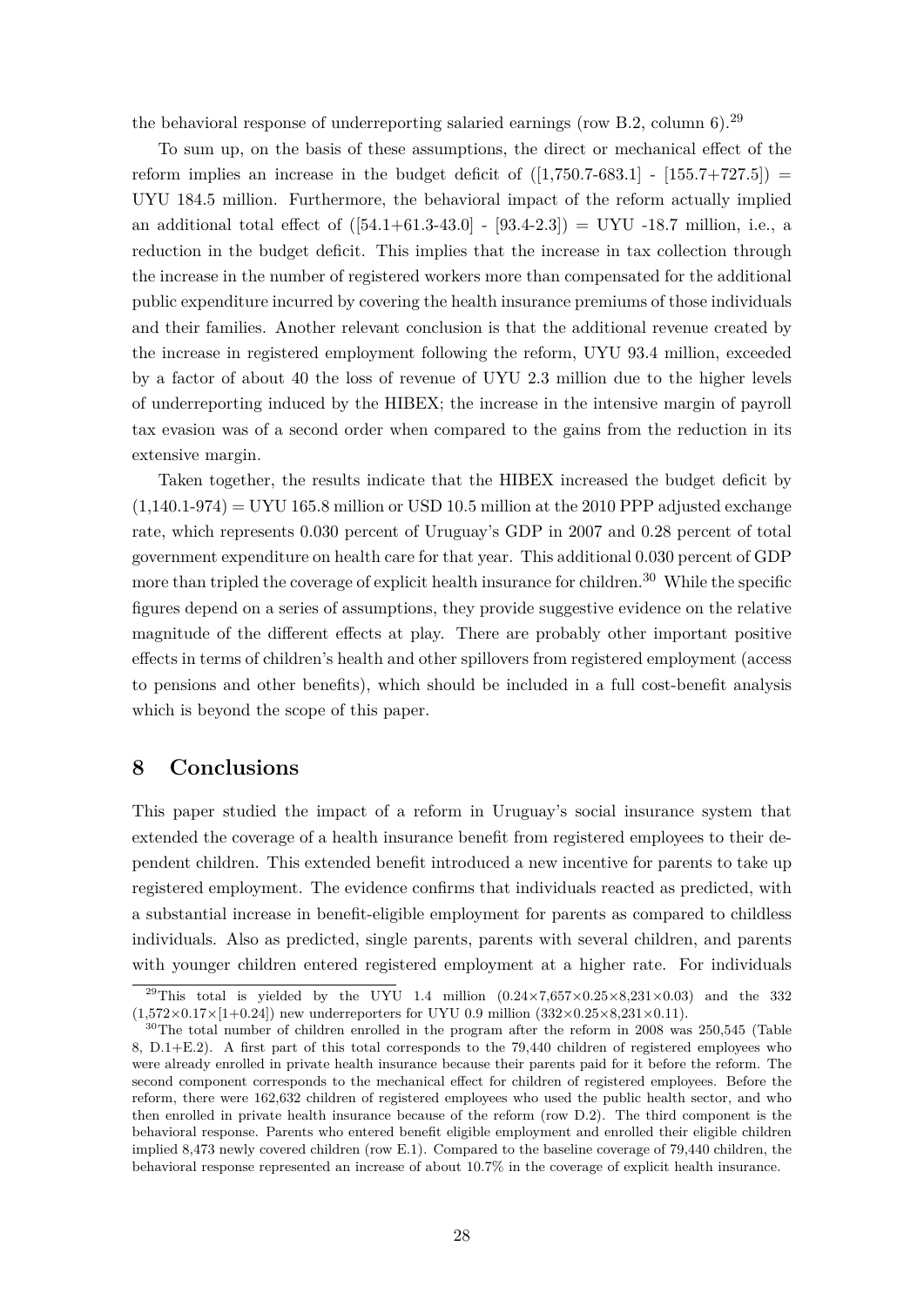in couples, responses to the reform depended on their partner's employment's benefiteligibility. The increase in benefit-eligible employment was driven by both reductions in the number of those not working and (for single parents) by shifts from unregistered to registered employment. The results indicate a complex pattern of tax-evasion responses in the labor market following the policy change. The reform also induced reactions along a further margin of adjustment in tax compliance, with higher levels of underreporting of taxable earnings for benefit-eligible registered employees working at small firms. A fiscal incidence analysis of the reform indicates that the payroll tax increases associated with the benefit extension managed to cover most but not all of the increase in expenditure. Moreover, the reform's behavioral effect amounted to a small, but relevant, fraction of the total change in the budget deficit. Finally, the increase in revenue from the reform's positive effects on registered employment far outweighed the loss in revenue from increased underreporting of salaried earnings.

The analysis indicates that additional tax evasion margins of response mean complex trade-offs for workers and governments in the context of tax and benefit systems. In terms of tax evasion, the decision is not simply between off-the-book versus registered employment, but between full non-compliance, full compliance, and on-the-book salaried employment with under-the-table payments. These results confirm the insight that work incentives do not necessarily operate within the framework of the law and that the design of social insurance systems should take into account these additional dimensions.

The implications of this analysis are relevant not only for developing economies with large informal labor forces. The policy consequences are also relevant for OECD countries, most of which have experienced an increase in their shadow economies over the past two decades (Schneider and Enste, 2000; Schneider, 2005); they may well face trade-offs similar to those described for Uruguay, at least for part of their labor forces. Moreover, it is necessary to understand the channels through which the tax and benefit system yields changes in evasion behavior in the context of salaried employment. For instance, it would be important to distinguish between situations where the employer and the employee collude to evade taxes from settings where the firm engages in unilateral evasion. Thirdparty information reporting (which has been highlighted as an effective measure to induce compliance) and other specifics of tax law and implementation details may also play an important role in the reduction of unregistered employment and of the informal sector in developing countries.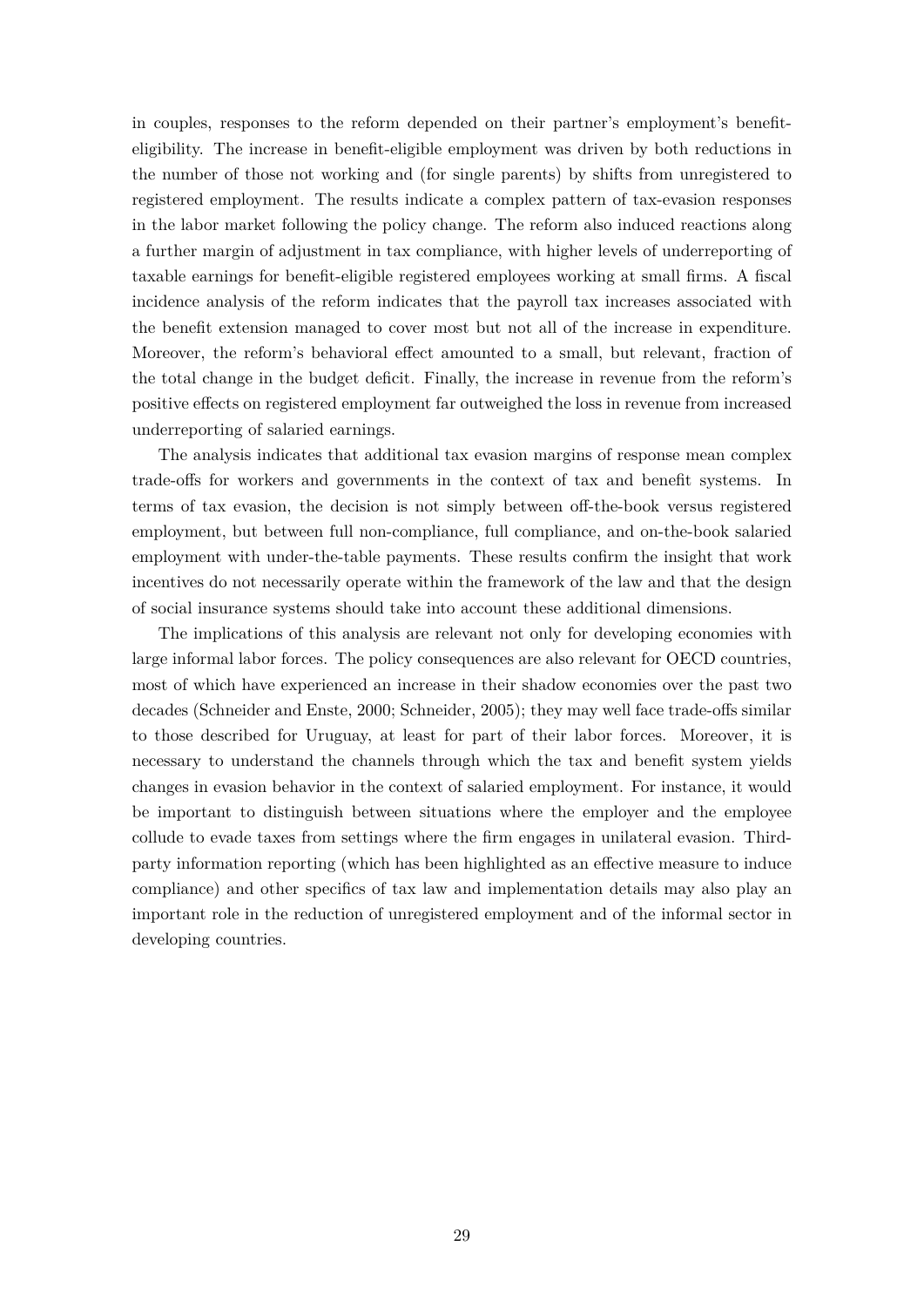## **References**

- Abadie, A., 2005. Semiparametric difference-in-differences estimators. The Review of Economic Studies 72 (1), 1-19.
- Allingham, M. G., Sandmo, A., 1972. Income tax evasion: a theoretical analysis. Journal of Public Economics 1(3-4), 323-338.
- Amarante, V., Manacorda, M., Miguel, E., Vigorito, A., 2011. Do cash transfers improve birth outcomes? Evidence from matched vital statistics, social security and program data. NBER Working Paper 17690.
- Angrist, J. D., Krueger, A. B., 1999. Empirical strategies in labor economics. In: Ashenfelter, Orley, Card, David (Eds.), Handbook of Labor Economics, Volume 3A. Elsevier, Amsterdam, pp. 1277-1366.
- Athey, S., Imbens, G. W., 2006. Identification and inference in nonlinear difference-indifferences models. Econometrica 74(2), 431-497.
- Banco de Previsión Social, 2008. Boletín Estadístico 2008, BPS, Montevideo. Available at: http://www.bps.gub.uy/BrowserNetCM.aspx?menu=institucional&res=Institucional%2festadisticas
- Banco de Previsión Social, 2009. Boletín Estadístico 2009, BPS, Montevideo. Available at: http://www.bps.gub.uy/BrowserNetCM.aspx?menu=institucional&res=Institucional%2festadisticas
- Ben-Shalom, Y., Moffitt, R., Scholz, J. K., 2011. An Assessment of the Effectiveness of Anti-Poverty Programs in the United States. In: Jefferson, P. (Ed.), Oxford Handbook of the Economics of Poverty, Oxford University Press.
- Bergolo, M., Cruces, G., 2013. Labor Informality and the Incentive Effects of Social Protection Systems: Evidence from a Health Reform in Uruguay. Mimeo, IZA and IDB.
- Blundell, R., MaCurdy, T., 1999. Labor supply: a review of alternative approaches. In: Ashenfelter, O., Card, D. (Eds.), Handbook of Labor Economics, Volume 3A. Elsevier Science, Amsterdam, pp. 1559-1695.
- Borgia, F., 2008. Health in Uruguay: Progress and Challenges in the Right to Health Care Three Years after the First Progressive Government. Social Medicine 3(2), 110-125.
- Bound, J., Burkhauser, R. V., 1999. Economic analysis of transfer programs targeted on people with disabilities. In: O. Ashenfelter and D. Card (Eds.), Handbook of Labor Economics, Volume 3. Elsevier, Amsterdam, pp. 3417-3528.
- Bosch, M., Manacorda, M., 2012. Social Policies and Labor Market Outcomes in Latin America and the Caribbean: A Review of the Existing Evidence. CEP Occasional paper 32, LSE.
- Chetty, R., 2009. Is the Taxable Income Elasticity Sufficient to Calculate Deadweight Loss? The implications of Evasion and Avoidance. American Economic Journal: Economic Policy 1(2), 31-51.
- Chetty, R., Friedman, J. N., Saez, E., 2013. Using Differences in Knowledge Across Neighborhoods to Uncover the Impacts of the EITC on Earnings. American Economic Review, 103(7): 2683-2721..
- Cowell, F. A., 1985. Tax Evasion with Labour Income. Journal of Public Economics 26  $(1), 19-34.$
- Cruces, G., Galiani, S., Kidyba, S., 2010. Payroll taxes, wages and employment: Identification through policy changes. Labour Economics 17(4), 743-749.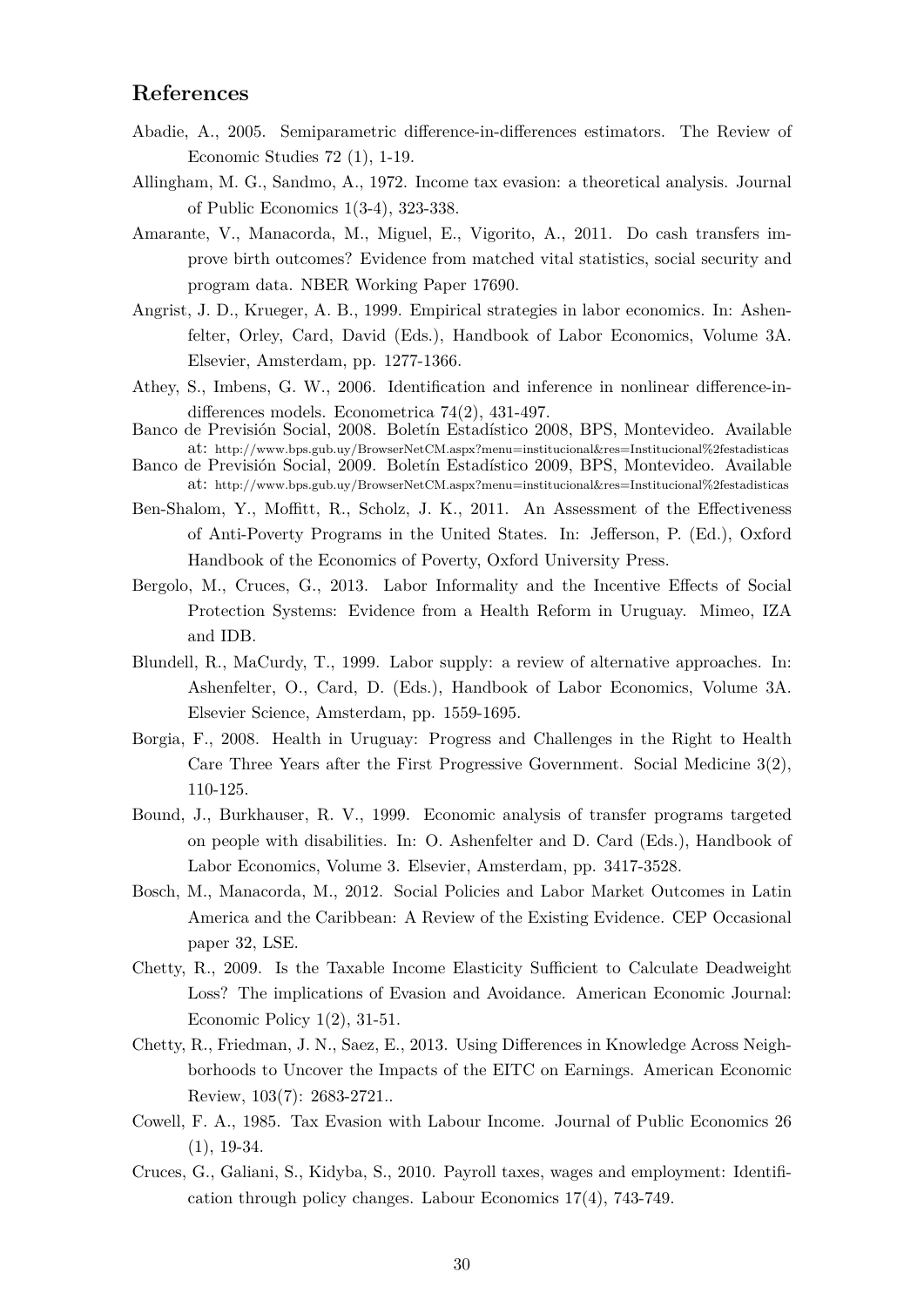- Cruces, G., Bergolo, M., 2013. Informality and Contributory and Non-Contributory Programmes. Recent Reforms of the Social Protection System in Uruguay. Development Policy Review 31(5).
- Eissa, N., Liebman, J. B., 1996. Labor Supply Response to the Earned Income Tax Credit. Quarterly Journal of Economics 111(2), 605-637.
- Eissa, N., Hoynes, H., 2004. Taxes and the labor market participation of married couples: the earned income tax credit. Journal of Public Economics 88(9-10), 1931-1958.
- Eissa, N., H., Hillary W., 2006. Behavioral Responses to Taxes: Lessons from the EITC and Labor Supply. In: J. M. Poterba (Ed.), Tax Policy and the Economy, Vol. 20, MIT Press, Cambridge, pp. 73-110.
- Feldman, N. E., Slemrod, J., 2007. Estimating tax noncompliance with evidence from unaudited tax returns. The Economic Journal 117(518), 327-352.
- Ferreira-Coimbra, N., Forteza, A., 2004. Protección social en Uruguay: Financiamiento, cobertura y desempe˜no, 1990-2002. Oficina Internacional del Trabajo, Santiago de Chile.
- Francesconi, M., van der Klaauw, W., 2007. The socioeconomic consequences of "in-work" benefit reform for British lone mothers, Journal of Human Resources 42(1), 1-31.
- Galiani, S., Weinschelbaum, F., 2012. Modelling Informality Formally: Households and Firms. Economic Inquiry 50(3), pp. 821-838.
- Gasparini, L., Tornarolli, L., 2009. Labor Informality in Latin American and the Caribbean: Patterns and Trends from Household Surveys Microdata. Desarrollo y Sociedad 63 (June), 13-80.
- Gruber, J., 1997. The Incidence of Payroll Taxation: Evidence from Chile. Journal of Labor Economics 15(S3), S72-S101.
- Kleven, H. J., Kreiner, C. T., Saez, E., 2009. Why can Modern Governments Tax so Much? An Agency Model of Firms as Fiscal Intermediaries. NBER Working Papers 15218.
- Kleven, H.. J., Knudsen, M., Kreinerm, C. T., Pedersen, S. L., Saez, E., 2011. Unwilling or Unable to Cheat? Evidence from a Tax Audit Experiment in Denmark. Econometrica 79 (3), 651-692.
- Krueger, A. B., Meyer, B. D., 2002. Labor supply effects of social insurance. In: Auerbach, Alan, Feldstein, Martin (Eds.), Handbook of Public Economics, Volume 4. North-Holland, Amsterdam, pp. 2327-2392.
- Kumler, T. J., Verhoogen, E. A., Frias, J., 2012. Enlisting Workers in Monitoring Firms: Payroll Tax Compliance in Mexico. Columbia University Department of Economics Discussion Papers 96.
- La Porta, R., Shleifer, A., 2008.The Unofficial Economy and Economic Development. Brookings Papers on Economic Activity, 2008, pp. 275-352.
- Levy, S., 2008. Good Intentions, Bad Outcomes: Social Policy, Informality and Economic Growth in Mexico. The Brookings Institute, Washington, D.C.
- Manacorda, M., Miguel, E., Vigorito, A., 2011. Government Transfers and Political Support. American Economic Journal: Applied Economics 3 (3), 1-28.
- Meyer, B. D., Rosenbaum, D. T., 2001. Welfare, the earned income tax credit, and the labor supply of single mothers. Quarterly Journal of Economics 116 (3), 1063-1114.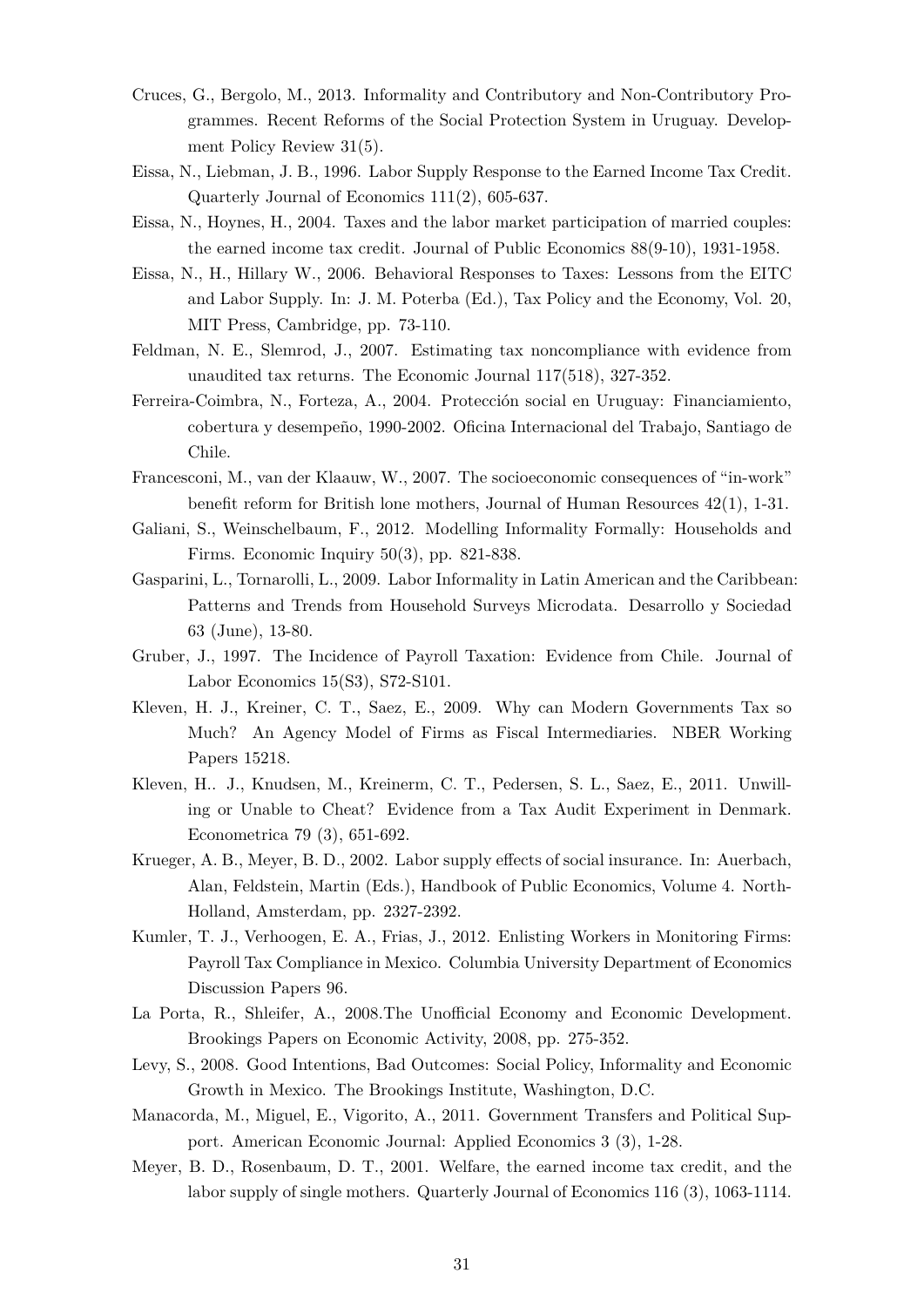- Ministerio de Salud Pública, 2010a. Cuentas Nacionales en Salud 2005-2008. MSP, Montevideo. Available at http://www.msp.gub.uy/ucecsalud 5734 1.html
- Ministerio de Salud Pública, 2010b. Logros y desafíos en términos de Equidad en Salud en Uruguay, Documentos de Trabajo de Economía de la Salud No  $1/10$ , MSP, Montevideo. Available at http://www.msp.gub.uy/ucecsalud 5680 1.html
- Moffitt, R. A., 2003. The temporary assistance to needy families program. In: Moffitt, Robert A. (Ed.), Means-Tested Transfer Programs in the United States, NBER and University of Chicago Press, Chicago, pp. 291-363.
- Potter Gunter, S., 2013. State Earned Income Tax Credits and the Participation in Regular and Informal Work. ational Tax Journal, vol. 66(1), p. 33-62.
- Saez, E., Slemrod, J., Giertz, S., 2012. The Elasticity of Taxable Income with Respect to Marginal Tax Rates: A Critical Review. Journal of Economic Literature 50(1), 3-50.
- Sandmo, A., 1981. Income Tax Evasion, Labour Supply, and the Equity-Efficiency tradeoff. Journal of Public Economics 16(3), 265-288.
- Sandmo, A., 2012. An evasive topic: theorizing about the hidden economy. International Tax Public Finance 19(1), 5-24.
- Schneider, F., 2005. Shadow economies around the world: what do we really know?. European Journal of Political Economy 21 (3), 598-642.
- Schneider, F., Enste, Dominik H., 2000. Shadow economies: size, causes, and consequences. Journal of Economic Literature 38 (1), 77-114.
- Shaw, J., Slemrod, J., Whiting, J., 2010. Administration and Compliance. In: Besley, Adam, S., Besley, T. Blundell, R., Bond, S., Chote, R., Gammie, M., Johnson, P., Myles, G., Poterba, J. (Eds.), Dimensions of Tax Design: The Mirrlees Review. Institute of Fiscal Studies and Oxford University Press, pp. 1100– 1162.
- Slemrod, J., Yitzhaki, S., 2002. Tax Avoidance, Evasion and Administration. In: Auerbach, A. J., Feldstein, M. (Eds), Handbook of Public Economics vol. 3. Elsevier, Amsterdam.
- Slemrod, J., 2007. Cheating ourselves: The economics of tax evasion. Journal of Economic Perspectives, 21(1), 25-48.
- Slemrod, J., Weber, C., 2012. Evidence of the Invisible: Toward a Credibility Revolution in the Empirical Analysis of Tax Evasion and the Informal Economy. International Tax and Public Finance 19 (1), 25-53.
- Tonin, M., 2011. Minimum wage and tax evasion: Theory and evidence. Journal of Public Economics 95 (11-12), 1635-1651.
- Yitzhaki, S., 1974. A note on income tax evasion: a theoretical analysis. Journal of Public Economics 3(2), 201-202.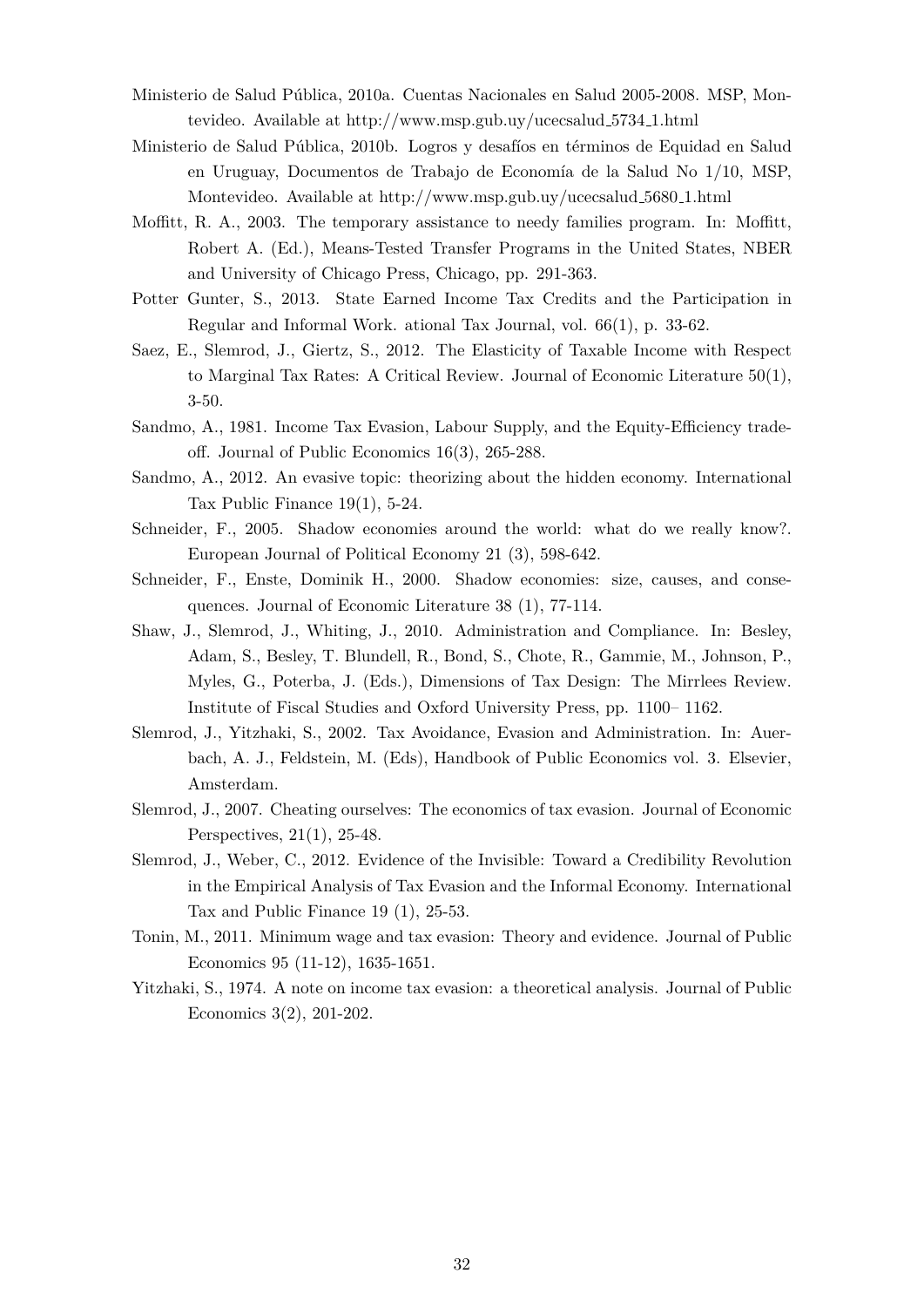

Figure 1: Healthcare coverage in the private market before and after the reform (2004-2010).

Note: The sample corresponds to the Encuesta Continua de Hogares from the 2nd semester of 2004 to the 2nd semester of 2010.

Figure 2: Difference in benefit-eligible employment rates (registered and working 25 hours or more per week) by year with demographic controls. Single parents with children under the age of 18 and childless adults.



Note: The sample contains individuals aged 25 to 55 and corresponds to the Encuesta Continua de Hogares (ECH) from the 2nd semester of 2004 to the 2nd semester of 2010. The set of controls includes the individual's age, gender, head of household status, education level, number of children, head of household status and marital status.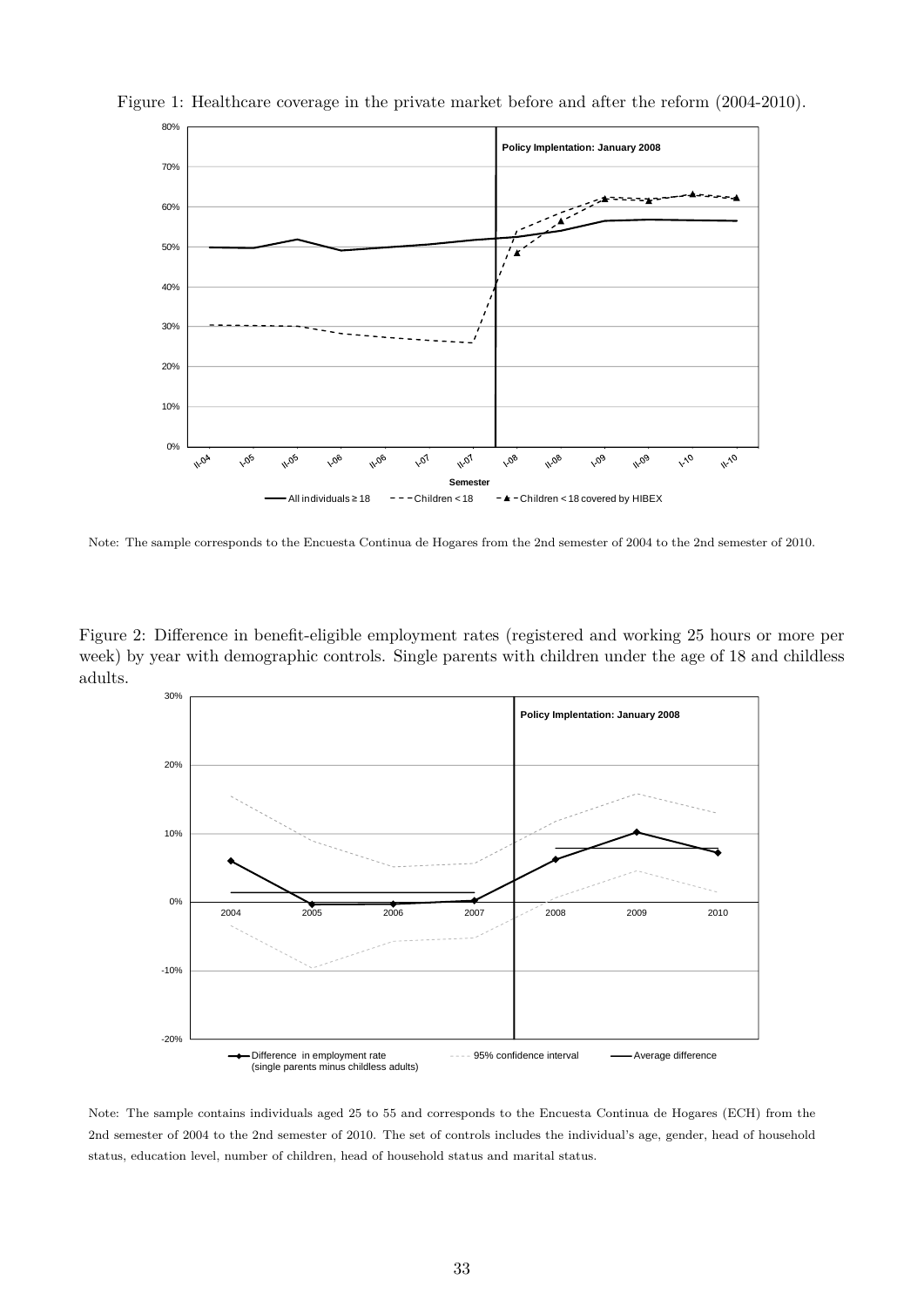| Table 1: Summary statistics (Encuesta Continua de Hogares, ECH) 2004-2010 and payroll tax contri- |  |  |  |  |  |  |
|---------------------------------------------------------------------------------------------------|--|--|--|--|--|--|
| butions for social insurance benefits.                                                            |  |  |  |  |  |  |

| Pre-reform<br>Pre-reform<br>Post-reform<br>Post-reform<br><b>SD</b><br><b>SD</b><br><b>SD</b><br><b>SD</b><br>Mean<br>Mean<br>Mean<br>Mean<br>Panel A. Descritptive statistics | in<br>differences |
|--------------------------------------------------------------------------------------------------------------------------------------------------------------------------------|-------------------|
|                                                                                                                                                                                |                   |
|                                                                                                                                                                                |                   |
|                                                                                                                                                                                |                   |
| Sample                                                                                                                                                                         |                   |
| N (Total=97,552)<br>13,402<br>9,756<br>45,973<br>28,421                                                                                                                        |                   |
| Share<br>0.14<br>0.10<br>0.47<br>0.29                                                                                                                                          |                   |
| Individual characteristics                                                                                                                                                     |                   |
| 39.66<br>9.93<br>39.62<br>9.89<br>38.49<br>7.62<br>38.56<br>7.58<br>Age                                                                                                        | 0.117             |
| 0.72<br>0.72<br>0.45<br>0.85<br>0.35<br>0.86<br>0.35<br>High school or less<br>0.45                                                                                            | 0.002             |
| Some college or more<br>0.28<br>0.45<br>0.28<br>0.45<br>0.15<br>0.35<br>0.14<br>0.35                                                                                           | $-0.002$          |
| 0.39<br>0.49<br>Male<br>0.48<br>0.50<br>0.49<br>0.50<br>0.49<br>0.40                                                                                                           | 0.005             |
| Head of household<br>0.48<br>0.50<br>0.50<br>0.53<br>0.50<br>0.63<br>0.65<br>0.48                                                                                              | 0.012             |
| 0.65<br>0.48<br>0.48<br>0.89<br>0.87<br>0.33<br>Married<br>0.63<br>0.32                                                                                                        | $0.013*$          |
| 0.00<br>0.00<br>0.99<br>0.95<br>Number of children aged 0 - 10<br>0.00<br>0.00<br>1.12<br>1.06                                                                                 | $-0.061***$       |
| Number of children aged 11 - 17<br>0.80<br>0.83<br>0.81<br>0.85<br>0.00<br>0.00<br>0.00<br>0.00                                                                                | $0.013*$          |
| Number of children $> 18$<br>0.28<br>0.26<br>0.57<br>0.00<br>0.00<br>0.00<br>0.00<br>0.60                                                                                      | $-0.016***$       |
| 2.20<br>2.14<br>Total number of children<br>0.00<br>0.00<br>0.00<br>0.00<br>1.13<br>1.10                                                                                       | $-0.064***$       |
| Region                                                                                                                                                                         |                   |
| 0.59<br>0.49<br>0.49<br>Montevideo<br>0.71<br>0.46<br>0.69<br>0.46<br>0.60                                                                                                     | $0.024***$        |
| 0.06<br>0.24<br>0.24<br>0.10<br>0.30<br>0.09<br>0.29<br>North<br>0.06                                                                                                          | $-0.007*$         |
| 0.07<br>0.25<br>0.08<br>0.27<br>0.10<br>0.30<br>0.10<br>0.30<br>Center - North                                                                                                 | $-0.007$          |
| 0.07<br>0.08<br>0.26<br>Center - South<br>0.05<br>0.23<br>0.06<br>0.23<br>0.26                                                                                                 | $-0.002$          |
| 0.11<br>0.32<br>0.32<br>0.13<br>0.34<br>0.13<br>0.33<br>South<br>0.11                                                                                                          | $-0.007$          |
| Firm size                                                                                                                                                                      |                   |
| 0.41<br>0.49<br>0.47<br>0.44<br>0.50<br>0.38<br>0.49<br>$< 10$ employees<br>0.34                                                                                               | 0.014             |
| 10-49 employees<br>0.22<br>0.42<br>0.24<br>0.43<br>0.22<br>0.42<br>0.23<br>0.42                                                                                                | $-0.009$          |
| $>49$ employess<br>0.49<br>0.34<br>0.39<br>0.49<br>0.36<br>0.48<br>0.43<br>0.47                                                                                                | $-0.005$          |
| Sector                                                                                                                                                                         |                   |
| 0.04<br>0.20<br>0.04<br>0.20<br>0.06<br>0.24<br>0.06<br>0.23<br>Agriculture                                                                                                    | 0.001             |
| Industry<br>0.11<br>0.11<br>0.31<br>0.10<br>0.30<br>0.09<br>0.28<br>0.32                                                                                                       | 0.005             |
| Manufacturing<br>0.07<br>0.08<br>0.26<br>0.07<br>0.26<br>0.26<br>0.08<br>0.28                                                                                                  | $-0.010**$        |
| Construction<br>0.06<br>0.23<br>0.25<br>0.07<br>0.26<br>0.09<br>0.28<br>0.06                                                                                                   | 0.005             |
| 0.23<br>0.42<br>0.42<br>0.20<br>0.22<br>0.41<br>Trade<br>0.23<br>0.40                                                                                                          | $0.016**$         |
| 0.08<br>0.27<br>0.08<br>0.27<br>Transport/communications<br>0.07<br>0.26<br>0.09<br>0.28                                                                                       | $-0.012**$        |
| Finance/professional<br>0.08<br>0.07<br>0.26<br>0.11<br>0.32<br>0.12<br>0.32<br>0.26                                                                                           | $-0.009$          |
| Education/health<br>0.19<br>0.40<br>0.39<br>0.17<br>0.38<br>0.17<br>0.37<br>0.18                                                                                               | 0.005             |
| Personal services<br>0.12<br>0.32<br>0.31<br>0.15<br>0.14<br>0.34<br>0.10<br>0.36                                                                                              | $-0.001$          |
| Labor market and tax evasion outcomes                                                                                                                                          |                   |
| Benefit-eligible employment<br>0.47<br>0.46<br>0.50<br>0.50<br>0.58<br>0.49<br>0.67<br>0.57                                                                                    | $0.016*$          |
| Not working<br>0.33<br>0.47<br>0.25<br>0.43<br>0.21<br>0.41<br>0.16<br>0.36                                                                                                    | $-0.020***$       |
| Unregistered employment<br>0.16<br>0.36<br>0.12<br>0.32<br>0.16<br>0.37<br>0.13<br>0.34                                                                                        | 0.005             |
| Registered employment<br>0.72<br>0.45<br>0.51<br>0.50<br>0.62<br>0.49<br>0.63<br>0.48                                                                                          | $0.014*$          |
| Benefit-eligible empl.   reg. empl.<br>0.92<br>0.26<br>0.92<br>0.26<br>0.91<br>0.29<br>0.92<br>0.28                                                                            | 0.007             |
| Underreporting earnings to SIA<br>0.10<br>0.30<br>0.09<br>0.10<br>0.30<br>0.10<br>0.28<br>0.30                                                                                 | 0.01              |
| Panel B. Payroll tax contributions to the Social Security Administration                                                                                                       |                   |
| Health insurance benefit<br>8<br>9.5<br>11<br>8                                                                                                                                |                   |
| 3<br>4.5<br>3<br>Employee<br>6                                                                                                                                                 |                   |
| 5<br>5<br>5<br>5<br>Employer                                                                                                                                                   |                   |
| Other social insurance benefits<br>22.75<br>22.75<br>22.75<br>22.75                                                                                                            |                   |
| 15.125<br>Employee<br>15.125<br>15.125<br>15.125                                                                                                                               |                   |
| Employer<br>7.625<br>7.625<br>7.625<br>7.625                                                                                                                                   |                   |
| 30.75<br>32.25<br>Total<br>30.75<br>33.75                                                                                                                                      |                   |

Notes: SD denotes the standard deviation. "Pre-reform" refers to the period from the 2nd semester of 2004 to the 2nd semester 2007. "Post-reform" denotes the period from the 1st semester of 2009 to the 2nd semester of 2010. "Difference in differences" refers to the impact coefficient estimated by running a regression as in Equation 1 (without controls) on each variable in Panel A with Huber-White robust standard errors. "Parents with children *<*18" includes all adults in the relevant age range with at least one child under the age of 18 who may or may not have older children. The sample includes individuals aged 25-55 and contemplates the variables of benefit-eligible employment, not working, unregistered and registered employment (97,552 observations); only those working in registered employment are included for benefit-eligible employment conditional on registered employment (56,707 observations). For underreporting of salaried earnings, the sample includes salaried privatesector registered employees aged 25-55 from 2006 onwards (50,669 observations). Means are weighted by ECH sampling weights. The payroll tax contributions correspond to December 2007 ("Pre-reform") and 2008 ("Post-reform"). The "Health insurance benefit" includes contributions for both sickness benefit and health insurance coverage. The change in contributions corresponds to registered employees with salaried earnings higher than 2.5 BPC (threshold level for benefits and contributions - UYU 1,775 in 2008). Payroll tax contributions for registered workers with salaried earnings below 2.5 BPC remained unchanged after the reform. "Other social insurance benefits" pension contributions and contributions to the "Fondo de Reconversión Laboral" (labor reallocation fund).

\* significant at 10%; \*\* significant at 5%; \*\*\* significant at 1%.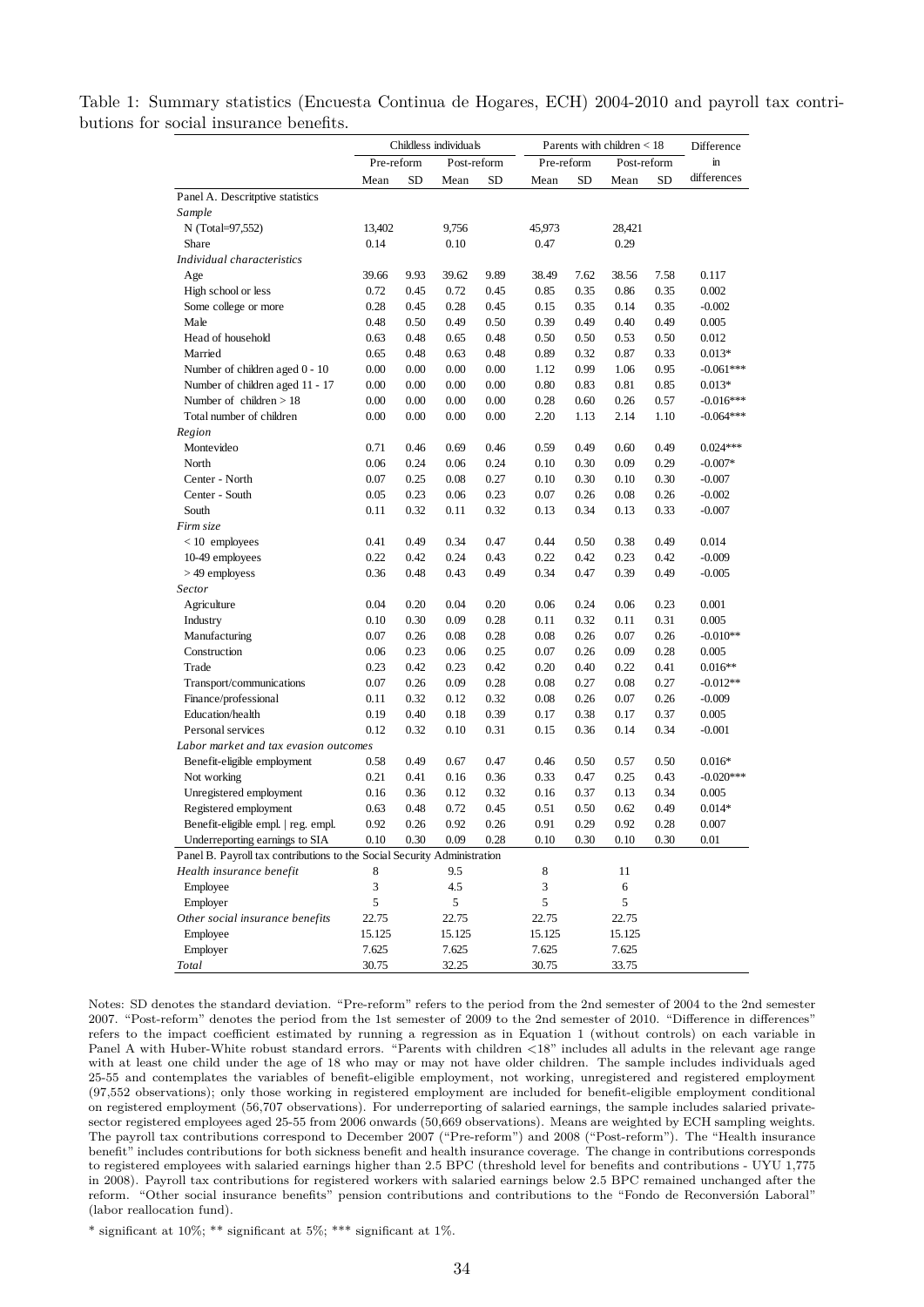|                         | (1)                            | (2)          | (3)                        | (4)                      | (5)                                          |
|-------------------------|--------------------------------|--------------|----------------------------|--------------------------|----------------------------------------------|
|                         | Benefit-eligible<br>employment | Not working  | Unregistered<br>employment | Registered<br>employment | Benefit-eligible<br>employment<br>reg. empl. |
| AnyChildren*PostReform  | $0.0162**$                     | $-0.0162**$  | 0.001                      | $0.0152**$               | $0.0107**$                                   |
|                         | [0.0075]                       | [0.0063]     | [0.0058]                   | [0.0073]                 | [0.0052]                                     |
| AnyChildren             | $0.0239***$                    | $-0.0292***$ | $-0.0052$                  | $0.0344***$              | $-0.0132***$                                 |
|                         | [0.0066]                       | [0.0059]     | [0.0055]                   | [0.0066]                 | [0.0048]                                     |
| <b>Observations</b>     | 97,552                         | 97,552       | 97,552                     | 97,552                   | 56,707                                       |
| $R^2$                   | 0.26                           | 0.24         | 0.05                       | 0.25                     | 0.17                                         |
| Dependent variable mean | 0.46                           | 0.33         | 0.16                       | 0.51                     | 0.91                                         |

Table 2: Effect of the health insurance benefit extension on labor market outcomes. Difference in differences estimates.

Notes: The sample includes individuals aged 25-55 (all individuals for columns 1-4, conditional on registered employment for column 5). The data corresponds to the Encuesta Continua de Hogares (ECH) from the 2nd semester of 2004 to the 2nd semester 2007 and from the 1st semester of 2009 to the 2nd semester of 2010. "Benefit-eligible employment" refers to registered employment with 25 hours or more per week. The "AnyChildren" variable equals 1 if the individual has at least one child under the age of 18 and 0 otherwise. The "Post-reform" variable equals 1 for the period 2009-2010 and 0 otherwise. The estimated coefficients correspond to the regression in Equation 1. The regressions are estimated as linear probability models. The controls include the number of children; the number of children aged 0-5; dummy variables for: age (6 categories), gender, head of the household status, marital status, educational level (6 categories), region of residence (19 categories), firm size (5 categories), industry (9 categories) (the final two are only included in the benefit-eligible registered employment conditional on registered employment regression), and semester (11 categories). The controls also include interactions between age and education groups and number of children, and time and region of residence. Regressions are weighted by ECH sampling weights. The reported means for the dependent variables correspond to the pre-reform period (2004-2007).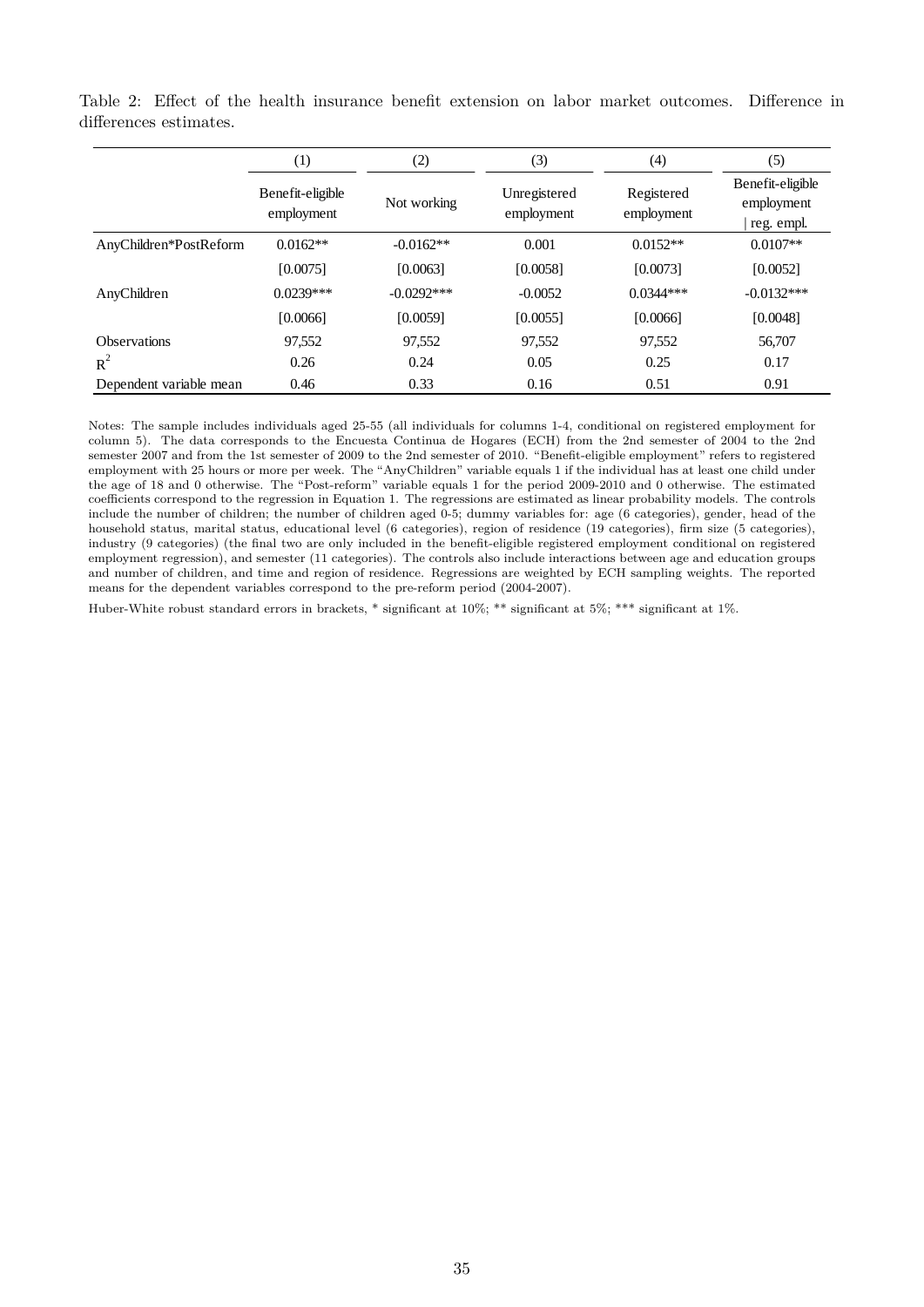|                          | (1)                            | (2)         | (3)                        | (4)                      | (5)                                          |
|--------------------------|--------------------------------|-------------|----------------------------|--------------------------|----------------------------------------------|
|                          | Benefit-eligible<br>employment | Not working | Unregistered<br>employment | Registered<br>employment | Benefit-eligible<br>employment<br>reg. empl. |
| AnyChildren*Year dummies |                                |             |                            |                          |                                              |
| 2010                     | $0.0249**$                     | $-0.0222**$ | 0.0053                     | 0.017                    | $0.0158**$                                   |
|                          | [0.0114]                       | [0.0095]    | [0.0084]                   | [0.0110]                 | [0.0077]                                     |
| 2009                     | $0.0260**$                     | $-0.0064$   | $-0.0135$                  | $0.0199*$                | 0.0106                                       |
|                          | [0.0114]                       | [0.0094]    | [0.0084]                   | [0.0110]                 | [0.0076]                                     |
| 2007                     | 0.0012                         | 0.0009      | 0.0024                     | $-0.0033$                | 0.0053                                       |
|                          | [0.0110]                       | [0.0091]    | [0.0083]                   | [0.0107]                 | [0.0075]                                     |
| 2006                     | 0.0087                         | $-0.0061$   | $-0.0014$                  | 0.0075                   | $-0.0047$                                    |
|                          | [0.0111]                       | [0.0094]    | [0.0083]                   | [0.0109]                 | [0.0076]                                     |
| 2005                     | 0.0173                         | 0.0065      | $-0.0083$                  | 0.0018                   | 0.0154                                       |
|                          | [0.0147]                       | [0.0128]    | [0.0122]                   | [0.0145]                 | [0.0109]                                     |
| 2004                     | 0.0211                         | 0.0222      | $-0.0339**$                | 0.0118                   | 0.0039                                       |
|                          | [0.0194]                       | [0.0168]    | [0.0166]                   | [0.0192]                 | [0.0139]                                     |
| Observations             | 117,001                        | 117,001     | 117,001                    | 117,001                  | 68,515                                       |

Table 3: Effect of the health insurance benefit extension on labor market outcomes. Dynamic specification of the difference in differences model.

Notes: The sample includes individuals aged 25-55 (all individuals for columns 1-4, conditional on registered employment for column 5). The data corresponds to the Encuesta Continua de Hogares (ECH) from the 2nd semester of 2004 to the 2nd semester of 2010. Unlike all the other tables in the paper, the estimates presented here include the two semesters of 2008, the year of the refom. The omitted year category is 2008. "Benefit-eligible employment" refers to registered employment with 25 hours or more per week. The "AnyChildren" variable equals 1 if the individual has at least one child under the age of 18 years and 0 otherwise. The "Post-reform" variable equals 1 for the period 2009-2010 and 0 otherwise. The estimated coefficients correspond to the regression in Equation 1. The regressions are estimated as linear probability models. The controls include the number of children; the number of children aged 0-5; dummy variables for: age (6 categories), gender, head of the household status, marital status, education (6 categories), region of residence (19 categories), firm size (5 categories), industry (9 categories) (the final two are only included in the benefit-eligible registered employment conditional on registered employment regression), and semester (11 categories). The controls also include interactions between age and education groups and number of children, time and region of residence, and AnyChildren and year dummies. Regressions are weighted by ECH sampling weights. The reported means for the dependent variables correspond to the pre-reform period (2004-2007).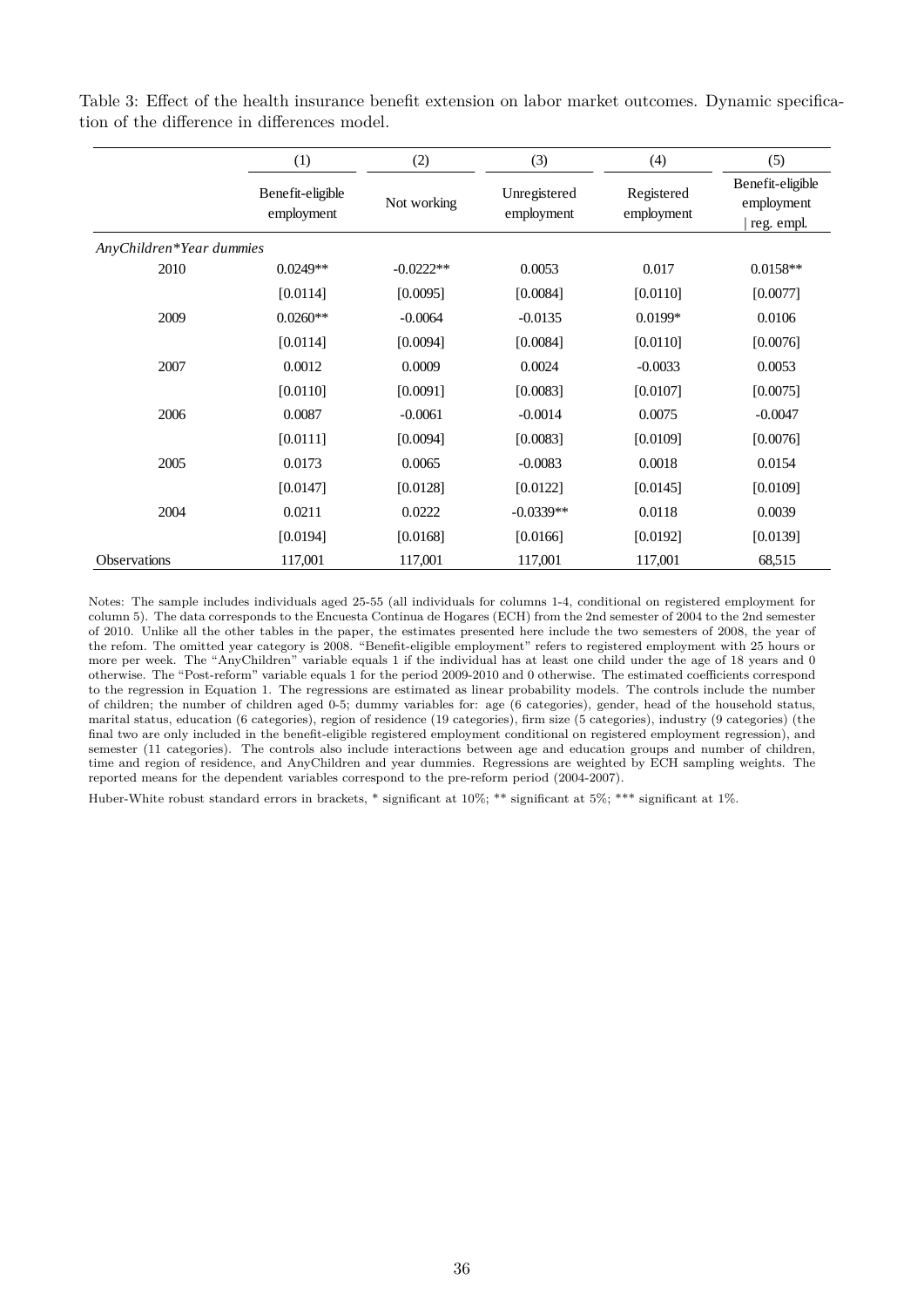|  |  |                                                   | Table 4: Effect of the health insurance benefit extension on labor market outcomes by age and number |  |  |  |  |
|--|--|---------------------------------------------------|------------------------------------------------------------------------------------------------------|--|--|--|--|
|  |  | of children. Difference in differences estimates. |                                                                                                      |  |  |  |  |

|                                | (1)                            | (2)         | (3)                        | (4)                      | (5)                                          |
|--------------------------------|--------------------------------|-------------|----------------------------|--------------------------|----------------------------------------------|
|                                | Benefit-eligible<br>employment | Not working | Unregistered<br>employment | Registered<br>employment | Benefit-eligible<br>employment<br>reg. empl. |
| Child group dummies*PostReform |                                |             |                            |                          |                                              |
| One child only, aged 0-10      | $0.0246**$                     | $-0.0126$   | $-0.0119$                  | $0.0245**$               | 0.0066                                       |
|                                | [0.0100]                       | [0.0085]    | [0.0075]                   | [0.0098]                 | [0.0069]                                     |
| One child only, aged 11-17     | 0.0084                         | $-0.012$    | 0.0026                     | 0.0095                   | 0.0113                                       |
|                                | [0.0104]                       | [0.0092]    | [0.0081]                   | [0.0103]                 | [0.0078]                                     |
| Two children or more,          | $0.0183**$                     | $-0.0184**$ | 0.0031                     | $0.0153*$                | $0.0116*$                                    |
| youngest aged 0-10             | [0.0083]                       | [0.0073]    | [0.0066]                   | [0.0082]                 | [0.0060]                                     |
| Two children or more,          | 0.0023                         | $-0.0212*$  | 0.0174                     | 0.0038                   | 0.0123                                       |
| youngest aged 11-17            | [0.0133]                       | [0.0119]    | [0.0110]                   | [0.0132]                 | [0.0103]                                     |
| <b>Observations</b>            | 97,552                         | 97,552      | 97,552                     | 97,552                   | 56,707                                       |
| Dependent variable mean        | 0.46                           | 0.33        | 0.16                       | 0.51                     | 0.91                                         |

Notes: The sample includes individuals aged 25-55 (all individuals for columns 1-4, conditional on registered employment for column 5). The data corresponds to the Encuesta Continua de Hogares (ECH) from the 2nd semester of 2004 to the 2nd semester 2007 and from the 1st semester of 2009 to the 2nd semester of 2010. "Benefit-eligible employment" refers to registered employment with 25 hours or more per week. The dependent variables and controls are the same as those detailed in the notes to Table 2. The regressions are estimated as linear probability models. The rows report the coefficients estimated for each number–by–age range of children group from regressions as in Equation 2. Regressions are weighted by ECH sampling weights. The reported means for the dependent variables correspond to the pre-reform period (2004-2007).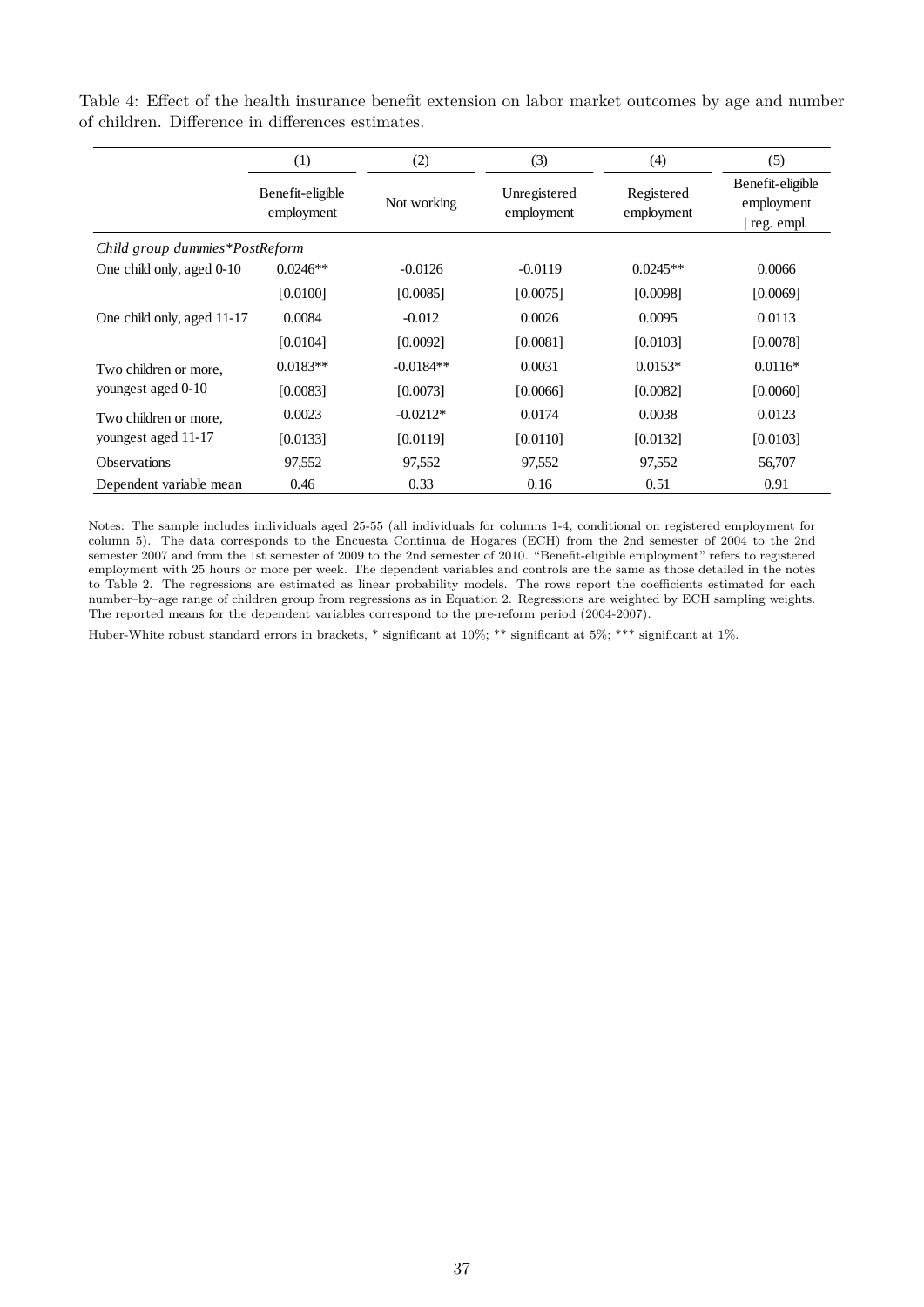|                                         | (1)                            | (2)         | (3)                        | (4)                      | (5)                                          |
|-----------------------------------------|--------------------------------|-------------|----------------------------|--------------------------|----------------------------------------------|
|                                         | Benefit-eligible<br>employment | Not working | Unregistered<br>employment | Registered<br>employment | Benefit-eligible<br>employment<br>reg. empl. |
| Panel A. Singles                        |                                |             |                            |                          |                                              |
| AnyChildren*PostReform                  | $0.0530***$                    | $-0.0207*$  | $-0.0417***$               | $0.0624***$              | 0.0017                                       |
|                                         | [0.0158]                       | [0.0124]    | [0.0137]                   | [0.0153]                 | [0.0127]                                     |
| <b>Observations</b>                     | 17,340                         | 17,340      | 17,340                     | 17,340                   | 10,387                                       |
| Dependent variable mean                 | 0.38                           | 0.27        | 0.29                       | 0.44                     | 0.86                                         |
| Panel B. Individuals with partners      |                                |             |                            |                          |                                              |
| AnyChildren*PostReform                  | 0.0102                         | $-0.0112$   | 0.0047                     | 0.0064                   | $0.0114*$                                    |
|                                         | [0.0088]                       | [0.0078]    | [0.0065]                   | [0.0086]                 | [0.0062]                                     |
| <b>Observations</b>                     | 80,212                         | 80,212      | 80,212                     | 80,212                   | 46,320                                       |
| Dependent variable mean                 | 0.47                           | 0.33        | 0.15                       | 0.52                     | 0.92                                         |
| $P$ -value singles = couples            | $0.0177**$                     | 0.5173      | $0.0020***$                | $0.0014***$              | 0.4991                                       |
| Panel C. By partner's employment status |                                |             |                            |                          |                                              |
| Reform's effect on those                | $0.0168*$                      | $-0.0082$   | $-0.0035$                  | 0.0117                   | $0.0125*$                                    |
| with ineligible partners                | [0.0093]                       | [0.0082]    | [0.0070]                   | [0.0091]                 | [0.0065]                                     |
| Reform's effect on those                | $-0.0012$                      | $-0.0155*$  | $0.0182**$                 | $-0.0027$                | 0.0090                                       |
| with eligible partners                  | [0.0099]                       | [0.009]     | [0.0071]                   | [0.0097]                 | [0.0071]                                     |
| <b>Observations</b>                     | 80,212                         | 80,212      | 80,212                     | 80,212                   | 46,320                                       |
| Dependent variable mean                 | 0.47                           | 0.33        | 0.15                       | 0.52                     | 0.92                                         |

Table 5: Effect of the health insurance benefit extension on labor market outcomes of individuals by marital status and partner's employment status. Difference in differences estimates.

Notes: The sample includes individuals aged 25-55 (all individuals for columns 1-4, conditional on registered employment for column 5). The data corresponds to the Encuesta Continua de Hogares (ECH) from the 2nd semester of 2004 to the 2nd semester of 2007 and from the 1st semester of 2009 to the 2nd semester of 2010. "Benefit-eligible employment" refers to registered employment with 25 hours or more per week. The dependent variables and controls are the same as those detailed in the notes to Table 2. The regressions are estimated as linear probability models. The specification is similar to that of Equation 1 with two exceptions: it includes an indicator for the employment status of the individual's partner and its interaction in order to capture the reform's impact (AnyChildren\*PostReform). Panels A and B report estimates from a regression as Equation 1 for single individuals in the sample and for partnered indivdiuals, respectively. Panel C reports the estimates of the HIBEX's impact on partnered individuals conditioning on their partner's employment status, that is, holding a benefit-eligible registered job ("Partner eligible") or not ("Partner ineligible"). Regressions are weighted by ECH sampling weights. The reported means for the dependent variables correspond to the pre-reform period (2004-2007).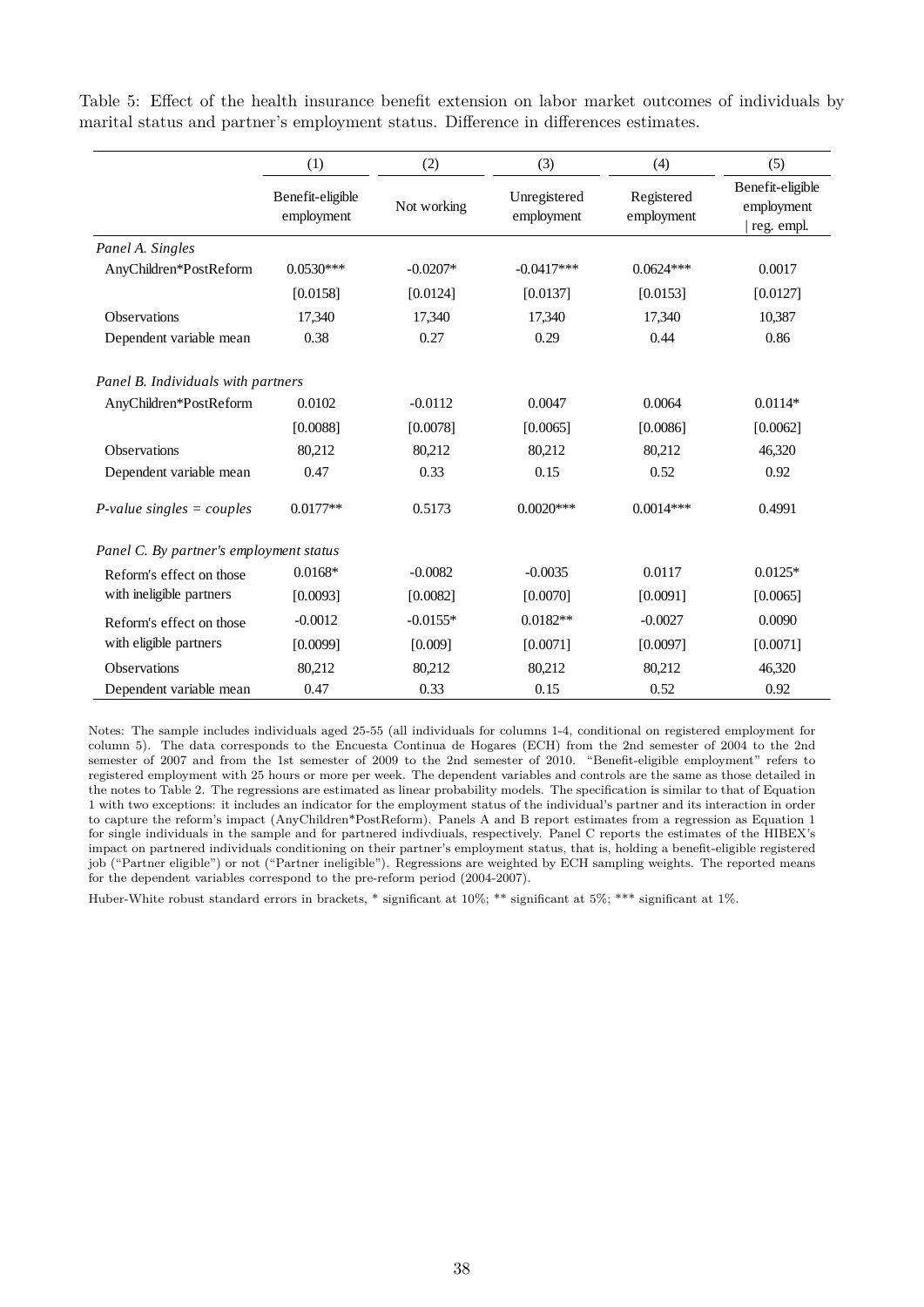|  |  |                                                        |  | Table 6: Effect of the health insurance benefit extension on underreporting of salaried earnings, overall |  |  |
|--|--|--------------------------------------------------------|--|-----------------------------------------------------------------------------------------------------------|--|--|
|  |  | and by firm size. Difference in differences estimates. |  |                                                                                                           |  |  |

|                                                   | (1)                         | (2)                               | (3)                                 | (4)                              |
|---------------------------------------------------|-----------------------------|-----------------------------------|-------------------------------------|----------------------------------|
|                                                   | All registered<br>employees | Small firms<br>$(< 10$ employees) | Medium firms<br>$(10-49$ employees) | Large firms<br>$(50+$ employees) |
| Panel A. All registered employees                 |                             |                                   |                                     |                                  |
| AnyChildren*PostReform                            | 0.0073                      | $0.0342**$                        | $-0.0052$                           | $-0.0031$                        |
|                                                   | [0.0061]                    | [0.0152]                          | [0.0131]                            | [0.0060]                         |
| AnyChildren                                       | $-0.0083$                   | $-0.0213$                         | $-0.0034$                           | $-0.0033$                        |
|                                                   | [0.0059]                    | [0.0138]                          | [0.0125]                            | [0.0060]                         |
| Observations                                      | 50,669                      | 15,151                            | 13,035                              | 22,483                           |
| $R^2$                                             | 0.06                        | 0.04                              | 0.03                                | 0.02                             |
| Dependent variable mean                           | 0.10                        | 0.18                              | 0.11                                | 0.04                             |
| Panel B. Registered employees working $\geq$ 25 h |                             |                                   |                                     |                                  |
| AnyChildren*PostReform                            | 0.0093                      | $0.0409**$                        | $-0.0012$                           | $-0.0049$                        |
|                                                   | [0.0064]                    | [0.0166]                          | [0.0136]                            | [0.0061]                         |
| AnyChildren                                       | $-0.0105*$                  | $-0.0262*$                        | $-0.0042$                           | $-0.004$                         |
|                                                   | [0.0062]                    | [0.0151]                          | [0.0130]                            | [0.0062]                         |
| Observations                                      | 46,222                      | 12,681                            | 12,175                              | 21,366                           |
| $R^2$                                             | 0.06                        | 0.04                              | 0.04                                | 0.02                             |
| Dependent variable mean                           | 0.10                        | 0.17                              | 0.11                                | 0.04                             |
| Panel C. Registered employeess working $<$ 25 h   |                             |                                   |                                     |                                  |
| AnyChildren*PostReform                            | $-0.0128$                   | $-0.0051$                         | $-0.0799$                           | 0.0471                           |
|                                                   | [0.0224]                    | [0.0380]                          | [0.0498]                            | [0.0287]                         |
| AnyChildren                                       | 0.0183                      | 0.0143                            | 0.0266                              | 0.0202                           |
|                                                   | [0.0218]                    | [0.0346]                          | [0.0512]                            | [0.0307]                         |
| Observations                                      | 4,447                       | 2,470                             | 860                                 | 1,117                            |
| $R^2$                                             | 0.14                        | 0.15                              | 0.15                                | 0.24                             |
| Dependent variable mean                           | 0.15                        | 0.22                              | 0.09                                | 0.03                             |

Notes: The sample includes employed individuals aged 25-55. The data corresponds to the Encuesta Continua de Hogares (ECH) from the 1st semester of 2006 to the 2nd semester 2007 and from the 1st semester of 2009 to the 2nd semester of 2010. The dependent variable is the underreporting of salaried earnings as reported by the individual herself. The controls are the same as those detailed in the notes to Table 2. The regressions are estimated as linear probability models. Regressions are weighted by ECH sampling weights. The reported means for the dependent variables correspond to the pre-reform period (2004-2007).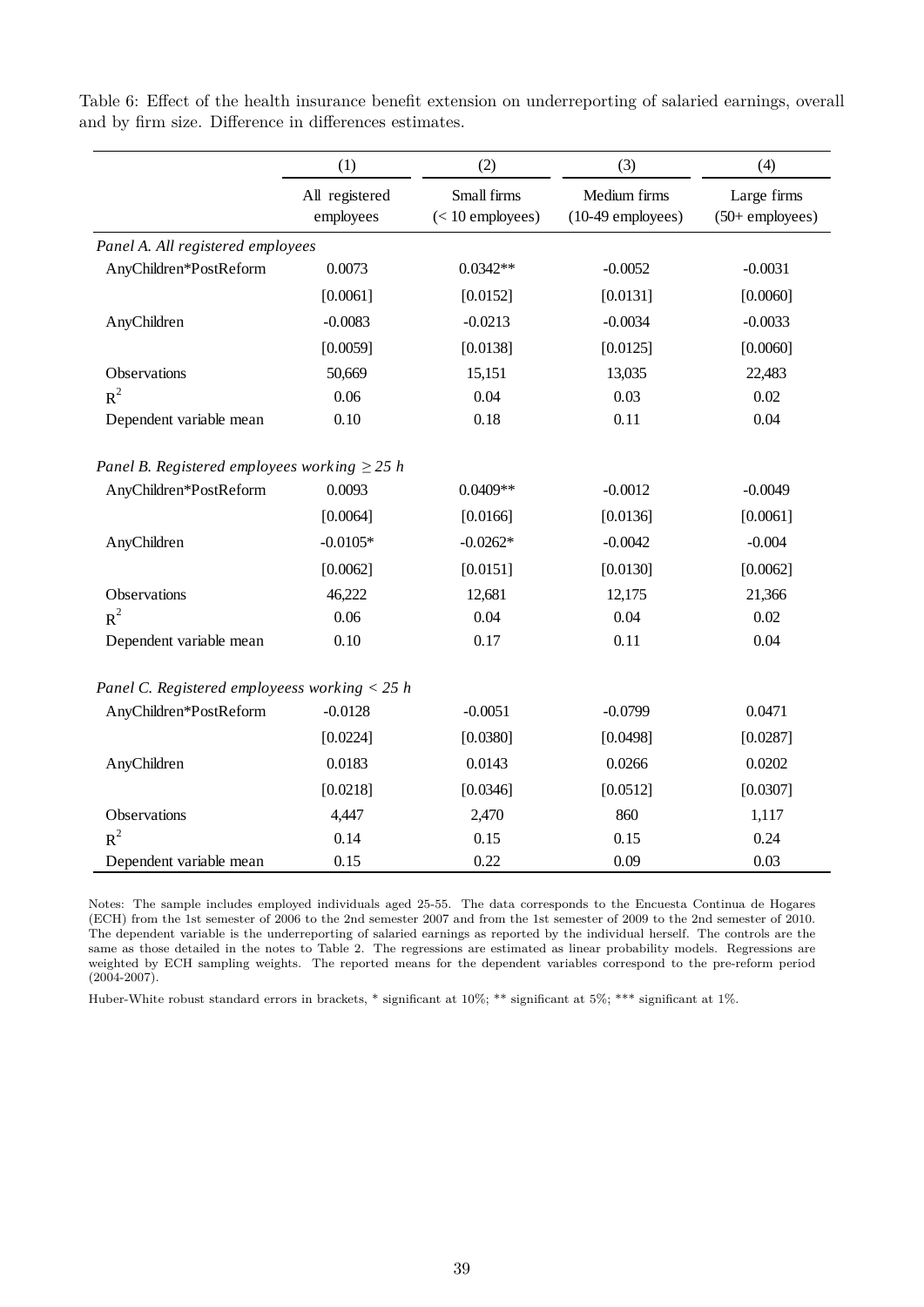|                                                   | (1)                            | (2)          | (3)                        | (4)                      | (5)                                          | (6)                                            |
|---------------------------------------------------|--------------------------------|--------------|----------------------------|--------------------------|----------------------------------------------|------------------------------------------------|
|                                                   | Benefit-eligible<br>employment | Not working  | Unregistered<br>employment | Registered<br>employment | Benefit-eligible<br>employment<br>reg. empl. | Underreporting<br>of earnings<br>(small firms) |
| Panel A. With time-cohort effects                 |                                |              |                            |                          |                                              |                                                |
| AnyChildren*PostReform                            | $0.0144*$                      | $-0.0175***$ | 0.0022                     | $0.0153**$               | 0.0085                                       | $0.0342**$                                     |
|                                                   | [0.0077]                       | [0.0065]     | [0.0060]                   | [0.0075]                 | [0.0054]                                     | [0.0152]                                       |
| <b>Observations</b>                               | 97,552                         | 97,552       | 97,552                     | 97,552                   | 56,707                                       | 15,151                                         |
| Panel B. With AnyChildren/covariates interactions |                                |              |                            |                          |                                              |                                                |
| AnyChildren*PostReform                            | $0.0132*$                      | $-0.0122*$   | $-0.0004$                  | $0.0126*$                | $0.0111**$                                   | $0.0332**$                                     |
|                                                   | [0.0075]                       | [0.0063]     | [0.0058]                   | [0.0073]                 | [0.0053]                                     | [0.0153]                                       |
| Observations                                      | 97,552                         | 97,552       | 97,552                     | 97,552                   | 56,707                                       | 15,151                                         |
| Panel C. With PostReform/covariates interactions  |                                |              |                            |                          |                                              |                                                |
| AnyChildren*PostReform                            | $0.0173**$                     | $-0.0165**$  | $-0.0017$                  | $0.0182**$               | 0.0072                                       | $0.0398**$                                     |
|                                                   | [0.0081]                       | [0.0070]     | [0.0063]                   | [0.0079]                 | [0.0059]                                     | [0.0165]                                       |
| <b>Observations</b>                               | 97,552                         | 97,552       | 97,552                     | 97,552                   | 56,707                                       | 15,151                                         |
| Panel D. Individuals with unchanged payroll tax   |                                |              |                            |                          |                                              |                                                |
| AnyChildren*PostReform                            | $0.0168*$                      | $-0.0118$    | $-0.0039$                  | 0.0157                   | 0.0107                                       | $0.0915**$                                     |
|                                                   | [0.0100]                       | [0.0143]     | [0.0119]                   | [0.0116]                 | [0.0272]                                     | [0.0403]                                       |
| <b>Observations</b>                               | 40.803                         | 40.803       | 40.803                     | 40.803                   | 7,023                                        | 3,127                                          |

Table 7: Effect of the health insurance benefit extension on labor market outcomes. Robustness and specification checks.

Notes: The sample includes individuals aged 25-55 (all individuals for columns 1-4, conditional on registered employment for columns 5 and 6). The data corresponds to the Encuesta Continua de Hogares (ECH) for the 2nd semester of 2004 to the 2nd semester of 2007 and from the 1st semester of 2009 to the 2nd semester of 2010. For the regressions in Panel A, the data corresponds to the period that spans from the 2nd semester of 2004 to the 2nd semester of 2007. The data for the regressions in column 6 starts in the 1st semester of 2006. "Benefit-eligible employment" refers to registered employment with 25 hours or more per week. The dependent variables and controls are the same as those detailed in the notes to Table 2. The regressions are estimated as linear probability models. Panel A reports results with a full set of birth cohort-semester interactions. Panel B reports results with the AnyChildren indicator interacted with demographic controls. Panel C reports the results from a specification with the PostReform indicator interacted with demographic controls. Panel D reports results by restricting the sample to individuals with salaried (nominal) earnings below 2.5 BPC (the regression sample includes those with zero earnings). The reported means for the dependent variables correspond to the pre-reform period (2004-2007).